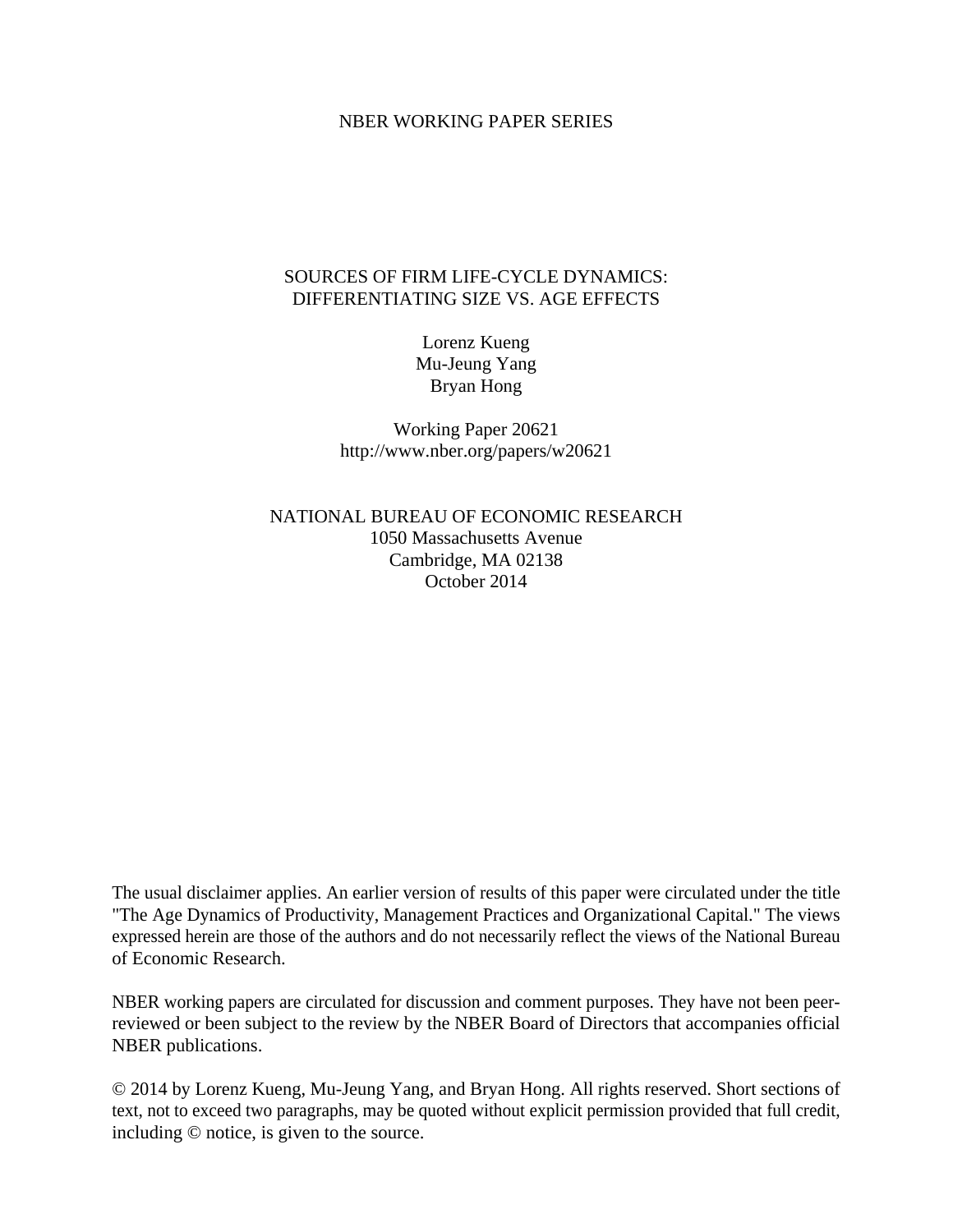Sources of Firm Life-Cycle Dynamics: Differentiating Size vs. Age Effects Lorenz Kueng, Mu-Jeung Yang, and Bryan Hong NBER Working Paper No. 20621 October 2014 JEL No. D2,D22,D23,D24,D9,D92,E20,E24,E32,F23,G3,G32,M1,M5,O3,O4,O47,O51

### **ABSTRACT**

What determines firm growth over the life-cycle? Exploiting unique firm panel data on internal organization, balance sheets and innovation, representative of the entire Canadian economy, we study recent theories that examine life-cycle patterns for firm growth. These theories include organizational capital accumulation and management practices, financial frictions, learning about demand, and recent endogenous growth models with incumbent innovation. We emphasize the importance of differentiating between pure age effects of these theories and effects on size conditional on age. Our stylized facts highlight both empirical successes and shortcomings of current theory. First, models of organizational capital and innovation are broadly consistent with firm size correlations conditional on age but have difficulties matching the life-cycle dynamics of firm organization and innovation. Second, among theories we analyze, organizational capital and management practices are the most important determinants to explain intensive margin firm growth over the life-cycle. Third, although less important to explain intensive margin firm growth, financial frictions are an important determinant of firm exit, conditional on firm age.

Lorenz Kueng Kellogg School of Management Northwestern University 2001 Sheridan Road Evanston, IL 60208 and NBER l-kueng@kellogg.northwestern.edu

Mu-Jeung Yang University of Washington Department of Economics Savery Hall, 327 Seattle, WA 98195-3330 mjyang@uw.edu

Bryan Hong Western University bhong@ivey.ca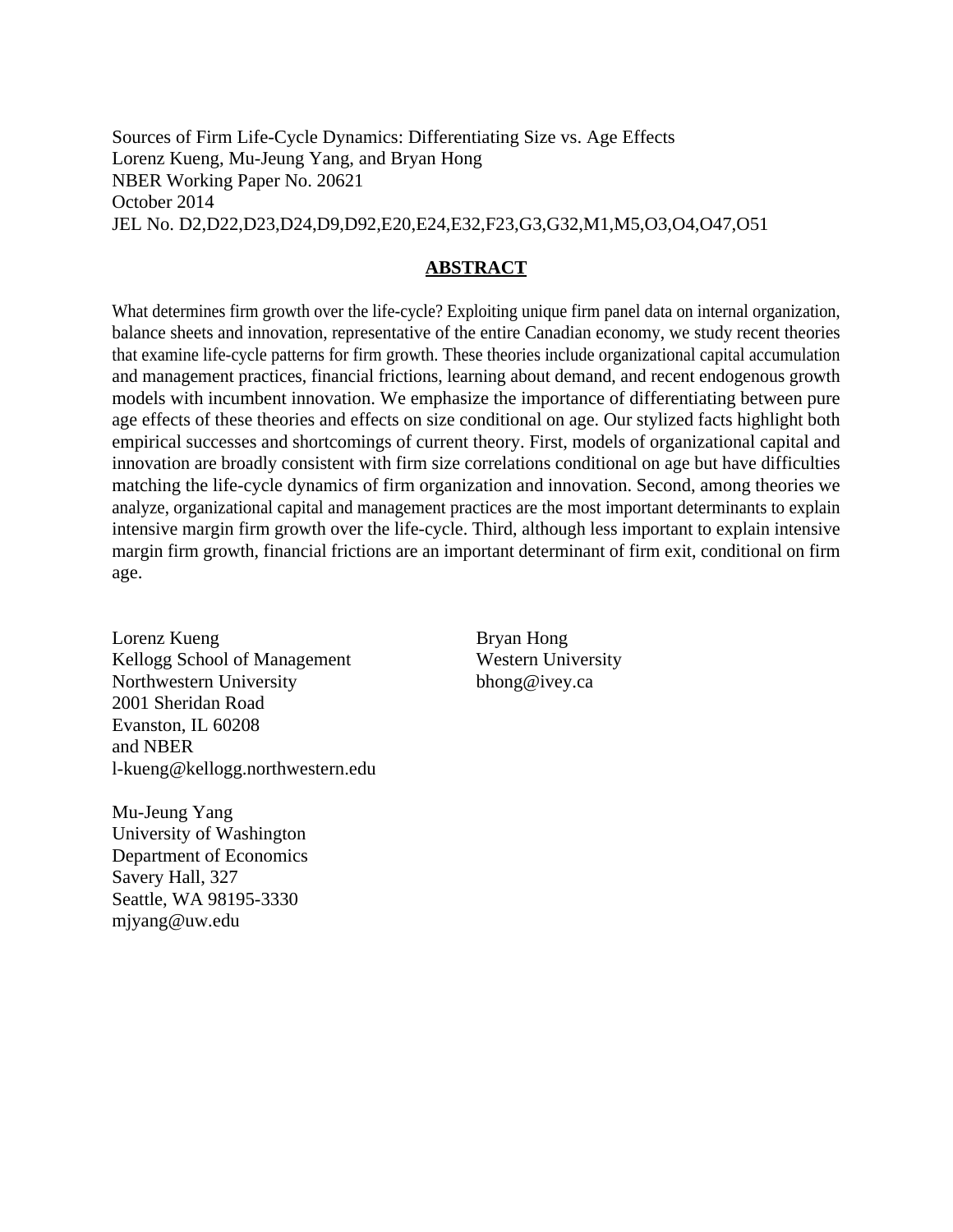## 1 Introduction

A large empirical literature has documented important age effects in firm growth and exit patterns.<sup>[1](#page-2-0)</sup> Moreover, recent empirical evidence suggests that these age dynamics are crucial for understanding aggregate outcomes. For instance, firm age dynamics account for a major part of employment growth, as shown by [Halti](#page-31-0)[wanger, Jarmin and Miranda](#page-31-0) [\(2013\)](#page-31-0), while [Hsieh and Klenow](#page-31-1) [\(2014\)](#page-31-1) argue that they are also important for understanding cross-country differences in aggregate productivity. Not surprisingly, a large theoretical literature has proposed a variety of mechanisms to relate firm outcomes to age effects, such as organizational capital accumulation, financial frictions, learning about demand, and innovation. Although these theories are successful in capturing firm growth patterns over the life-cycle, empirical evidence of the validity of these models remains rare.

In this paper, we assess those theories in a unified empirical framework by estimating new reduced-form moments that are informative for those theories, using a representative sample of Canadian establishments.[2](#page-2-1) More specifically, we construct variables capturing the main mechanism of those theories of firm life-cycle dynamics and provide stylized facts that highlight both empirical successes and shortcomings of current theories. Our approach emphasizes the distinction between age and size effects both in our survey of the theoretical literature as well as in our empirical analysis, as suggested by recent studies such as [Fort, Haltiwanger, Jarmin and Mi](#page-30-0)[randa](#page-30-0) [\(2013\)](#page-30-0). Indeed, the firm life-cycle dynamics of many models are driven by the fact that older firms are typically larger and not necessarily by the fact that older firms have been active for a longer time span. Size effects, in other words, describe mechanisms through which young firms should run into the same scale effects as old firms of comparable size. We identify the most important mechanisms explaining firm dynamics suggested by recent theoretical contributions and determine whether they mainly operate through size or age effects, or both.[3](#page-2-2) Since we construct direct proxies for the mechanisms in recent models of firm life-cycle dynamics, we will be able to distinguish age dynamics from size effects.

To our knowledge, this is the first empirical study to systematically construct proxy variables for a wide range of firm life-cycle theories and to contrast age dynamics and size effects of these theories in the data. This empirical progress is made possible by the availability of a relatively long firm panel dataset with com-

<span id="page-2-0"></span><sup>1</sup>See for example the empirical facts provided by [Dunne, Roberts and Samuelson](#page-30-1) [\(1989\)](#page-30-1) and the survey by [Sutton](#page-31-2) [\(1997\)](#page-31-2).

<span id="page-2-1"></span><sup>2</sup>More than 90% of businesses in our data are single-establishment firms. Unless noted otherwise, we therefore use the terms "establishment" and "firm" interchangeably, and we include a multiestablishment indicator in all our empirical analysis.

<span id="page-2-2"></span><sup>3</sup>Our selection of theoretical mechanisms is necessarily incomplete and partly driven by the necessity to map the theory to our data, although we believe that we cover the most important mechanisms.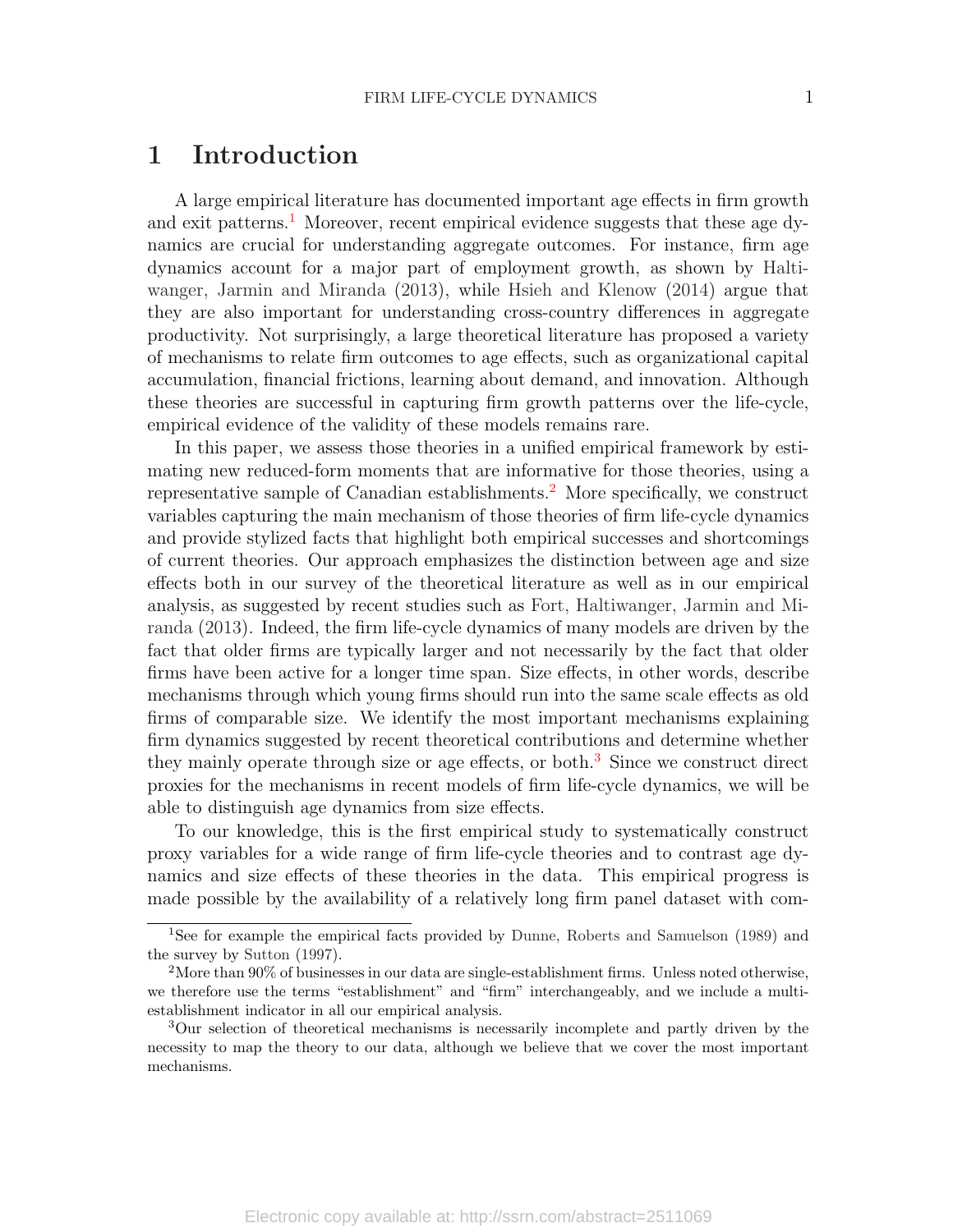prehensive information on internal organization, balance sheets and innovation. In contrast to other studies in the literature, our data is representative of the entire Canadian economy—including the large service sector—and does not only capture specific industries such as manufacturing or pharmaceuticals.

We construct measures of mechanisms at the heart of four classes of firm lifecycle theories. First, we measure firm organization as emphasized in recent models of organizational capital accumulation such as [Garicano and Rossi-Hansberg](#page-31-3) [\(2012\)](#page-31-3) and [Akcigit, Alp and Peters](#page-30-2) [\(2014\)](#page-30-2) as well as management practices as highlighted by recent empirical work such as [Bloom, Sadun and Van Reenen](#page-30-3) [\(2012\)](#page-30-3) and [Bloom,](#page-30-4) [Eifert, McKenzie, Mahajan and Roberts](#page-30-4) [\(2013a\)](#page-30-4). Second, variables such as financial leverage and term structure of debt capture main mechanisms of theories of financial frictions and firm dynamics as in [Cooley and Quadrini](#page-30-5) [\(2001\)](#page-30-5). Third, dynamic markups play a crucial role in "learning about demand" as in [Foster, Haltiwanger and](#page-30-6) [Syverson](#page-30-6) [\(2013\)](#page-30-6). Fourth, we measure innovation activity as emphasized by models of endogenous growth with incumbent innovation as in [Klette and Kortum](#page-31-4) [\(2004\)](#page-31-4).

We highlight a key set of findings that are informative for these theories of firm life-cycle dynamics. First, models with organizational capital accumulation such as [Garicano and Rossi-Hansberg](#page-31-3) [\(2012\)](#page-31-3) and models of endogenous innovation such as [Klette and Kortum](#page-31-4) [\(2004\)](#page-31-4) predict that the number of organizational layers and the likelihood to innovate increase monotonically as firms grow. While the age profiles of our theory-driven measures of organizational layers and innovation do not increase monotonically, these theories perform much better when we analyze size correlations controlling for firm age, which is the relevant statistic implied by those models. For instance, larger firms have systematically more organizational layers as predicted by [Garicano and Rossi-Hansberg](#page-31-3) [\(2012\)](#page-31-3).[4](#page-3-0) Similarly, larger firms are also systematically more likely to innovate conditional on age as predicted by [Klette and Kortum](#page-31-4) [\(2004\)](#page-31-4). We argue both that this contrast between age and size effects is important to take into account in empirical work and that it can be fruitful for further theory development. Similarly, when analyzing size effects, we find support for the few theories that differentiate between product and process innovations, such as [Klepper](#page-31-5) [\(1996\)](#page-31-5). Consistent with those models, we find that larger firms tend to innovate and improve processes instead of products. However, in contrast to theoretical predictions, the likelihood of product and process innovations is systematically declining with age. Our results suggest that examining the emergence of precess and product innovations within firms is likely to be a fruitful area for future research.

Second, models of optimal delegation of real decision authority can have very different life-cycle predictions. For instance, if information acquired by employees becomes more important in larger firms, then theories of optimal delegation such as [Aghion and Tirole](#page-30-7) [\(1997\)](#page-30-7) would predict that firms decentralize decision-making as

<span id="page-3-0"></span><sup>4</sup>This result is also consistent with recent findings by [Caliendo, Monte and Rossi-Hansberg](#page-30-8) [\(2014\)](#page-30-8), who use a measure of organizational layers that is slightly different than ours.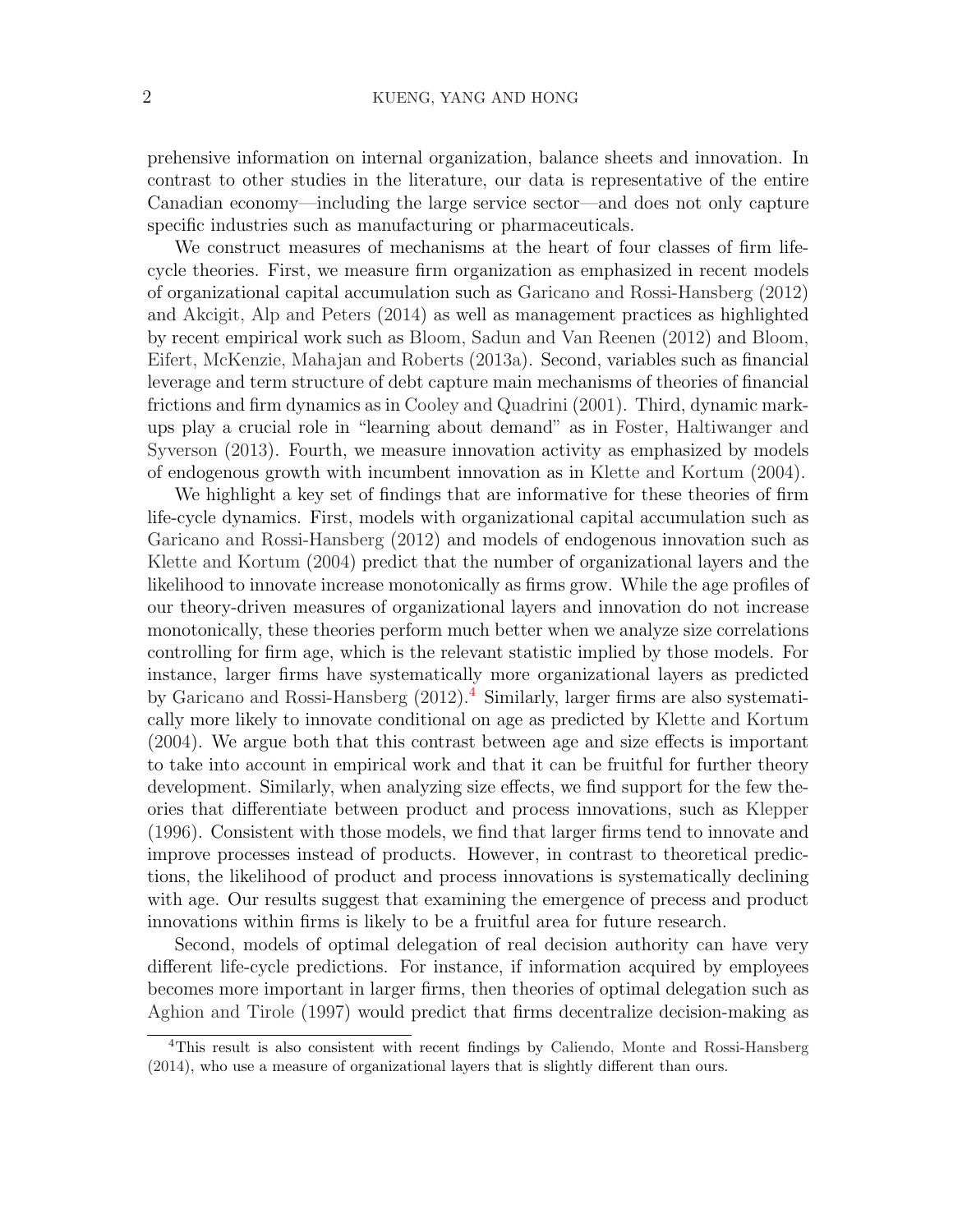they grow. On the other hand, stricter monitoring and centralization of decisions is the optimal response to firm growth in recent models such as [Akcigit et al.](#page-30-2) [\(2014\)](#page-30-2). While the life-cycle profile of our centralization measure does not offer uniform support for either mechanism, the more relevant effect on size conditional on age strongly supports models like [Aghion and Tirole](#page-30-7) [\(1997\)](#page-30-7).

Third, performance pay can be adopted to counter increased moral hazard arising from hiring more employees. In addition to this conditional size effect, [Holmstrom](#page-31-6) [\(1989\)](#page-31-6) conjectures that small firms focus on hard-to-monitor tasks such as innovation, while large firms need to mix innovation tasks with routine tasks such as production and distribution. One implication from a changing composition of tasks at firms could be that younger firms are more likely to adopt performance pay since they specialize in innovation, while older firms do not implement performance pay since a larger fraction of their tasks are easier to monitor than innovation. We find support for both channels in the data. The life-cycle profile of performance pay adoption is indeed downward sloping, and we also estimate an economically and statistically significant positive size effect conditional on firm age.

Fourth, we find evidence complementary to recent work on management practices by [Bloom and Van Reenen](#page-30-9) [\(2007\)](#page-30-9), which links management practices to firm productivity. In particular, firms are more likely to hire professional managers as they grow in size, which might either reflect the causal effect on firm performance from hiring professional managers who implement better management practices, or it could reflect the fact that larger firms are more likely to pay a fixed cost to implement professional management. In this context, an additional analysis of age profiles becomes instructive, since recent empirical evidence by [Bloom et al.](#page-30-4) [\(2013a\)](#page-30-4) has identified an additional age effect via learning about structured management. We find strong support for the learning channel and size effects of implementing professionalized management. The life-cycle profile of adopting professional management is strongly monotonically increasing, while we also find a large and significant size effect conditional on age.

Fifth, our analysis of firms' decision to outsource tasks speaks to theories of firm boundaries such as [Williamson](#page-31-7) [\(1975\)](#page-31-7) and [Grossman and Hart](#page-31-8) [\(1986\)](#page-31-8). Centering on relationship-specific investments as the main source of frictions generates the prediction that firms can reduce hold up problem by supplier diversification or by learning how to standardize inputs. Both channels imply that firms outsource more activities as they age and grow. We find strong evidence for this mechanism in the data, which shows a steeply increasing age profile as well as significant size effects of outsourcing, conditional on age.

Sixth, we find mixed evidence for models of financial frictions and firm growth. While the estimated life-cycle profile of leverage is flat, consistent with models such as [Buera](#page-30-10) [\(2009\)](#page-30-10) and [Moll](#page-31-9) [\(2014\)](#page-31-9), the positive size effect conditional on age is inconsistent with dynamic models of costly debt financing such as [Cooley and Quadrini](#page-30-5)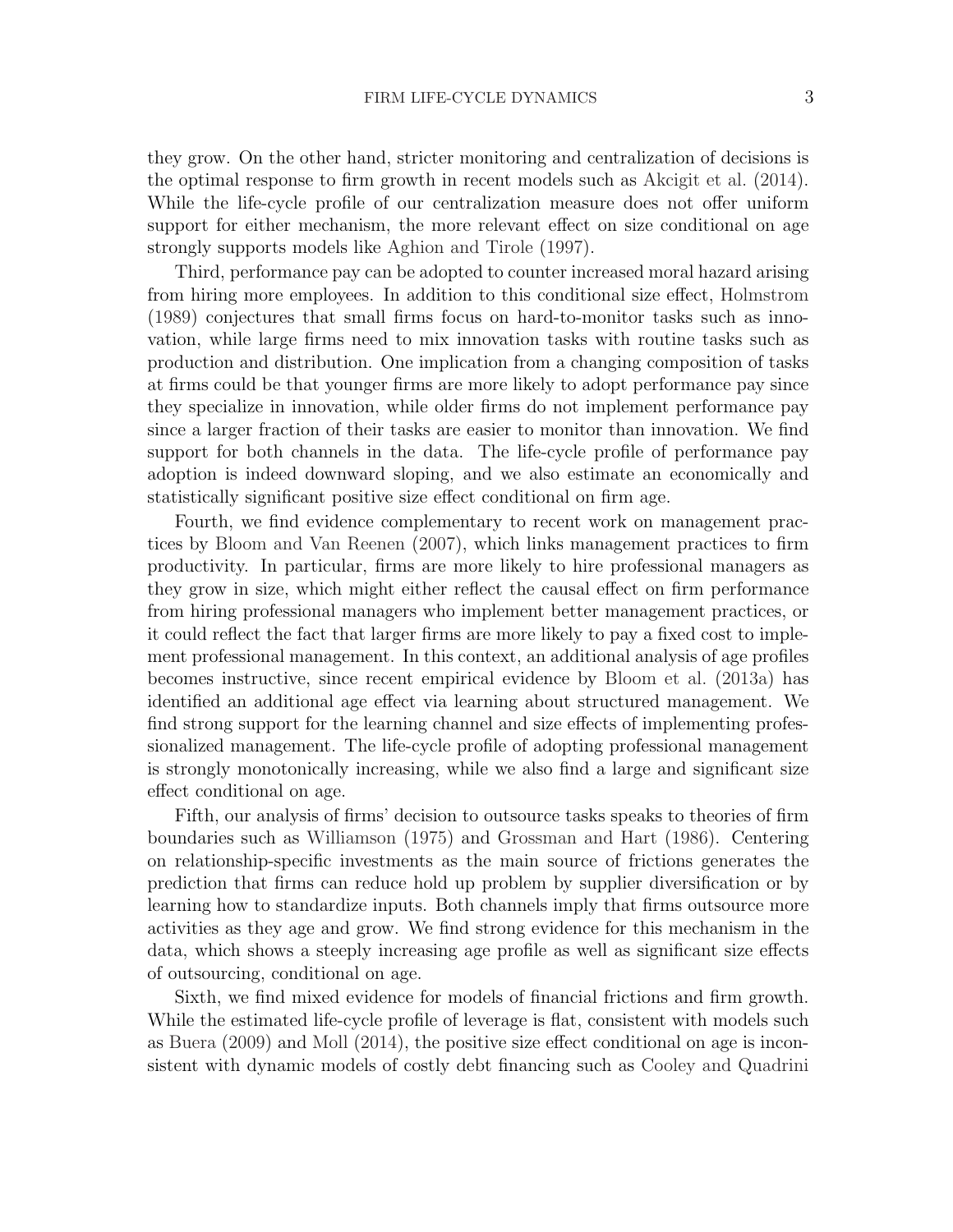[\(2001\)](#page-30-5). At the same time, we find that financial frictions are important for explaining the extensive margin. While financial variables capturing financial frictions such as leverage and the maturity of firm debt are relatively unimportant in explaining intensive margin firm growth, they turn out to be the most important predictors of firm exit once we control for firm age. We therefore conclude that our results support theories of financial frictions that primarily focus on extensive margin effects, and that there is a need for both new theory explaining the positive relation between the intensive margin and leverage as well as for more empirical analysis of the effect of financial frictions on the intensive margin of firm growth.

Seventh, recent work by [Foster et al.](#page-30-6) [\(2013\)](#page-30-6) stresses the importance of pure age effects via a learning about demand channel in which young firms accumulate a customer basis by initially choosing low mark-ups when young before gradually increasing them with increased demand for their products. We do find support for this mechanism, as the life-cycle profile of mark-ups is indeed upward sloping. This is an important extension to [Foster et al.](#page-30-6) [\(2013\)](#page-30-6), since our data covers the entire economy and not only a few manufacturing industries with homogeneous, commodity-like goods.

Finally, we investigate which theory is most important for explaining firm lifecycle dynamics. We include our proxies for the various theories in a non-parametric regression of firm size including a full set of age effects as well as additional controls. We find that measures of organizational capital or management practices are the most important determinants of firm life-cycle dynamics conditional on firm survival. As mentioned before, financial frictions in turn are the most important predictors of firm exit conditional on age. However, while we find strong support for many theories, we also document that a large part of firm growth over the life-cycle as well as firm death still remains unexplained, even after controlling for all proxies of firm life-cycle theories. Much more research on the determinants of the life-cycle pattern of firm growth is need.

The paper is organized as follows. Section 2 reviews recent theories of firm life-cycle dynamics, which will guide our measurement and empirical analysis. We emphasize whether the main mechanism at the heart of different firm life-cycle theories is operating mainly through firm size or indeed firm age effects. Section 3 lays out the framework of our empirical approach, describing data sources and the baseline econometric model employed. We also compare our baseline results on firm growth over the life-cycle with empirical studies of the same age effects in other countries. Section 4 discusses the estimated age profiles and size effects conditional on firm age on the sample of surviving firms in the context of the models discussed in section 2 and using the methodology outlined in section 3. To facilitate exposition, we discuss the detailed construction of proxy variables right before presenting the results in this section. Section 5 discusses our results for the extensive margin. Section 6 concludes.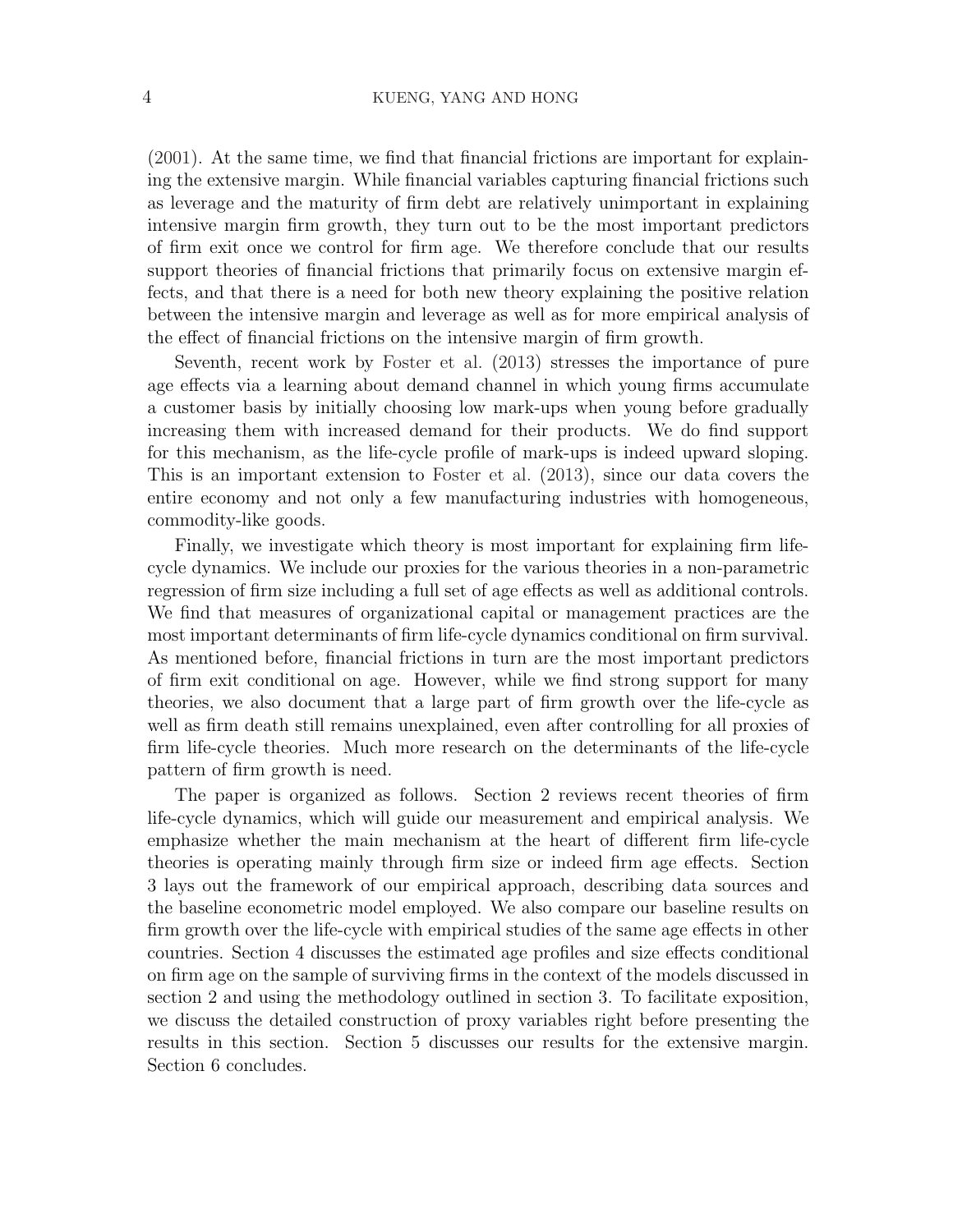## 2 Theories of Firm Life-Cycle Dynamics

As background for our empirical analysis, we start by providing an overview of recent theories of firm age dynamics. As such, this review extends [Atkeson and](#page-30-11) [Kehoe](#page-30-11) [\(2005\)](#page-30-11), who describe life-cycle dynamics of plants in US manufacturing and use this data to quantify the aggregate importance of organizational capital. In contrast to [Atkeson and Kehoe](#page-30-11) [\(2005\)](#page-30-11), we focus on theories of the actual mechanisms behind the accumulation of organizational capital. This review is not intended to be comprehensive, but will rather reflect availability of direct measures of these theories in our data.

One can roughly classify these theories into two groups, which are not mutually exclusive. The first set of theories centers around constraints to firm growth and the way firms overcome these constraints as they accumulate organizational or physical capital. This class of explanations includes theories of changes in firms' organizational or management practices, which center around internal firm constraints. More broadly, it also includes models of financial frictions in which firms overcome external constraints over time. The second set of theories of firm age dynamics focus on active knowledge accumulation at firms. These theories include models of firms' "learning about demand" as well as models of endogenous innovation.

Throughout our review, we will emphasize the difference between pure age effects and size effects. For the latter, the current size of a firm should be a sufficient statistic to predict what type of constraints to growth the firm is facing. In contrast, pure age effects require information beyond current size and are often related to learning mechanisms.

### 2.1 Firm Organization and Management Practices

Most firms start out as small organizations in which ownership and control are unified in the person of an entrepreneur. However, entrepreneurial firms eventually run into internal diseconomies of scale and therefore have to reorganize to sustain a larger firm size. This is a key idea of models relating firm age dynamics to internal firm organization and management practices. While early elaborations of this idea in [Penrose](#page-31-10) [\(1959\)](#page-31-10) or [Lucas](#page-31-11) [\(1978\)](#page-31-11) rely on unspecified "scarce managerial inputs" or "limited span of control," the recent literature analyzes the role of reorganization in helping to sustain a larger firm size.

Decision layers A natural source of diseconomies of scale is the business owner's time constraint as in [Garicano](#page-31-12) [\(2000\)](#page-31-12) and [Garicano and Rossi-Hansberg](#page-31-3) [\(2012\)](#page-31-3). In these models, a firm economizes on the business owner's time by introducing division of labor across organizational layers within the firm. Lower layers solve simple problems and report more complicated problems to higher layers, which in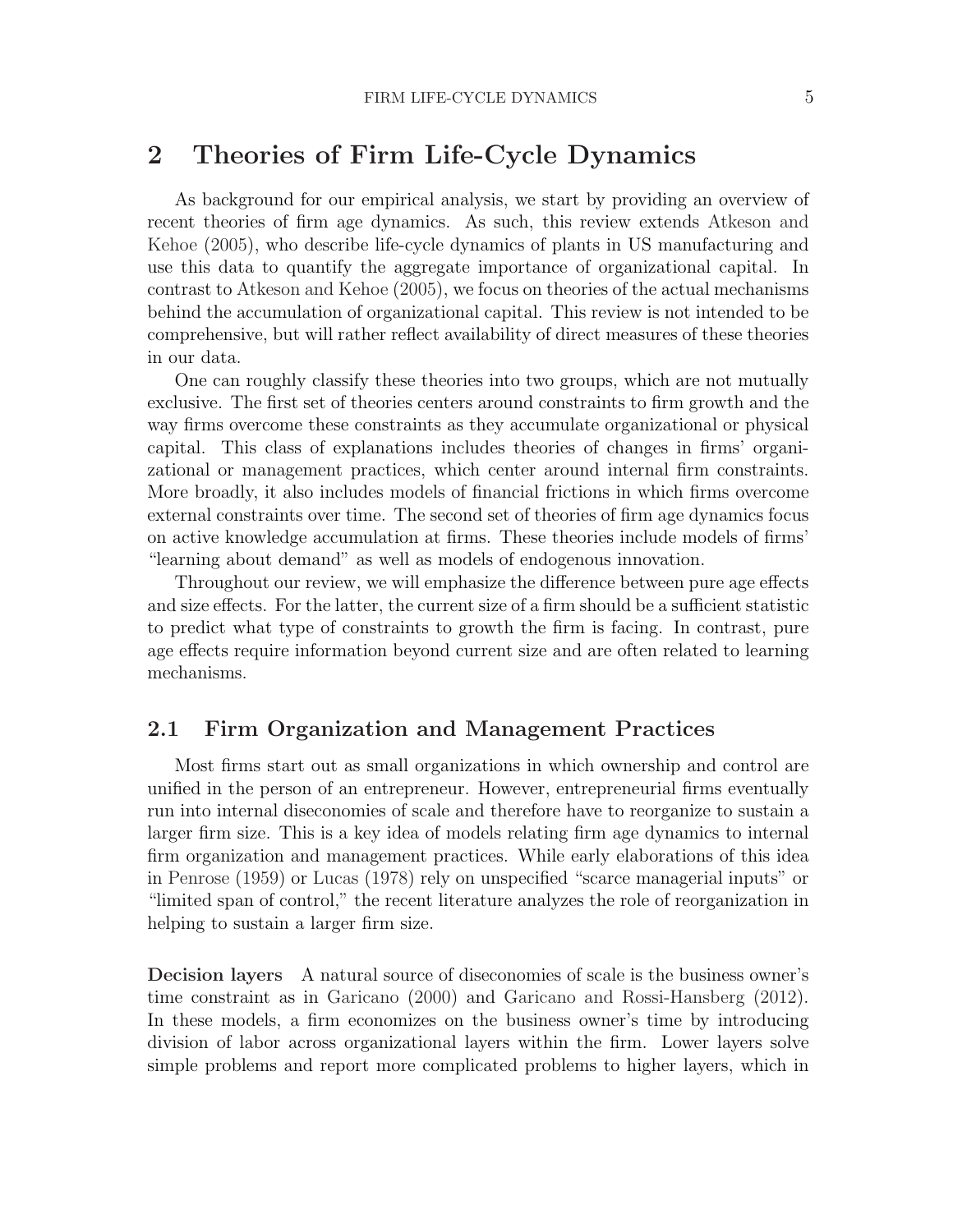turn specialize in solving only complex problems. [Garicano and Rossi-Hansberg](#page-31-3) [\(2012\)](#page-31-3) describes a dynamic equilibrium model of exploration of new ideas and the exploitation of profits associated with existing ideas. When new technologies are first introduced or firms are founded, only the solution to the most common problems is known. Over time, as the organization faces more and more issues related to the commercialization of the new technology, managers learn more about complex problems and the firm adds more organizational layers. This addition of layers requires "time to build organizations," which is why the model in [Garicano and](#page-31-3) [Rossi-Hansberg](#page-31-3) [\(2012\)](#page-31-3) introduces an age effect that is separate from the size effect due to the diseconomies of scale. An important prediction from this class of models is that the number of organizational layers increases over time as firms age and get larger, reflecting deeper knowledge specialization and division of labor.

Centralization A second form of internal constraints to growth is the presence of decentralized information. As a firm grows larger, employees hired by the business owner are likely to acquire knowledge during the conduct of day-to-day operations delegated to them. Since the business owner does not naturally have access to the same knowledge, decisions in larger firms can be based on worse information. To exploit this information, firms can decentralize decision making as emphasized by [Aghion and Tirole](#page-30-7) [\(1997\)](#page-30-7), thereby trading off the loss of control by the business owner against the utilization of information acquired by their employees. Because this type of information might become more important as firms get larger, the prediction would be that firms tend to decentralize as they grow in size. In contrast, recent work by [Akcigit et al.](#page-30-2) [\(2014\)](#page-30-2) focuses on the opposite site of this trade-off. As firms get larger, employees need to be monitored since they otherwise abuse their decision authority for personal gain. [Akcigit et al.](#page-30-2) [\(2014\)](#page-30-2) show that this leads to the prediction that firms should optimally centralize decision making as they grow. It is important to note that the mechanisms of both [Aghion and Tirole](#page-30-7) [\(1997\)](#page-30-7) and [Akcigit et al.](#page-30-2) [\(2014\)](#page-30-2) are in effect operating primarily through firm size instead of firm age.

Performance pay A third internal constraint to growth is moral hazard when hiring employees. To counter these moral hazard problems, firms can adopt performance pay to induce efficient decision making. Whether performance pay at firms is adopted early or late in the firm life-cycle depends on several factors. First, larger and older firms might naturally be subject to more moral hazard problems, since it is harder for business owners to monitor a large number of employees. A first prediction might therefore be that adoption of performance pay is more likely for old firms, which also tend to be larger. This first mechanism primarily operates through firm size, so that one might expect it applies also to young but large firms. Second, the composition of tasks conducted by employees might change over time. Harder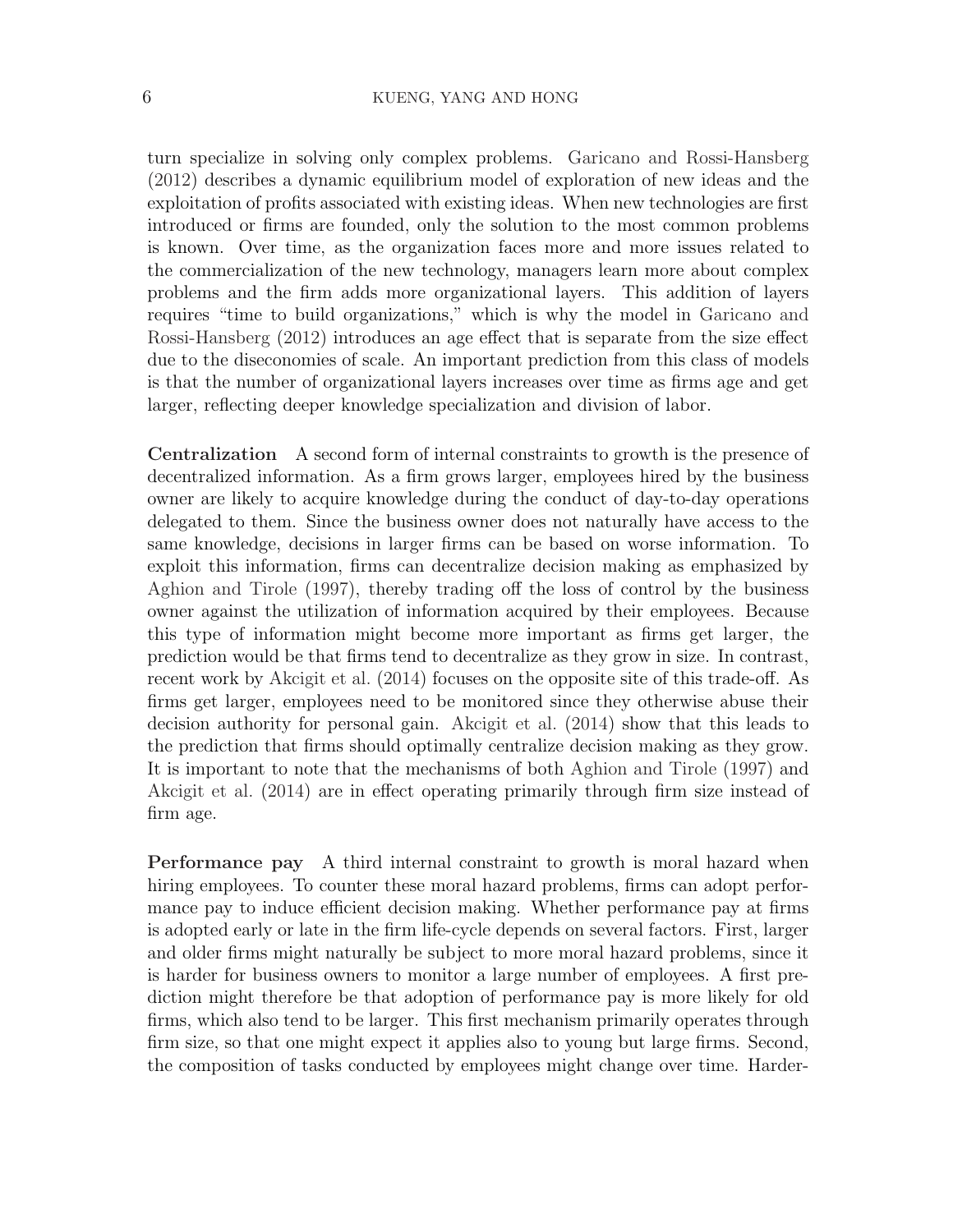to-monitor tasks such as innovation and creative activities as in [Holmstrom](#page-31-6) [\(1989\)](#page-31-6) might be more important for younger firms, while older firms might focus more on relatively standardized tasks associated with the production and distribution of their established products. In this alternative view, performance pay adoption is more likely for young firms than for older firms. Since the task composition in this theory is a function of firm age and not primarily of size, the prediction that younger firms might be more likely to adopt performance pay is a pure age effect.

Presence of professional management An alternative way to deal with moral hazard of employees in large firms is to hire managers to monitor employees or to implement structured management practices that allow the implementation of a more effective employee incentive system. Theories of hierarchies as an optimal response to moral hazard issues as surveyed by [Mukherjee](#page-31-13) [\(2012\)](#page-31-13) predict that hiring of professional managers becomes more likely as firms expand in size. Similar to the implementation of performance pay, the introduction of managerial hierarchies in response to moral hazard can be considered a size effect. The predictions of this monitoring view of management are qualitatively similar to theories of the optimal implementation of management practices, as emphasized in work by [Bloom and](#page-30-9) [Van Reenen](#page-30-9) [\(2007\)](#page-30-9) and [Bloom et al.](#page-30-4) [\(2013a\)](#page-30-4). In particular, we have two distinct mechanisms in mind.

First, firms that implement structured management practices might become more efficient, as shown by [Bloom et al.](#page-30-4) [\(2013a\)](#page-30-4). In this view, the correlation of size and the presence of professional management would reflect a causal effect of management on firm size. Second, implementing structured management practices might require a fixed cost so that only large firms hire professional managers to implement these practices. In this view, similar to the moral hazard view of managerial hierarchies, the installation of professional management is primarily driven by firm size.

A complementary view to these size effects is presented by learning mechanisms emphasized in the empirical work of [Bloom et al.](#page-30-4) [\(2013a\)](#page-30-4). As firms age, their owners learn about more structured management practices and hire professional managers to implement them. This last mechanism captures an age effect that is going beyond the firm size effects discussed before.

Outsourcing A final potential form of internal diseconomies of scale are customized activities that require firm-specific investments, which make firms vulnerable to hold up problems as in [Williamson](#page-31-7) [\(1975\)](#page-31-7) and [Grossman and Hart](#page-31-8) [\(1986\)](#page-31-8). In contrast to the factors analyzed thus far, firms might eventually be able to grow out of these constraints. The idea is that young firms start with many customized and firm-specific labor services or intermediates and therefore face severe inefficiencies implied by corresponding hold up problems. However, as firms age and standardize most of their activities, these inputs are more likely to be available in spot markets.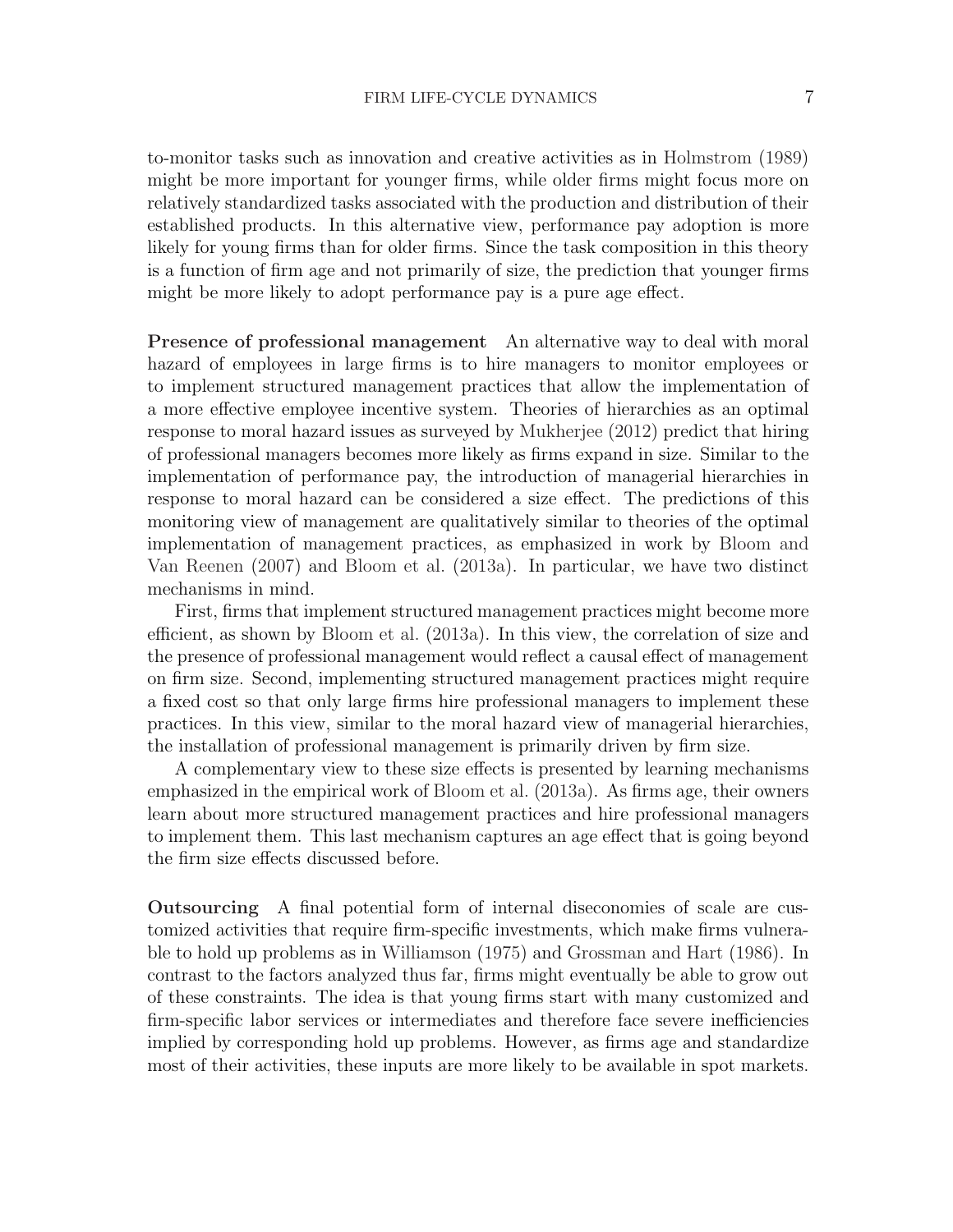Older firms are therefore more likely to outsource activities and purchase labor services or intermediate inputs from other firms instead of providing them in-house. Note that this firm boundary mechanism might potentially be both a size and an age effect. On the one hand, it is potentially a size effect since higher demand by large firms is more likely to support multiple suppliers, which then mitigates hold up problems and makes outsourcing more likely. On the other hand, it can be an age effect since standardization might require time to optimally redesign the value chain inside the firm as well as time for suppliers to learn how to produce intermediates.

### 2.2 Financial Frictions

While the analysis of firm organization and management focuses on internal constraints to firm growth, theories of financial frictions emphasize external constraints such as the availability of credit to finance firm expansions.

One central indicator that differentiates theories of financial constraints and the life-cycle of firms is financial leverage. In limited commitment models of financial frictions, such as [Buera](#page-30-10) [\(2009\)](#page-30-10) and [Moll](#page-31-9) [\(2014\)](#page-31-9), leverage is constant across firms, so that the value of debt is constrained by the value of a firm's assets. These models would predict the absence of any particular systematic leverage dynamics as firms age and expand. In contrast, models of costly debt financing and default, such as [Cooley and Quadrini](#page-30-5) [\(2001\)](#page-30-5), predict that larger and more productive firms prefer to internally finance more of their operations to avoid costly credit. In this model, leverage systematically declines as firms grow and age. Since it is really firm profitability that drives the interaction of leverage and age, and profitability is proportional to size, [Cooley and Quadrini](#page-30-5) [\(2001\)](#page-30-5) can be considered to capture a size effect.

Another important friction that prevents young firms from acquiring credit on financial markets is private information about a firm's productivity and profit opportunities. Information about a firm's products and profitability might only diffuse to a wider public as it is active for a number of years. [Diamond](#page-30-12) [\(1993\)](#page-30-12) presents a model where banks, which specialize in acquiring information on firms, also optimally focus on providing short-term loans. On the other hand, for firms for which a large amount of public information is available, issuing long-term bonds is optimal. From this logic, one can see that as firms age and information about their business model becomes more public, older firms might switch their financing from obtaining short-term bank loans to issuing long-term bonds. This type of mechanism has no implications for overall leverage, but instead predicts that the debt maturity structure should lengthen as firms age. As learning by outside lenders takes time, this mechanism implies an age effect rather than a size effect.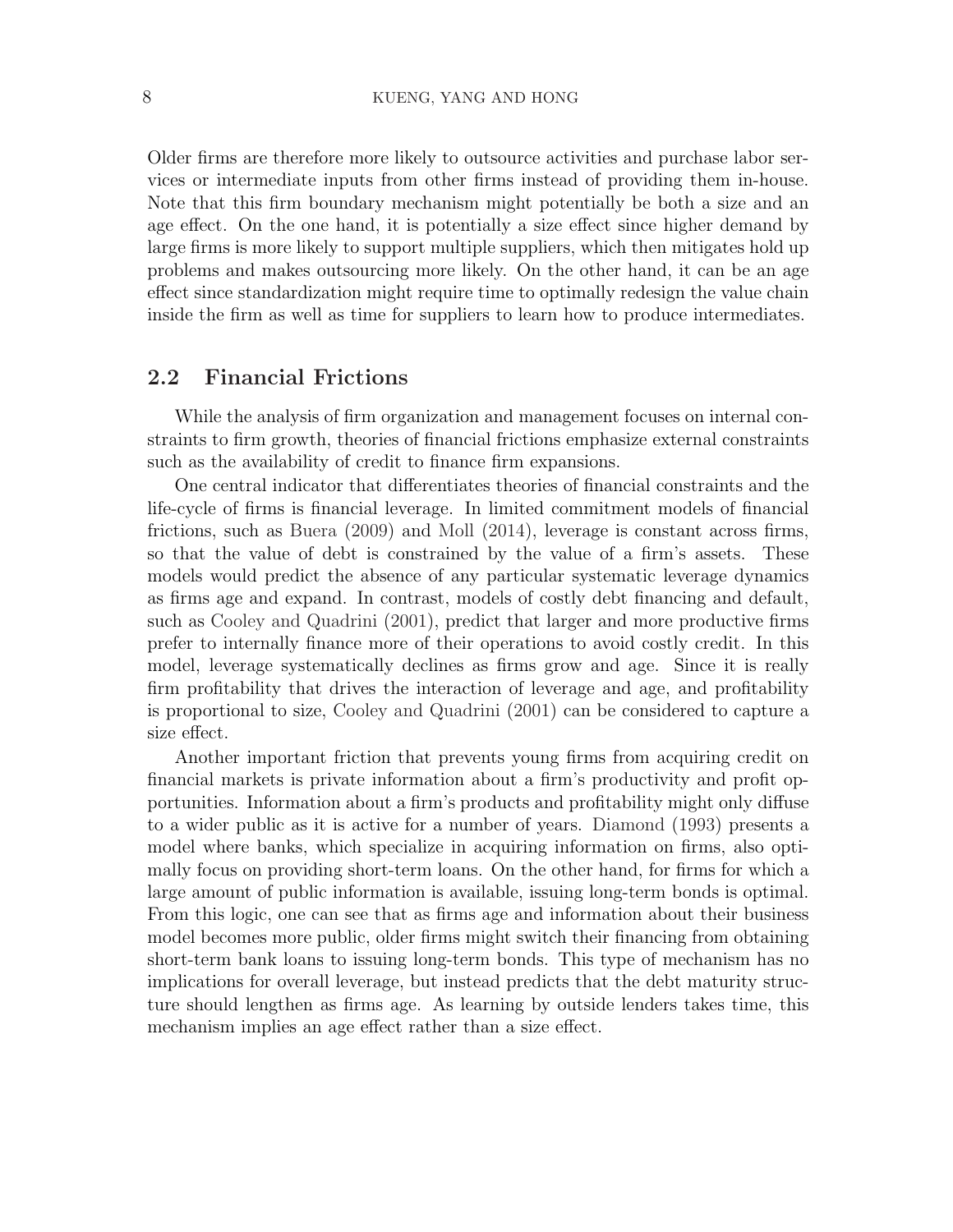### 2.3 Learning about Demand

Recent empirical work by [Foster et al.](#page-30-6) [\(2013\)](#page-30-6) suggests that firm age dynamics in homogeneous good industries cannot be driven by improvements in cost efficiency. [Foster et al.](#page-30-6) [\(2013\)](#page-30-6) instead suggest that firm age dynamics might be driven by active learning of firms about demand. In their model, firms can influence future demand by expanding demand today. This leads producers to dynamically set mark-ups, starting with low mark-ups to encourage more sales today which leads to demand accumulation tomorrow. As demand accumulation runs into diminishing returns, firms optimally increase their mark-ups eventually to maximize profits.

The key prediction for age dynamics is therefore that firms' mark-ups should systematically increase as firms become older. Furthermore, as [Foster et al.](#page-30-6) [\(2013\)](#page-30-6) show, one requires the past history of sales to credibly estimate this mechanism in contrast to pure size effects for which current firm size is mostly sufficient. We therefore classify the "learning about demand" channel as pure age effect.

### 2.4 Innovation

A classic form of knowledge accumulation as the result of purposeful investments are theories of endogenous innovation. Recent advances in this class of models generate a number of implications for firm life-cycle dynamics. Specifically, starting with work by [Klette and Kortum](#page-31-4) [\(2004\)](#page-31-4), endogenous innovation models generate realistic firm dynamics combining innovation by entrants with innovation by incumbents. The basic logic of models following in the tradition of [Klette and Kortum](#page-31-4) [\(2004\)](#page-31-4) is that firms are modeled as the sum of products for which a particular innovator has found the most productive technology. Firms expand by finding the new frontier technology in new product lines and shrink by losing product lines to other innovators. Through the lens of [Klette and Kortum](#page-31-4) [\(2004\)](#page-31-4), large firms are less likely to lose all product lines and exit and will therefore become older. At the same time, more products are not only a measure of firm size but also a measure of the knowledge accumulated at the firm, which makes future innovations more likely. Therefore, larger firms are more likely to innovate, since they accumulated more knowledge. In the model of [Klette and Kortum](#page-31-4) [\(2004\)](#page-31-4) if one would follow a cohort of firms as they age, older firms would be larger and more likely to innovate, but this is primarily a size effect.

[Akcigit and Kerr](#page-30-13) [\(2010\)](#page-30-13) offer an extension of the Klette and Kortum model in which young and small firms explore radical innovations while older and larger firms concentrate on non-radical innovations that focus on exploiting existing profit opportunities. In contrast to [Klette and Kortum](#page-31-4) [\(2004\)](#page-31-4), the model by Akcigit and Kerr makes predictions about the composition of the types of innovations generated by firms. As a result, the likelihood to generate radical innovations should decline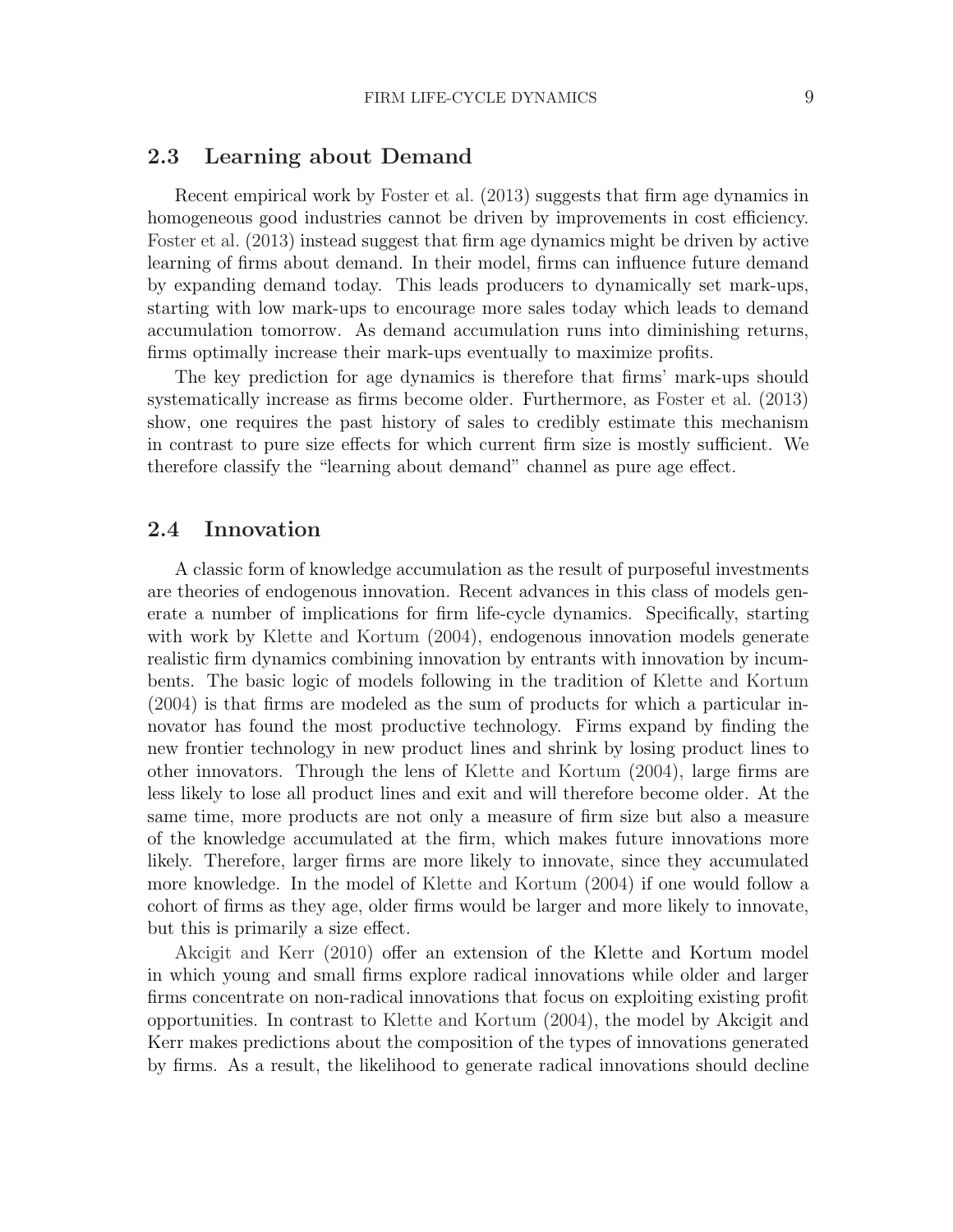with firm age and size, while the likelihood to generate non-radical, incremental innovations should increase. It should be noted that similar to the effects in [Klette](#page-31-4) [and Kortum](#page-31-4) [\(2004\)](#page-31-4), these predictions are primarily driven by size effects. That is, the reason young firms tend to be more likely to pursue radical innovations is related to their size rather than the fact that they are not very old.

Innovations in [Klette and Kortum](#page-31-4) [\(2004\)](#page-31-4) and related models can be understood either as process innovations that imply a reduction in marginal production costs or as quality improvements of existing products. While these models are typically silent on the difference between product and process innovations, [Klepper](#page-31-5) [\(1996\)](#page-31-5) provides a theory of firm age dynamics that explicitly models this dimension. Young and small firms are more likely to generate product innovations, while old and large firms focus on process innovations. [Klepper](#page-31-5) [\(1996\)](#page-31-5) therefore provides additional predictions about the type of innovations likely to result as firms age. As in the case of endogenous innovation models discussed before, the theory of [Klepper](#page-31-5) [\(1996\)](#page-31-5) works primarily through firm size instead of age effects per se. The reason is that profits from process innovations scale with firm size, while profits from product innovations do not. This is the main reason older and larger firms specialize in process innovations, while smaller and younger firms specialize in product innovations.

# 3 Stylized Facts About Firm Age Dynamics

#### 3.1 Data

The source of our data is the Workplace and Employee Survey (WES), which is a random stratified panel of establishments with the universe of Canadian firms as the target population and is conducted by Statistics Canada. The survey has a cross-sectional dimension of approximately 6500 firms per year over the time period from 1999 to 2006. Of these 6500 firms, we focus on the sample of around 5500 for-profit business firms. As in other government-sponsored surveys, response to the WES was mandatory, so that the overall response rate was typically close to 90%.

A particularly attractive feature of the WES survey implementation is that Statistics Canada invested considerable effort in ensuring the precise measurement of firm exit decisions. In typical establishment-level surveys, especially in the developing world, it is often unclear whether sample attrition is driven by firm exit or simply non-response. For the WES survey, Statistics Canada followed up non-respondents even up to a year later to find out whether the firm had indeed gone out of business. If not, every effort was made to convert non-respondents into respondents, which explains the very low attrition rate in the survey.

The WES provides various measures of firm organization and management practices as well as detailed measures of organizational change and innovation activity. Furthermore, in cooperation with Statistics Canada and with support of Industry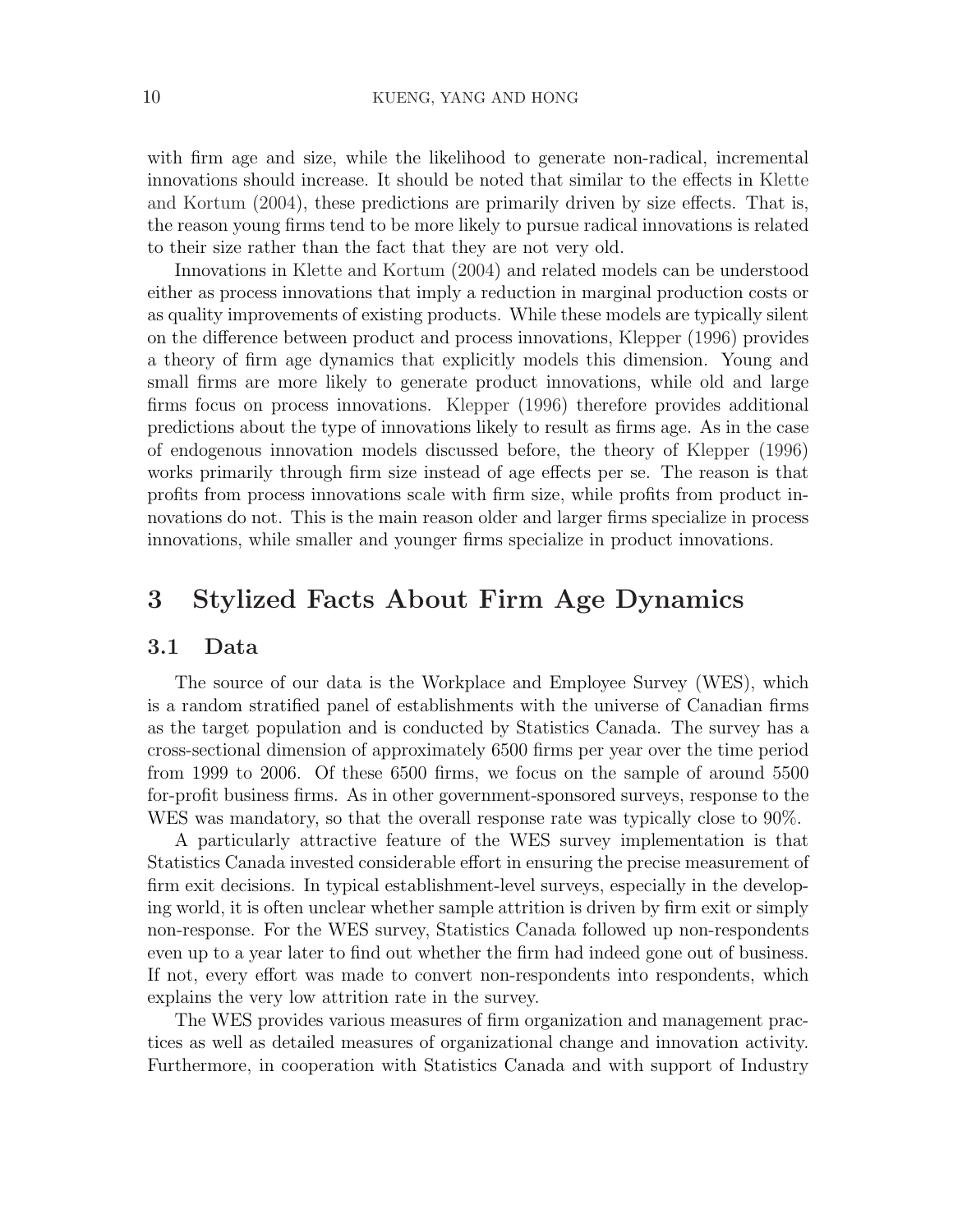Canada, we linked the survey data to balance sheet information available from administrative tax records, the General Index of Financial Information (GIFI), which forms the basis for the calculation of profit taxes. We therefore create a comprehensive dataset not only of firms' management practices but also of their performance as reported to tax authorities.

Our combined dataset has several advantages compared to currently available empirical work on firm age dynamics, such as [Foster et al.](#page-30-6) [\(2013\)](#page-30-6) and [Hsieh and](#page-31-1) [Klenow](#page-31-1) [\(2014\)](#page-31-1). First, our combined dataset is representative of the entire Canadian economy including the large service industry, rather than being limited to a few sectors such as manufacturing. Since the major part of economic activity in advanced economies such as Canada or the US takes place outside of manufacturing, we consider this a major advantage. Second, the scope of variables we are able to pool together from both the WES and firm balance sheet information surpasses anything available in current empirical studies, which are mostly based on sales and employment data, but typically cover neither internal firm organization nor balance sheet variables such as financial leverage or gross margins.

Finally, for measuring firm birth it might seem that our use of a representative survey is a disadvantage relative to Census-based studies such as [Foster et al.](#page-30-6) [\(2013\)](#page-30-6) and [Hsieh and Klenow](#page-31-1) [\(2014\)](#page-31-1). While by using Census data one can measure the birth year of firms as the first time a firm enters a Census, this strategy requires that the Census data have a very long time dimension. While the WES was conducted only for eight consecutive years, we can rely on birth year information that was directly asked in the survey and that we checked for consistency and validated with similar age information from the Canadian Annual Survey of Manufacturing.

### 3.2 Methodology

For our baseline empirical methodology, we follow [Deaton](#page-30-14) [\(1997\)](#page-30-14) to decompose age dynamics into cohort, time and age effects. In contrast to just analyzing crosssectional size distributions by age, this approach has the advantage of separating age effects from cohort effects and possible aggregate shocks captured in time effects. We follow the literature in assuming that these three types of effects do not interact with each other, but take a (log) linear form:

<span id="page-12-0"></span>
$$
\ln(y_{c,a,t}) = \mu + \sum_{a=1}^{A} \alpha_a \cdot D_a + \sum_{t=1}^{T} \tau_t \cdot D_t + \sum_{c=1}^{C} \kappa_c \cdot D_c + \text{controls} + \text{error} \qquad (1)
$$

where  $D_a, D_t, D_c$  are dummy variables for firm age, time period, and cohort, respectively. We define firm cohorts by their birth year and calculate each firm's age as the difference between the current year and the birth year. As is well known, the unrestricted linear model [\(1\)](#page-12-0) is not identified, since each cohort dummy is by definition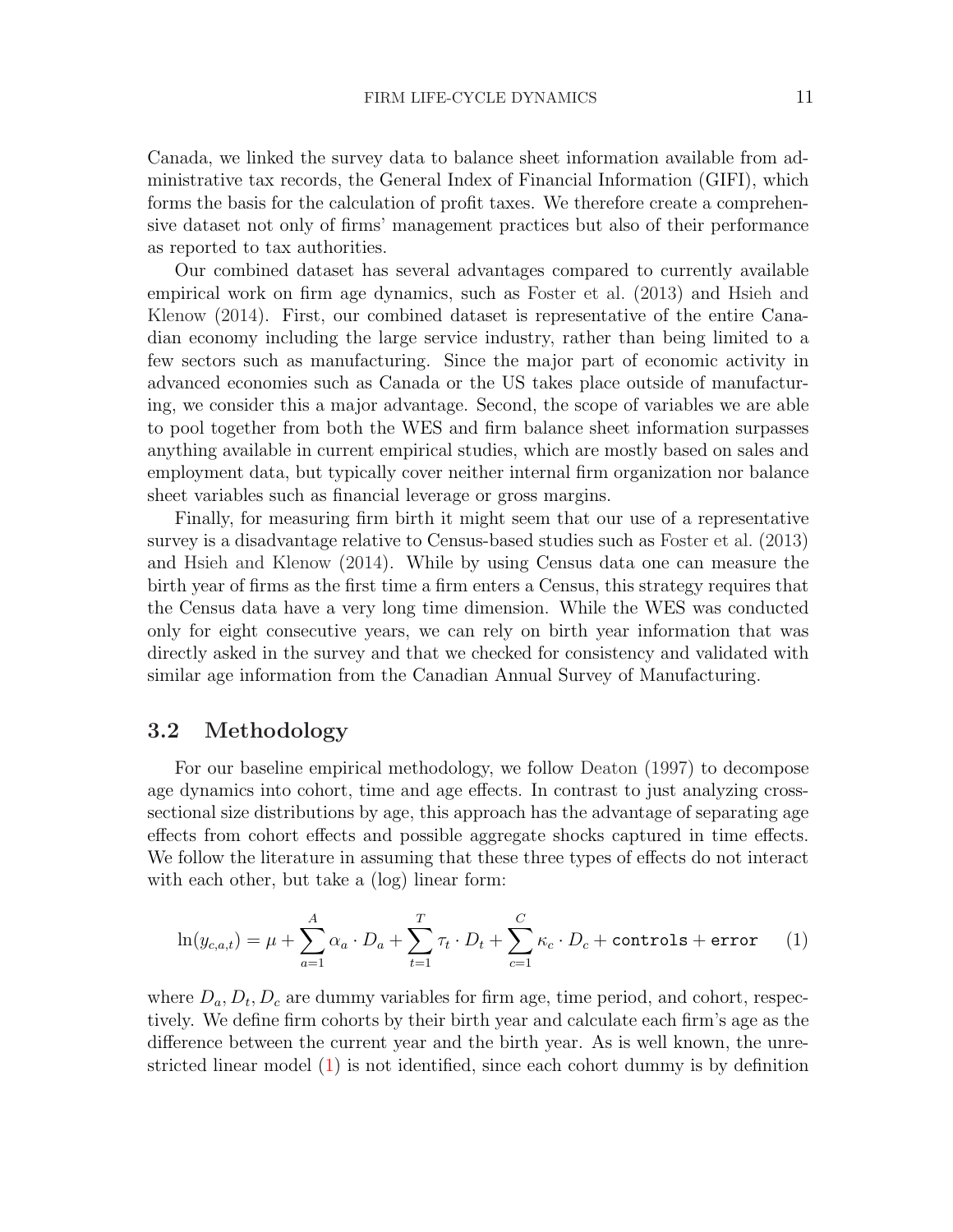collinear to a combination of an age and a time dummy. We therefore impose four restrictions on the linear model to solve this collinearity problem and accommodate the constant term  $\mu$ . We drop the first age and cohort effects to accommodate the constant  $\mu$ , and we normalize time effects so that the time effects sum to zero in order to accommodate  $\mu$ ,  $\sum_{t=1}^{T} \tau_t = 0$ , and we require that those time effects are also orthogonal to a linear time trend,  $\sum_{t=1}^{T} t \cdot \tau_t = 0$ .

The logic of the Deaton methodology is that time effects can be interpreted as capturing business cycle movements, since they are orthogonal to any log linear time trend and sum to zero. A key advantage of the Deaton methodology is that the age dummies are flexible enough to pick up any form of non-monotonicities without imposing any particular functional form, while we are still able to plot the results.

The primary use of the Deaton methodology has typically been to construct synthetic panel data by tracking the same cohorts in different cross-sectional datasets over time. While one of the advantages of Deaton's method is the applicability to repeated cross sections, one might ask what specific advantages this method has in panel data. We would like to stress from the outset that for our object of interest – namely age effects – panel data does not necessarily address key identification issues such as the separation of age, cohort and time effects; see [Hall, Mairesse and Turner](#page-31-14) [\(2007\)](#page-31-14) and [Schulhofer-Wohl](#page-31-15) [\(2013\)](#page-31-15). Additionally, we argue that there are two particularly attractive features of the Deaton decomposition. First, since the age effects group together different establishments of the same age, it will naturally reduce attenuation due to two forms of noise prevalent in business micro-data: measurement error and temporary, mean-reverting shocks. As described in the data section, since age data is reported by survey respondents, it is prudent to safeguard against measurement error in this variable. Furthermore, it is well known since [Baily, Hulten](#page-30-15) [and Campbell](#page-30-15) [\(1992\)](#page-30-15) that mean-reverting, temporary shocks are an important part of establishment dynamics. The Deaton method naturally reduces the impact of both forms of noise by calculating a mean for age effects across a number of establishments. Second, a key advantage of the availability of panel data is information about firm exit. This is particularly useful when considering age dynamics, since these age dynamics could often be driven by selection instead of, say, learning within establishments. Fortunately, the Deaton method allows us to exploit this feature of the panel data in a simple way by calculating age effects for non-exiting firms.

We also include a number of control variables in the vector controls. These are 4-digit NAICS sector fixed effects and dummies for multi-establishment firms as well as for exporter status. These controls help to make the estimated age patterns more representative for the entire economy.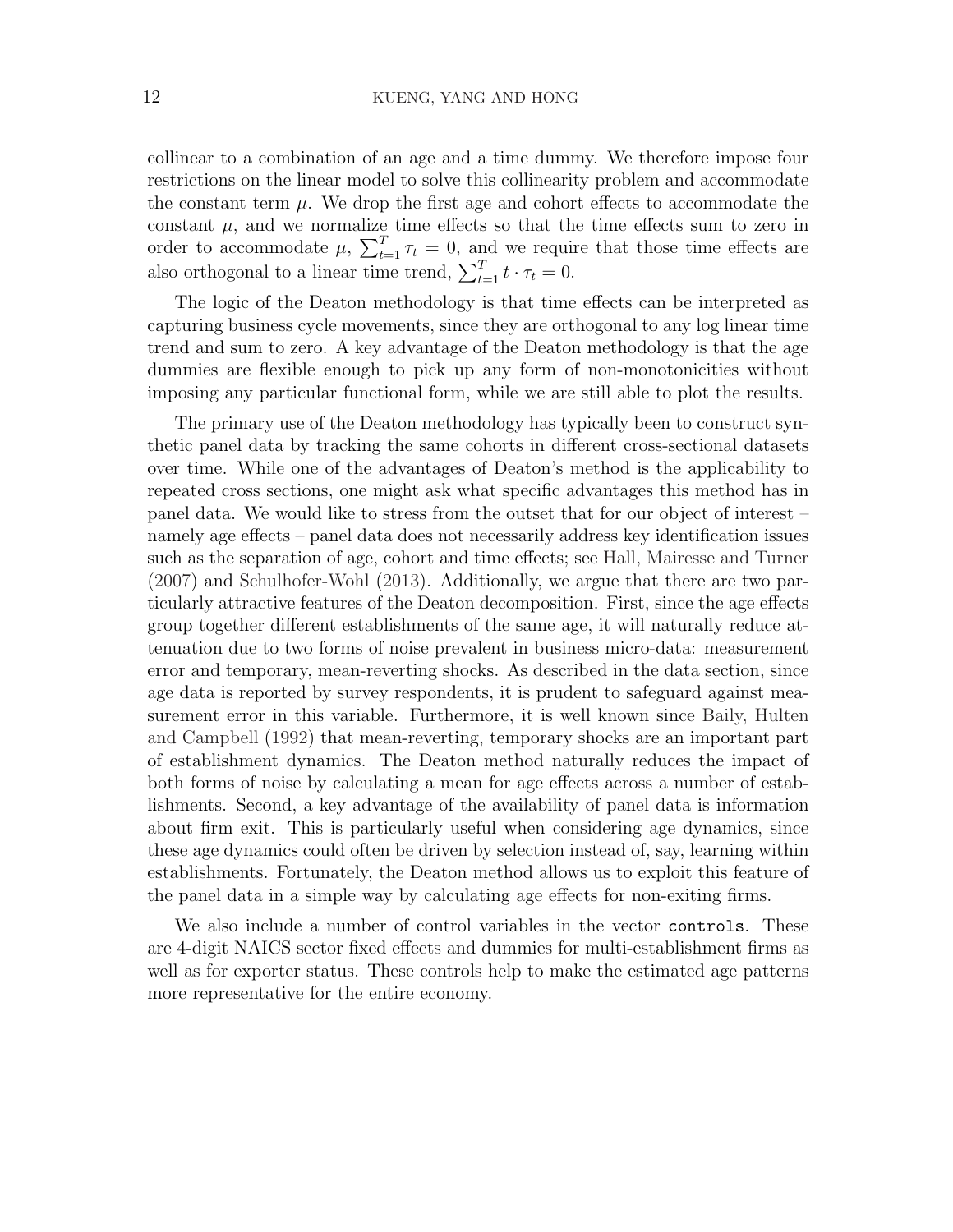### 3.3 Unconditional Firm Age Dynamics

We begin our empirical analysis by reporting results of age dynamics based on the Deaton decomposition discussed in section 3.2. This section serves several purposes. First, we quantitatively compare the age dynamics in our data with known crosscountry empirical results from manufacturing reported by [Hsieh and Klenow](#page-31-1) [\(2014\)](#page-31-1). To facilitate comparability, we discuss the age effects on employment for the age classes 10 to 14 and 30 to 34 with the employment size for establishments with age 0 to 4, while showing the full set of age effects in the corresponding figures. Second, we document the same basic age dynamics for revenue as an alternative measure of establishment size and contrast the results of age dynamics in revenue with age dynamics in employment. Third, since results of the age dynamics in establishment employment and size are conditional on surviving firms, we explicitly analyze age patterns in exit dates.

Let us start by considering how well estimates of age effects in employment size based on the Deaton decomposition compare with age effects reported in [Hsieh and](#page-31-1) [Klenow](#page-31-1) [\(2014\)](#page-31-1), which are constructed by following cohorts over time. Figure  $2(a)$ shows our estimated age effects using the Deaton decomposition. They indicate that for the entire Canadian economy, the employment size advantage by age 10-14 is a factor of 1.56, while establishments by age 30-34 are on average 2.36 times larger than entrants, which are defined to be of age 0-4. The life-cycle patterns in the general economy are somewhat steeper for older establishments than the age dynamics of manufacturing plants. In manufacturing, establishments age 10-14 are 70% bigger than plants of age 0-4, while plants age  $30-34$  are 2.1 times bigger than entrants.<sup>[5](#page-14-0)</sup> Putting these results into international perspective by comparing them with results from the US, Mexico and India—the main countries of the empirical study by [Hsieh](#page-31-1) [and Klenow](#page-31-1) [\(2014\)](#page-31-1)—shows that Canada is between the extreme cases of the US and Indian manufacturing and has similar age dynamics to manufacturing in Mexico. Specifically, the age advantage of 10-to-14-year-old manufacturing plants in the US is 2.4, which is already larger than the Canadian manufacturing plants are at age 30-34, at which age US plants are 8 times bigger than the typical entrants of age 0-4. In contrast, Indian manufacturing plants barely grow, and even if they survive until the age of 30-34, are only around 40% bigger than the typical entrant. Mexican plants, on the other hand, behave similarly in their age dynamics to Canadian manufacturing plants. By age 10-14, the representative surviving Mexican plant is about 40% bigger than an entrant, compared to 70% in Canada. These are significant differences, but not as stark as between the US and Canada. What is more, this difference in age effects disappears by age 30-34, since both Mexican and Canadian manufacturing plants at this age are around 2.1 times bigger than a

<span id="page-14-0"></span><sup>&</sup>lt;sup>5</sup>Manufacturing results are similar whether we use the Deaton decomposition or follow cohorts over time.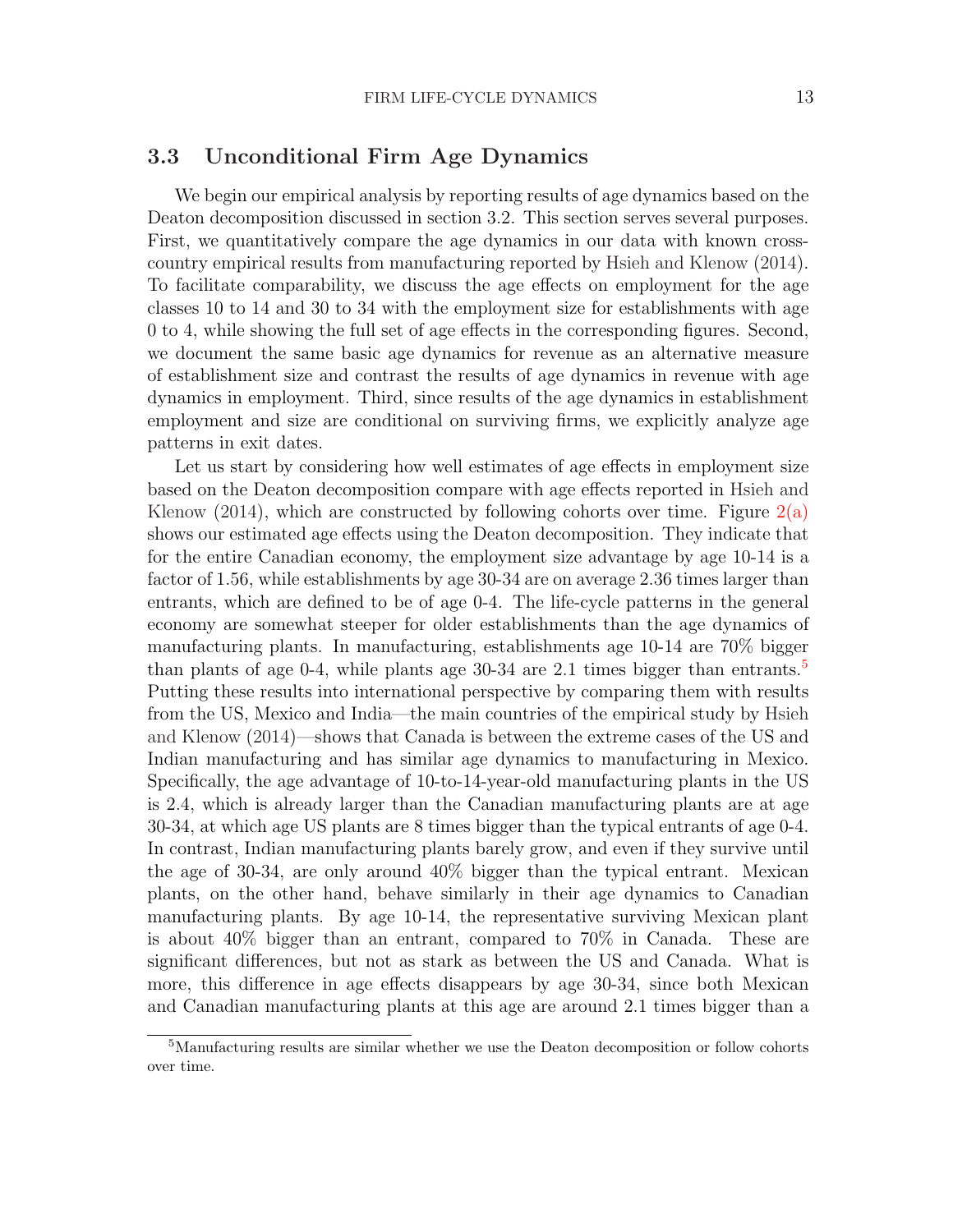typical entrant.

[Hsieh and Klenow](#page-31-1) [\(2014\)](#page-31-1) also report age effects for an even broader set of countries, showing that most countries are somewhere between the extreme cases of India and the US in terms of their age dynamics. From this perspective, an analysis of the determinants of age dynamics in the Canadian economy could be considered quite representative of the mechanisms of such age dynamics in other countries. Furthermore, note that our age dynamics results for the entire Canadian economy are in the same ballpark as results for manufacturing. This might indicate that some of the same forces determining manufacturing age dynamics are at work in other sectors of the economy. This reinforces the value added of our analysis to the previous empirical literature that primarily focused on manufacturing due to data limitations.

A major part of the previous literature not only focused on manufacturing, but also used employment as the preferred measure of size. We will also consider revenue as an alternative measure of size since it has several attractive conceptual features. First, unlike inputs such as employment or capital, it is not likely to be subject to internal adjustment frictions, which make it possible that a firm's expectations of future profitability or uncertainty enter size measures. Second, revenue is a key outcome for theories of learning about demand such as [Foster et al.](#page-30-6) [\(2013\)](#page-30-6). Third, it provides an alternative measure of size dynamics with which we can check the robustness of the results using employment. Figure  $2(b)$  displays the age dynamics for Canadian establishments, estimated using the Deaton methodology. As can already be seen when comparing figure  $2(b)$  with figure  $2(a)$ , the age dynamics in revenue are much steeper than the age dynamics calculated using employment. An establishment of age 10-14 is approximately 2.6 times bigger in terms of revenue than an establishment of age 0-4. This revenue advantage becomes huge and is very slow to close. By age 30-35, surviving establishments are 11 times bigger than entering establishments. What is more, age effects in revenue show nearly no tendency to run into diminishing returns, in contrast to age effects in employment. Figure  $2(a)$ shows that 35-year-old establishments are only marginally larger than 25-year-old establishments. In contrast, the same 35-year-old establishments are significantly larger in terms of revenue compared to 25-year-old establishments.

Our estimates of the age effects in employment and revenue focus on establishments that are surviving to minimize the impact of selection effects on the age dynamics. Yet, we know from previous studies that age has an important effect on firm exit decisions, especially of young firms. To prepare the analysis of correlation patterns of determinants of age dynamics with firm exit, we start by reporting in figure [3](#page-34-0) exit patterns as a function of firm age. We used a linear probability model for these exit regressions. As the figure shows, there is a strong and significant decline in the probability of exit up to age 15-20. Past the age of 20, however, exit probabilities do not seem to be systematically related to establishment age. These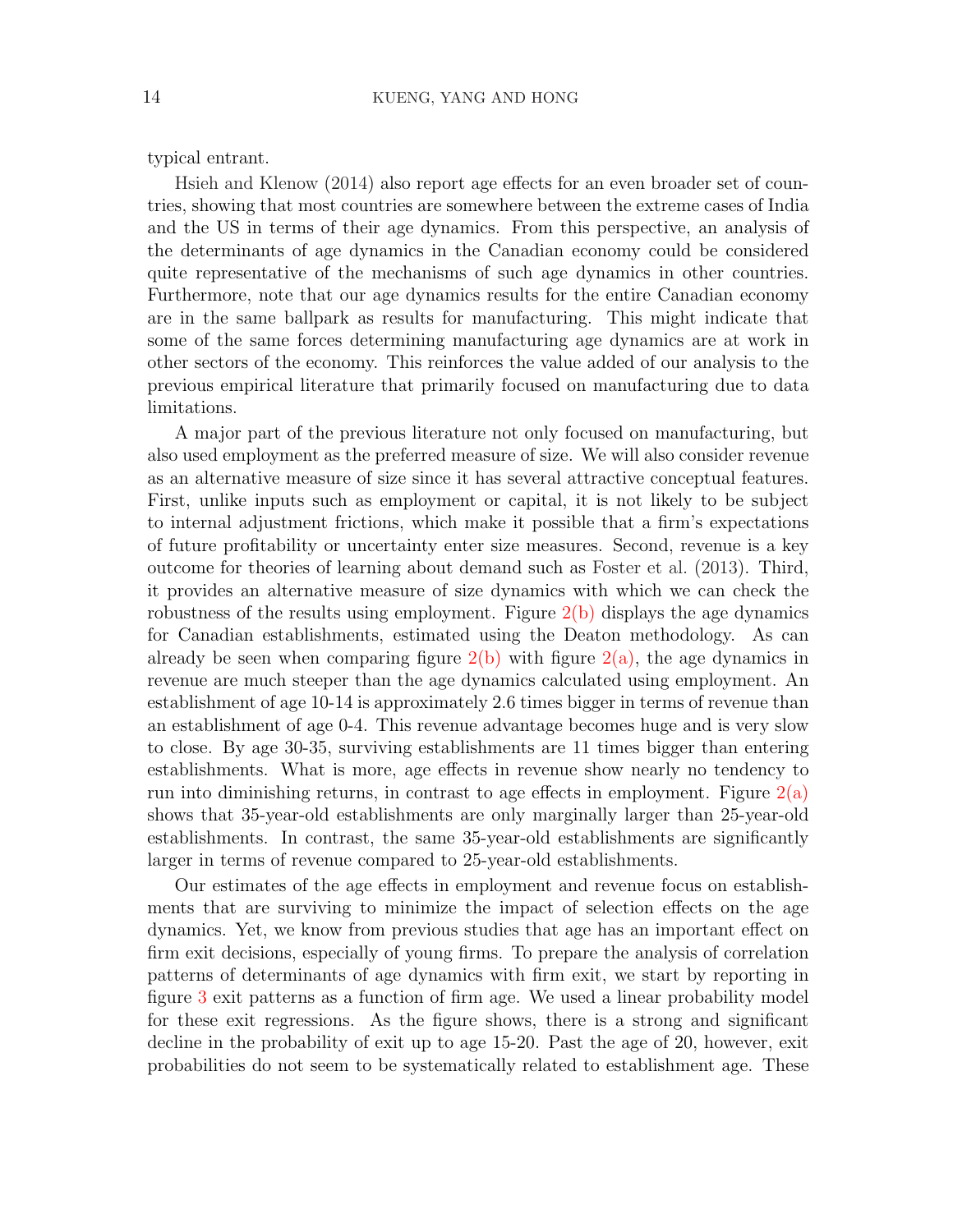patterns suggest that the determinants entering the age dynamics of employment and revenue are unlikely to be of similar importance for exit decisions.

# 4 Quantifying Sources of Firm Dynamics

In this section, we confront the different theories of firm life-cycle patterns outlined in section 2 with new stylized facts about age and size effects. Each subsection starts by describing a specific set of empirical measures related to the theories and then shows the age profiles of those measures. Throughout this section, age profiles reported are conditional on the sample of non-exiting firms, and we will analyze the effect of the various mechanisms on the extensive margin in the next section. Importantly, as emphasized in section 2, one should be careful to differentiate between size effects and pure age effects. Therefore, we also estimate the size effect of those measures conditional on controlling flexibly for age effects. Finally, we assess the success of those measures to explain the age profile of firm size. We do this by showing the "residual" age profile after partialling out on all measures jointly, and we also analyze the marginal explanatory power of each measure separately as well as all of them jointly. All in all, we believe that this new set of stylized facts will be informative for future theory development.

### 4.1 Firm Organization and Management Practices

Before we report the empirical results of firm organization and management practices, it should be emphasized that for our first three measures of firm organization, some interpolation is needed. The reason is that measures of decision layers, centralization and performance pay rely on data that is reported only every other year. To allow for maximum transparency, we choose to simply linearly interpolate data for the missing years. Data on the presence of professional management, outsourcing and organizational changes, on the other hand, are reported every year and require no adjustment.

#### 4.1.1 Measurement and Age Profiles

Decision layers The WES includes detailed information regarding real decision authority on tasks across layers in the organizational hierarchy, which is the basis for our measures of decision layers and the degree of centralization.

In contrast to formal reporting patterns summarized in organizational charts, real decision authority avoids measurement issues that emerge if managers with formal authority merely "rubberstamp" decisions of subordinates; see [Aghion and Tirole](#page-30-7) [\(1997\)](#page-30-7). The survey questions are similar to measures of worker autonomy in [Bres](#page-30-16)[nahan, Brynjolfsson and Hitt](#page-30-16) [\(2002\)](#page-30-16) and [Bloom, Garicano, Sadun and Van Reenen](#page-30-17)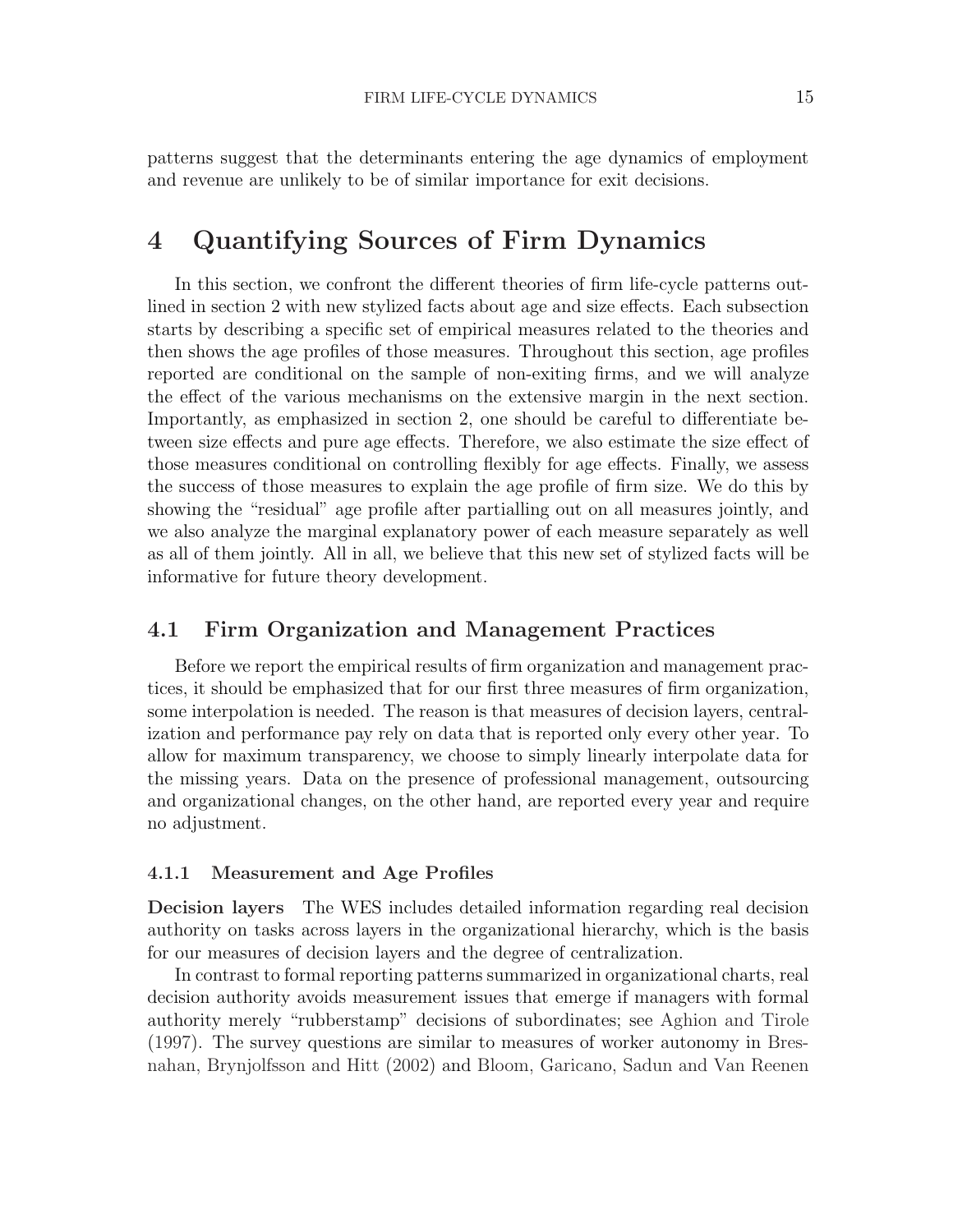[\(2013b\)](#page-30-17) in that they allow us to measure to what degree principals vs. agents are making decisions across 12 potential tasks. Specifically, the survey question is, "Who normally makes decisions with respect to the following activities?" The respondent is then given a choice of 12 possible activities, from "Daily planning of individual work" to "Quality control" to "Product and service development." There are six possible responses to the question of who makes decisions: non-managerial employees, work group, work supervisor, senior manager, individual/group outside the workplace—typically headquarters for multi-establishment firms—and business owners.

Our measure of decision layers counts the number of layers that are involved in any decision task among the 12 possible tasks in the survey. If a decision layer is not involved in any decision among those tasks, we infer that it is effectively not present. This strategy has both advantages and disadvantages when measuring organizational layers. One possible disadvantage is that our measure provides only a lower bound on the number of decision layers in the organizational hierarchy. Additional layers, which effectively do not play any role in decision-making even for very routine tasks such as "daily planning of work." could in principle exist in the organization and would be observed in organizational charts. At the same time, we also view this potential disadvantage as a unique advantage of our measure of layers. Specifically, it is likely that additional layers with no decision authority among any relevant tasks are simply a result of office politics and an inefficient growth of bureaucracy rather than an indicator of the division of labor within the organization. And while the growth of inefficient bureaucracy might be an interesting additional dimension to consider, we are much more interested in recent theories of knowledge hierarchies and the division of labor within organizations.

As outlined in the theory review section, the growth model of [Garicano and](#page-31-3) [Rossi-Hansberg](#page-31-3) [\(2012\)](#page-31-3) would predict that young and innovative firms start out with few organizational layers and add more organizational layers as they commercialize and exploit their innovations. This would suggest that one observes an increase in the number of layers as firms age. But as figure  $3(a)$  shows, no such pattern emerges from the data. The number of decision layers remains relatively constant up to age 30, at which point it significantly declines. One reason could be that our measure of organizational layers picks up de-layering at older establishments, which attempt to cut costs as they age to remain competitive. [Yang, Kueng and Hong](#page-31-16) [\(2014\)](#page-31-16) show that de-layering is more likely to happen at firms with low-cost business strategies, and [Guadalupe and Wulf](#page-31-17) [\(2010\)](#page-31-17) provide evidence of de-layering at US firms in response to trade shocks.

These results seem to stand in contrast to recent empirical work by [Caliendo](#page-30-8) [et al.](#page-30-8) [\(2014\)](#page-30-8), who show that as firms grow in terms of value added, they increase the number of layers within the organization. It is here where a clear distinction between size and age effects is helpful. The focus of [Caliendo et al.](#page-30-8) [\(2014\)](#page-30-8) is not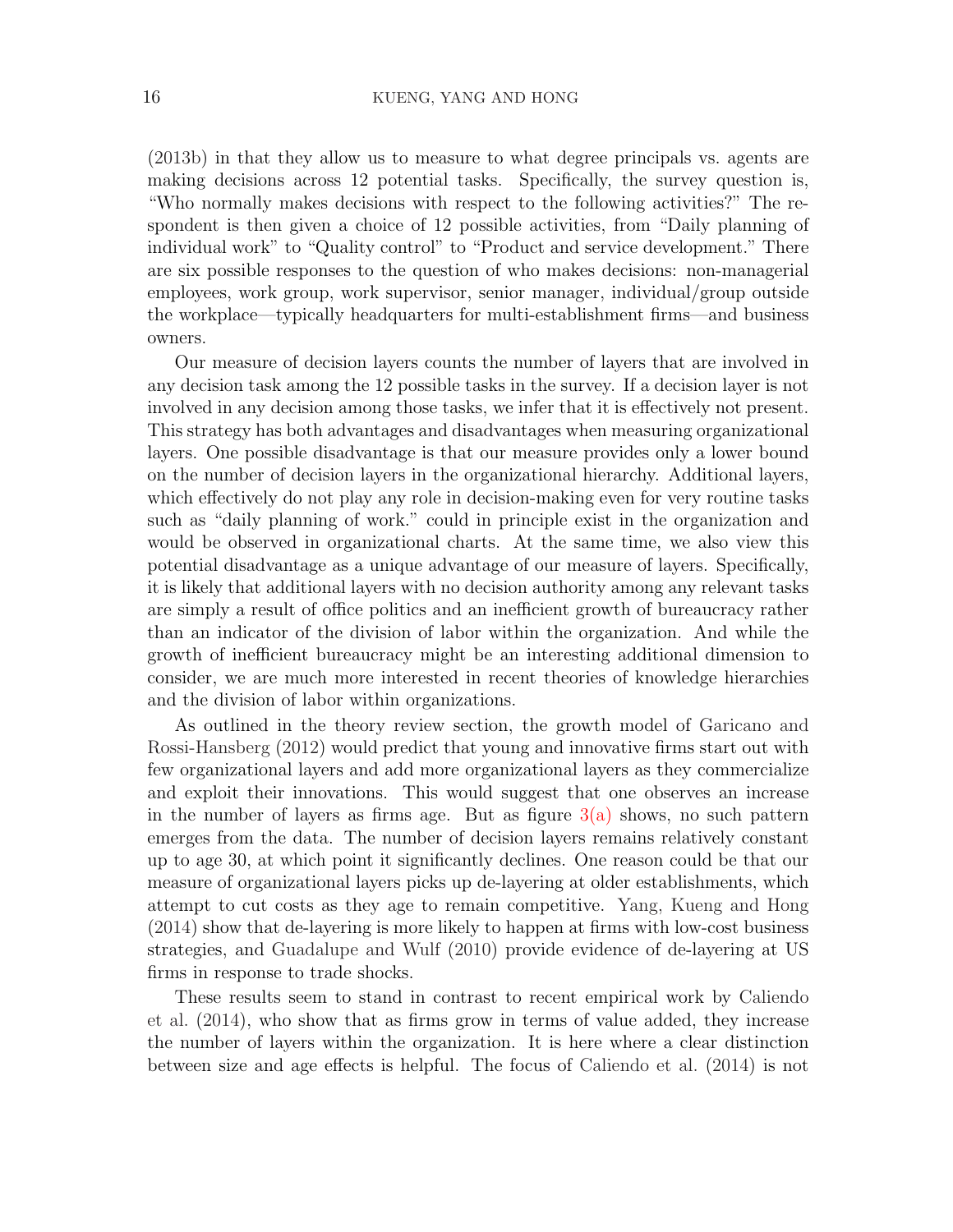on the age dynamics, but on the correlation of the number of layers with firm size and wages. Indeed as we show below, within age classes, larger firms exhibit more organizational layers; see also [Yang et al.](#page-31-16) [\(2014\)](#page-31-16).

Centralization The measure of centralization is based on the same data of real decision authority described above, but it exploits more of the variation in tasks. Specifically, we separate decision layers into "managers" on the one hand, which include business owners, senior management and work supervisors, and "non-managerial employees" on the other hand. We focus on the difference between "managers" and "non-managers" for several reasons. First, data that allows us to differentiate between senior managers and business owners is only available for around half of the sample. Second, the model of [Akcigit et al.](#page-30-2) [\(2014\)](#page-30-2) seems to apply equally for the difference between managers and non-managerial employees, although it is stated in terms of business owners vs. managers.

Given this difference between managers and non-managerial employees, our measure of centralization counts the number of tasks that are exclusively completed by managers without any decision-making by non-managers. While our data in principle allows us to measure joint decision-making by managers and non-managerial employees, we instead focus on exclusive decision-making in order to make the results easier to interpret.

As was pointed out in the theory section, models of optimal delegation of real decision authority can have very different implications for firm age dynamics. Both [Aghion and Tirole](#page-30-7) [\(1997\)](#page-30-7) and [Akcigit et al.](#page-30-2) [\(2014\)](#page-30-2) focus on incomplete contracting as the key friction between managers and employees. But while decentralization of decision-making can be an optimal response as in [Aghion and Tirole](#page-30-7) [\(1997\)](#page-30-7), the optimal response in [Akcigit et al.](#page-30-2) [\(2014\)](#page-30-2) is stricter monitoring and centralization of decisions.

Figure  $3(b)$  shows that neither of these predictions holds for the entire age dynamics. Indeed, it seems that up to age 27, firms tend to centralize more and more decision-making. This is possibly driven by the fact that professional managers and business owners are not differentiated in our measure of centralization. It is also compatible with the basic predictions of [Akcigit et al.](#page-30-2) [\(2014\)](#page-30-2). However, note that although not statistically significant, firms actually systematically reduce the degree of centralization past the age of 27. In this context, we would like to reemphasize that since theories of centralization are mostly driven by size effects instead of pure age effects, the evidence here needs to be considered in the light of the conditional size effects discussed below.

Performance pay The WES survey data offers a variety of information on performance-based compensation in firms. Specifically, it allows us to measure four different types of performance pay: individual incentive pay such as bonuses, commissions,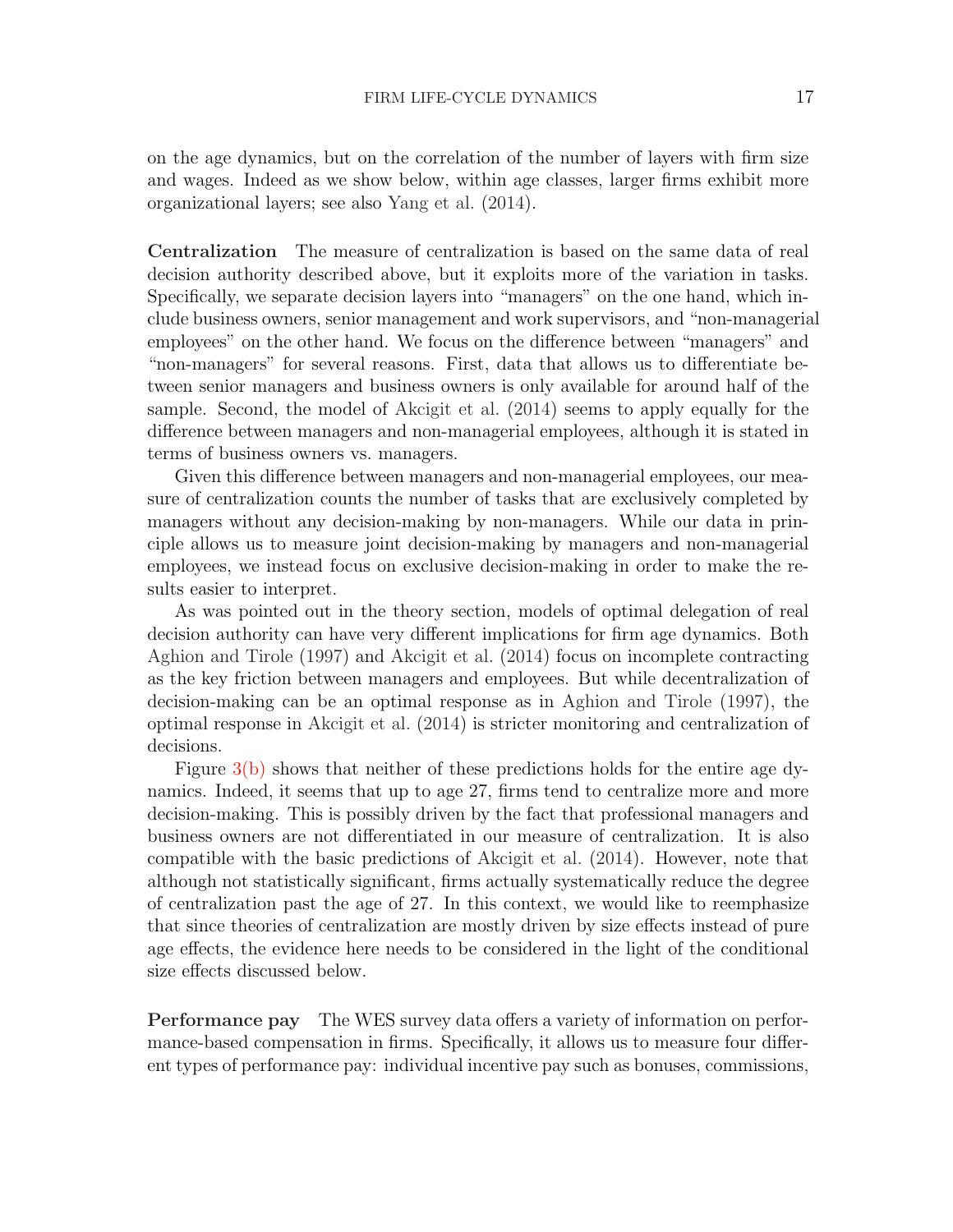piece-rates etc.; group or team incentives; profit sharing agreements; and stock-based compensation. Standard principal agent analysis characterizes very general forms of state contingent compensation contracts to solve the moral hazard problem. Consequently, we measure the presence of performance pay with an indicator that is one if any form of performance pay is present. We exclude stock compensation from this, since information on stock compensation is completely missing for one year and only a very small fraction of firms offer stock compensation to their employees. For more details on the performance pay data, see [Hong, Kueng and Yang](#page-31-18) [\(2014a\)](#page-31-18).

Figure  $3(c)$  shows that although measured with considerable noise, the adoption probability declines as firms age. This supports the notion that young firms often specialize in innovative tasks, which involve considerable moral hazard, as emphasized by [Holmstrom](#page-31-6) [\(1989\)](#page-31-6).

Presence of professional management The WES also offers comprehensive information about the occupational composition of establishments. The survey reports the fraction of employees in each of seven possible occupational categories: managers, production workers, professionals, administrative staff, sales workers, technical support staff and "others." It also reports whether the employees hired in those categories are full or part-time employees. Since we are most interested in the presence of professional management hired by the business owner, we focus on the category of full-time managers.

Not surprisingly, the probability of firms hiring professional full-time managers strongly increases with age, as figure  $3(d)$  shows. For very old firms, the likelihood of employing professional managers eventually bottoms out. This is driven by the fact that very few establishments that are older than 30 years do not employ any professional full-time managers.

Outsourcing To measure outsourcing, we utilize a part of the WES survey that asks establishments, "How many independent contractors provided products or services to your location?" The measure has the advantage that it focuses not only on intermediate inputs but also on labor services that are hired outside the firm. We would like to emphasize at this point that our measure of outsourcing should not be understood as a comprehensive indicator of outsourcing. It is likely to capture issues regarding firm boundaries only very roughly. For instance, it might still be possible that although outside contractors are legally independent, they are closely connected and permanently dependent on the purchasing firm, as in the famous "GM-Fisher Body" example. We will not be able to capture those types of "vertically integrated but in legal terms only" examples.

Figure  $3(e)$  shows that as expected from the theory review in section 2, the likelihood of outsourcing strongly and monotonically increases with firm age. This pattern can be seen as indicative that firm boundary patterns might be strongly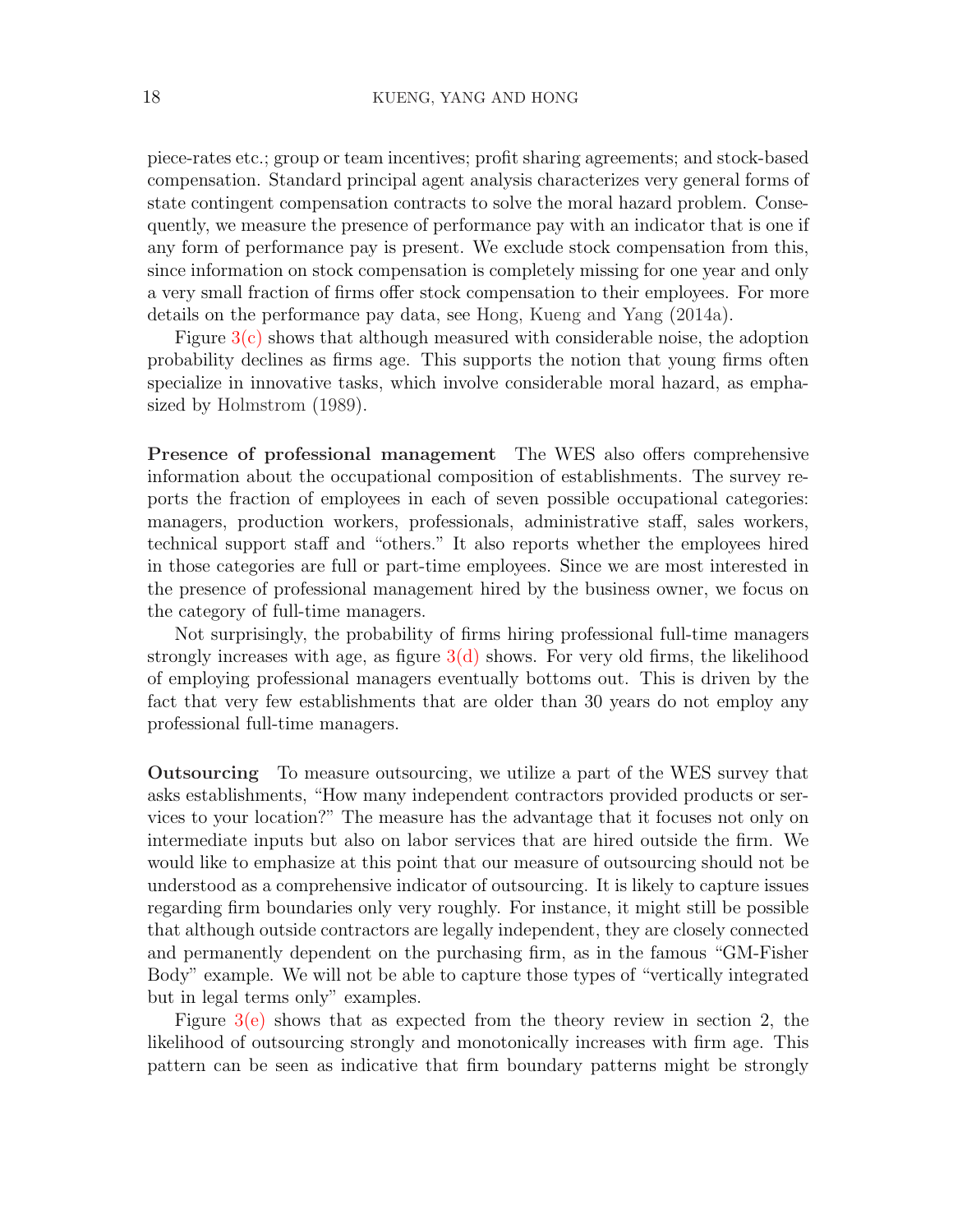affected by firm life-cycles. However, in the absence of any information about the nature of tasks that are outsourced, there are also alternative explanations, such as the reduced hold up explanation offered earlier. For instance, firms might expand their intermediate input varieties over time, making it more likely that at least one of the varieties needs to be supplied by an outside contractor.

Organizational changes All of the measures presented in this section are capturing the current status of internal firm organization and management practices. A complementary perspective to the question of whether an organization adopted a certain practice is the question of whether organizations change practices more often as they age. Literature on this phenomenon of organizational adaption and learning has been scarce in economics, mainly due to the lack of reliable data. This is in contrast to related fields, such as management science, which has developed extensive theories of "organizational learning"; see for instance [Levitt and March](#page-31-19) [\(1988\)](#page-31-19).

We include a brief analysis of patterns of organizational change over the firm life-cycle. Our analysis here should be taken as very preliminary, especially in the absence of any solid economic theory. We base our analysis on a section of the WES survey that asks establishments, "Has your workplace experienced any of the following forms of organizational change during the last year?" Examples of these changes include "Greater integration among functional areas," "Downsizing," "Re-engineering," "Implementation of TQM," and many more, including a residual category of "other changes." As is clear from these examples, these organizational changes focus mainly on changes in the formal organizational structure of an establishment. The data is therefore unable to actually speak to the organizational learning literature exemplified by [Levitt and March](#page-31-19) [\(1988\)](#page-31-19), since this literature focuses mainly on hard-to-measure "organizational routines."

To obtain a single measure of overall organizational change and to reduce the noise in the data, we sum across all 15 categories of organizational change categories. Figure [3\(f\)](#page-38-2) displays the results from using the Deaton decomposition to measure the age dynamics of organizational change. As firms get older, the extent of organizational change slows down considerably. This slowdown in the degree of organizational changes might reflect diminishing returns to learning as establishments age. It is compatible with possible vintage effects in organization capital emphasized by [Atkeson and Kehoe](#page-30-11) [\(2005\)](#page-30-11). Since the overall measures of organizational change are hard to match to the management practices we discussed in previous sections, we abstain from further utilizing this evidence in the analysis that follows.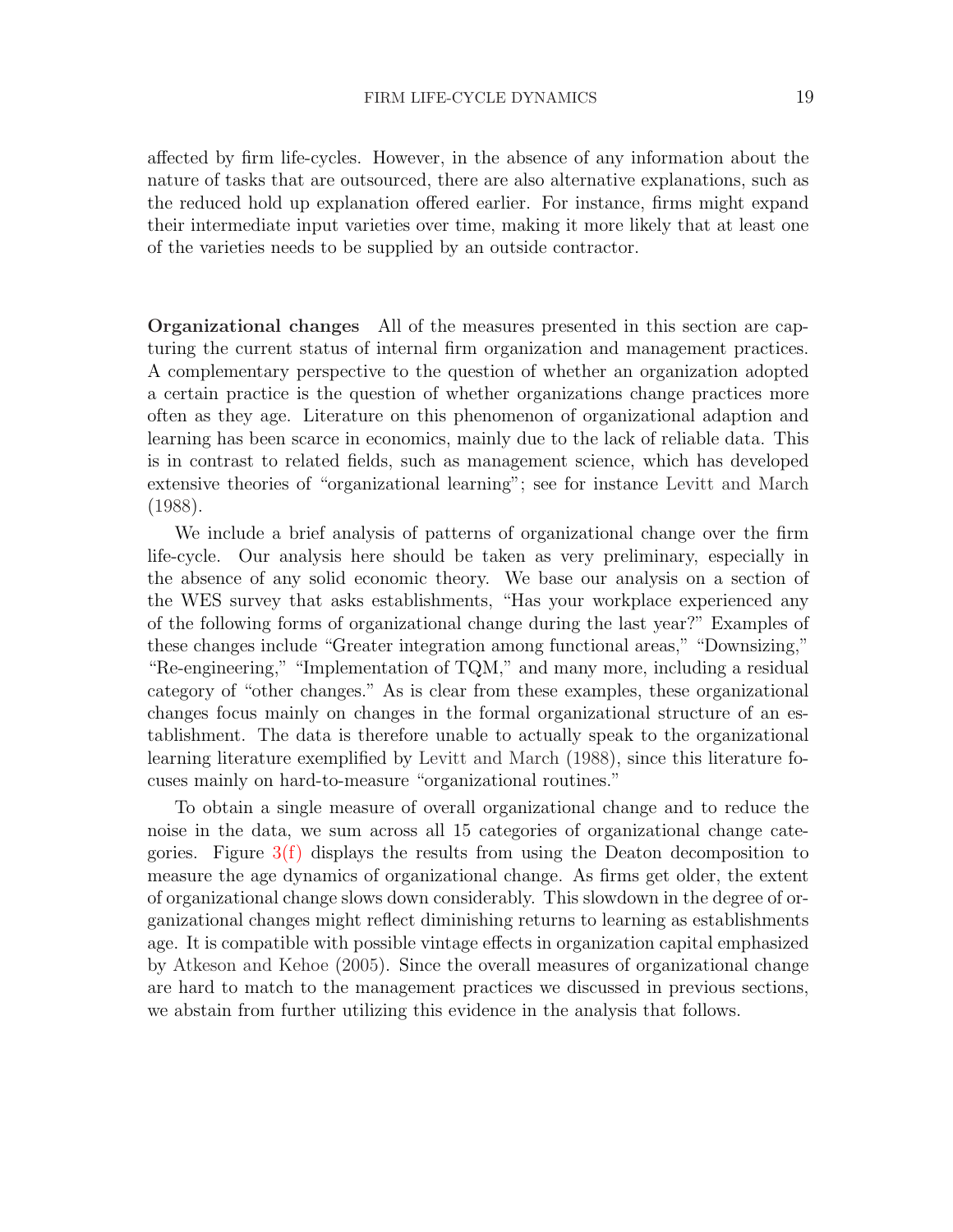#### 4.1.2 Conditional Size Effects

Column 2 in tables [1](#page-32-0) and [2](#page-33-0) reports results from including proxies for management practices in the Deaton decomposition. Table [1](#page-32-0) uses log employment as the dependent variable, while [2](#page-33-0) uses log revenue. Remember that model [\(1\)](#page-12-0) estimates age effects non-parametrically under the restrictions of the Deaton decomposition. The coefficient on the theory proxy variables are therefore correlations of these proxies with size, controlling for age effects as well as indicators for multi-establishment firms and exporters, a full set of 4-digit NAICS sector fixed effects, and Deaton time and cohort effects.

The results show that for both the presence of management and for outsourcing, the size effects are similar to the age effects estimated earlier. Larger firms of a given age are more likely to hire professional managers and outsource activities, in much the same way as older firms are more likely to pursue these practices. Note that for both sets of mechanisms, we pointed out possible size effects as well as learning mechanisms which imply pure age effects. The existence of systematic size effects, even after controlling for age, suggests that for outsourcing and adoption of professionalized management, size effects and learning effects both matter.

For the other management practices, however, different patterns emerge, indicating that one cannot simply equate age effects with size effects. Importantly, and in contrast to the age dynamics, the conditional size effects are more in line with the predictions derived from standard theories summarized in section 2. This can be most clearly seen for our measure of decision layers. Remember that the estimated age dynamics indicated that the number of layers seems to decline over the life-cycle, especially for very old establishments. But old establishments, as we showed in section 3, are also larger establishments. Hence these age dynamics seem to stand in contrast to empirical work by [Caliendo et al.](#page-30-8) [\(2014\)](#page-30-8) who, using an alternative proxy for number of organizational layers, show that larger firms exhibit more layers. Column 2 in tables [1](#page-32-0) and [2](#page-33-0) shows that this pattern also holds in our data. Controlling for age, larger firms have more decision layers, whether size is measured by total employment or by revenue.

Similarly, the age effects showed older firms are not more likely to be decentralized, contrary to the intuition that larger firms should decentralize more tasks. However, controlling for age as in tables [1](#page-32-0) and [2,](#page-33-0) we do find that larger firms systematically centralize less tasks. Note that these correlations still stand in contrast to predictions from models such as [Akcigit et al.](#page-30-2) [\(2014\)](#page-30-2), in which larger firms should be more centralized.

In this context, we argued in section 2 that larger firms might be subject to more prevalent moral hazard problems, since it is harder for principals to monitor many employees. This prediction is borne out in the correlation of establishment size and the adoption of performance pay. Large firms are indeed more likely to adopt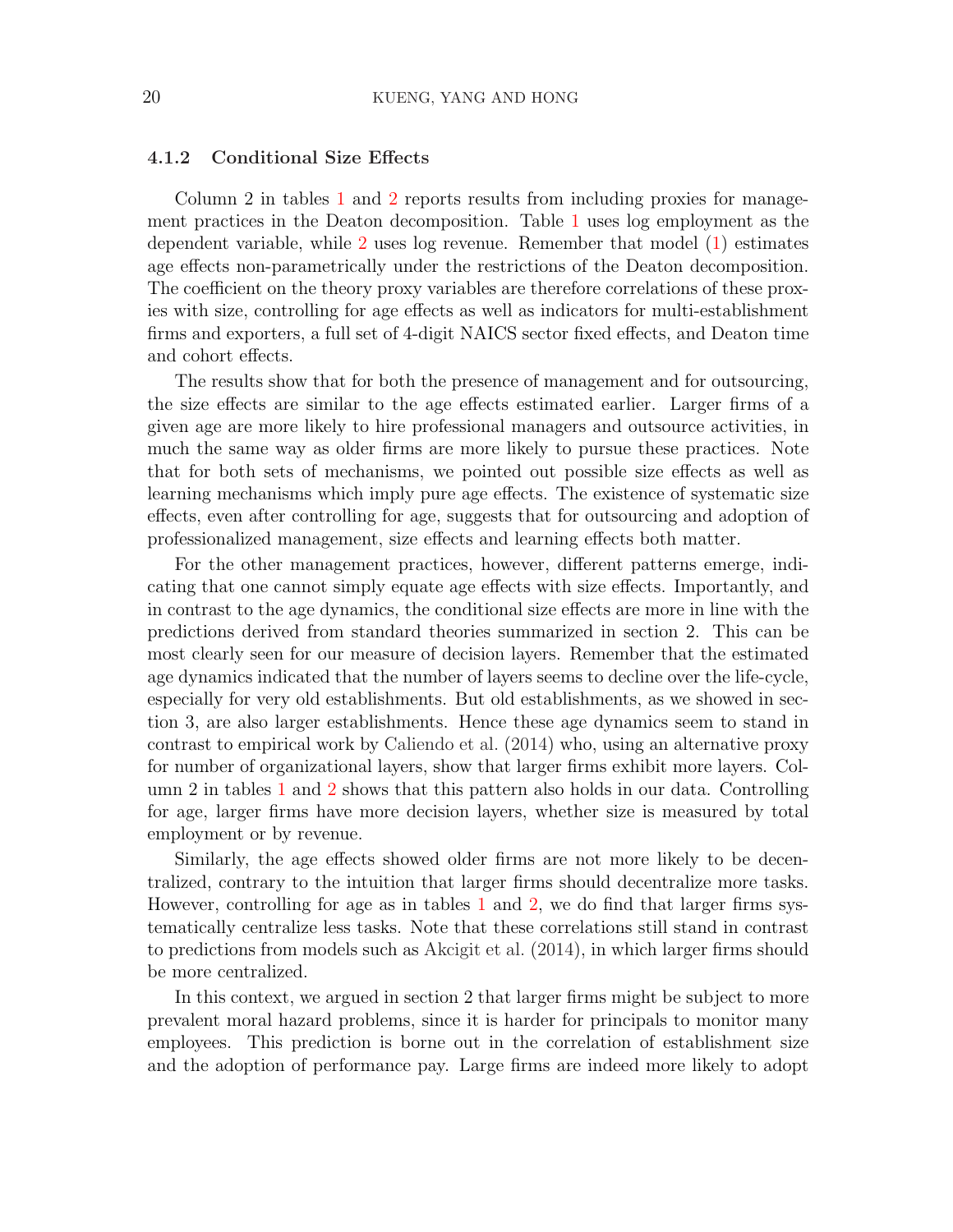performance pay, even though the unconditional probability of adopting performance pay declines weakly in age.

### 4.2 Financial Frictions

We now turn to theories of financial frictions as explanations for the age dynamics of firms. As outlined in section 2, financial leverage is a simple, yet meaningful statistic to differentiate theories of the effects of financial frictions on firm dynamics.

#### 4.2.1 Measurement and Age Profiles

We obtain leverage data from balance sheet information that Canadian tax authorities collect in the context of calculating profit tax liabilities. We link the administrative tax records, assembled in the previously mentioned GIFI, with the WES via the Canadian business register. Leverage is measured as the log of the ratio of a firm's overall assets to the implicit equity, defined as the difference between total assets and total debt liabilities. This measure approximates the debt-equity ratio well for low levels of debt (which is typical for the businesses in our sample) and is less subject to large outliers than the direct measure of debt to equity. Remember that theories of costly debt financing and default, such as [Cooley and Quadrini](#page-30-5) [\(2001\)](#page-30-5), predict systematically decreasing leverage in size (but not necessarily in age), theories of limited commitment frictions such as [Moll](#page-31-9) [\(2014\)](#page-31-9) predict constant leverage.

Figure  $4(a)$  demonstrates that there is no systematic trend in financial leverage over the firm life-cycle. To be sure, the data is quite noisy, but note that the point estimates of the age effects are virtually flat until age 25. This stands in contrast to the predictions for leverage from models of firm dynamics explaining age effects using costly debt financing, such as [Cooley and Quadrini](#page-30-5) [\(2001\)](#page-30-5). On the other hand, the empirical patterns seem broadly compatible with theories of limited commitment frictions, as leverage is predicted not to exhibit any age effects. It should be emphasized that since the main mechanism in [Cooley and Quadrini](#page-30-5) [\(2001\)](#page-30-5) depends on profitability and therefore size, the age predictions per se are not sufficient to cast doubt on the theory.

A second dimension of financial frictions is the maturity structure of debt. Here we utilize the same GIFI balance sheet data as before to calculate the log of the ratio between short-term and long-term debt. As can be seen in figure  $4(b)$ , this ratio slowly rises over time, as older firms seem to be able to substitute more long-term debt for costly short-term debt. The effects are too noisy to pick up systematic patterns with any degree of confidence, though. Models of financial frictions relying on debt maturity structure channels might therefore only be of limited importance.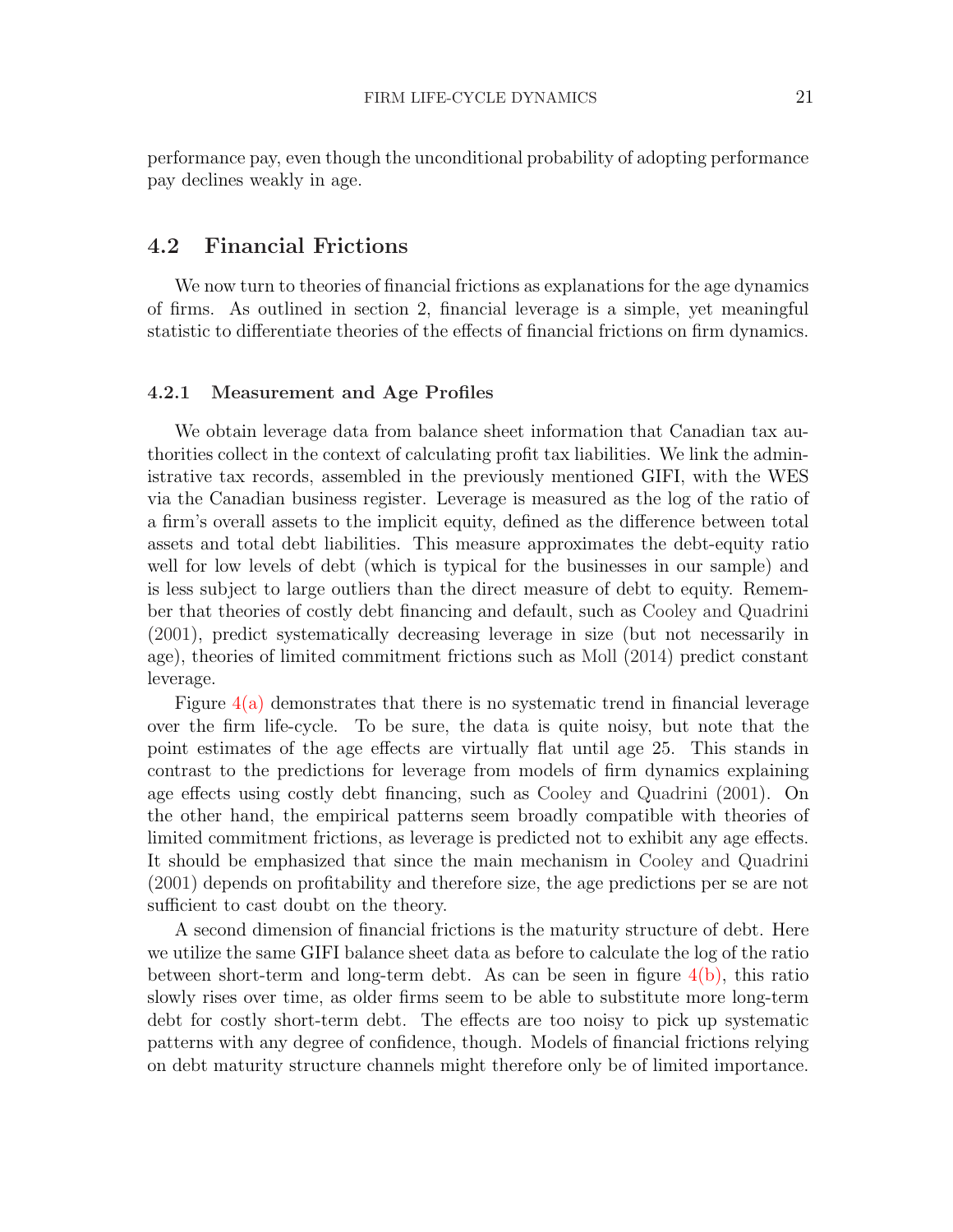#### 4.2.2 Conditional Size Effects

One result of the previous analysis is that the age dynamics of leverage seem to contradict popular models of financial frictions such as [Cooley and Quadrini](#page-30-5) [\(2001\)](#page-30-5). At the same time, the shift from costly debt to internal financing at the heart of [Cooley and Quadrini](#page-30-5) [\(2001\)](#page-30-5) seems to be a size effect rather than a pure age effect. Column 3 in tables [1](#page-32-0) and [2,](#page-33-0) therefore, show the results of including financial leverage in the Deaton decomposition. One would therefore expect that larger and more profitable firms have lower levels of leverage. As can be seen, the correlation of establishment size and leverage conditional on age is positive, contrary to what theory predicts. Hence, not only are the age dynamics of leverage incompatible with the costly debt financing effect in [Cooley and Quadrini](#page-30-5) [\(2001\)](#page-30-5), but size correlations with leverage conditional on age also do not offer much support.

The age dynamics of leverage were much more supportive of models of limited commitment financial frictions such as [Buera](#page-30-10) [\(2009\)](#page-30-10) and [Moll](#page-31-9) [\(2014\)](#page-31-9). The natural question therefore is whether size-leverage correlations are as supportive. Unfortunately, the answer is no, since baseline limited commitment financial frictions models would predict that leverage is a constant that is independent of firm size.

### 4.3 Learning about Demand

To quantify the importance of active learning about demand, as emphasized in the structural model of [Foster et al.](#page-30-6) [\(2013\)](#page-30-6), we measure the dynamics of mark-ups predicted by their theory for the entire sample of firms across all industries, instead of focusing on manufacturing only.

#### 4.3.1 Measurement and Age Profiles

We pursue two alternative measures of mark-ups. Our first measure is taken directly from the accounting data in GIFI and captures gross margins of sales. It is defined as the log difference between operating revenue and costs of goods and services sold (or COGS). To the degree that COGS captures the variable costs used for production of goods and services, gross margins should be a good proxy for markups. They also have the unique advantage of being exclusively data-driven instead of relying on any type of timing or structural identification assumption. However, around a third of the firms in our sample do not provide information on COGS, so it seems prudent to pursue alternative measures of mark-ups.

As a primary alternative, we use GMM-based mark-up measures proposed by [Ackerberg, Caves and Frazer](#page-30-18) [\(2006\)](#page-30-18). This estimator relies on a set of timing assumptions, including the assumption that intermediate goods like electricity and materials are acquired in frictionless spot markets, while other inputs such as capital are predetermined one period in advance. The advantage of this GMM procedure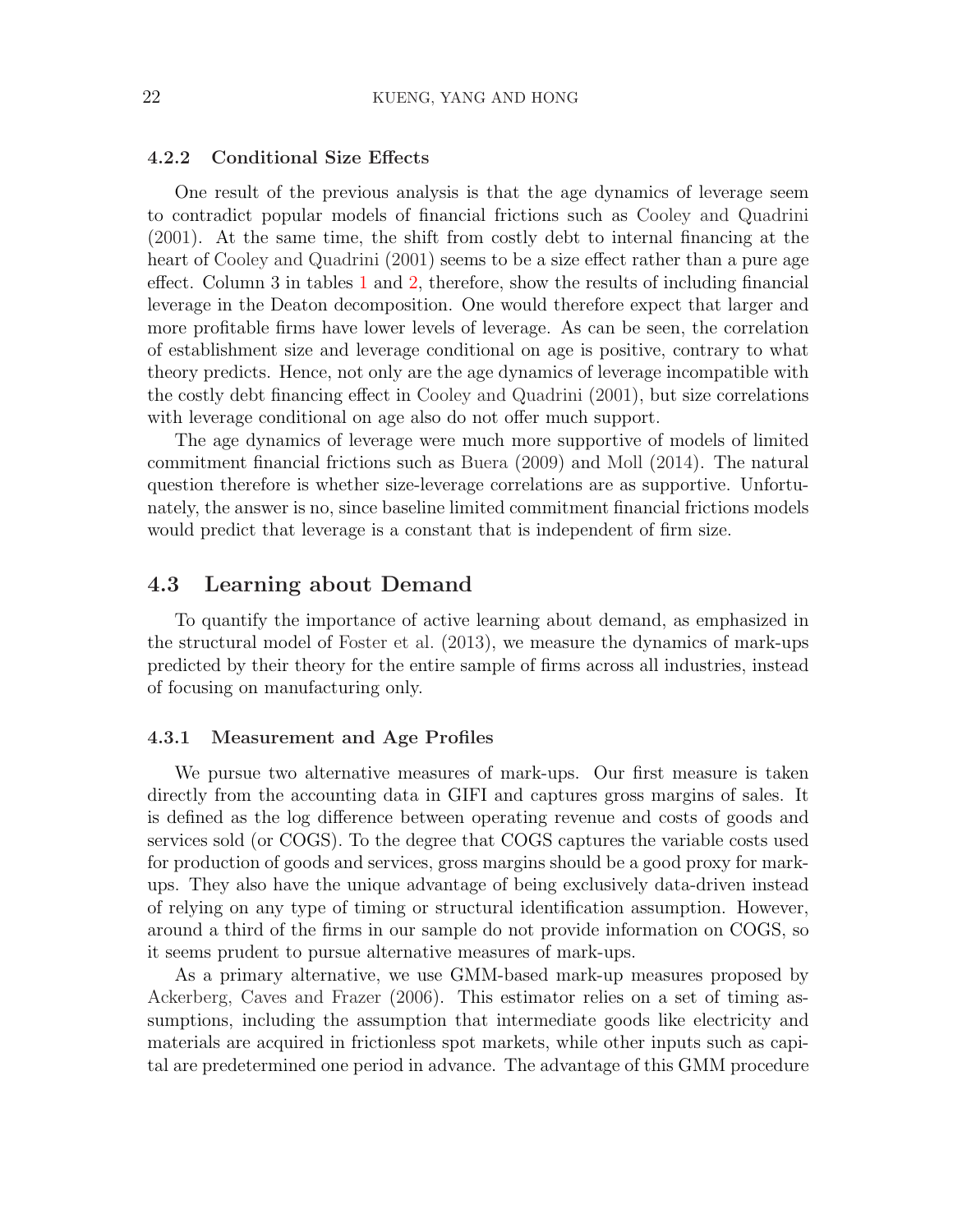is that it allows us to construct measures for mark-ups for nearly all establishments in our sample. The main caveat is that it relies on cost minimization and timing assumptions to be valid.

Figures [5\(a\)](#page-40-0) and [5\(b\)](#page-40-1) report the results from applying the Deaton decomposition to the two alternative measures of mark-ups. While both measures show a qualitatively similar pattern of rising mark-ups over the firm's life-cycle as predicted by the structural model of [Foster et al.](#page-30-6) [\(2013\)](#page-30-6), the noise—especially in the gross margin—complicates statistical inference. The structural mark-up measure, on the other hand, shows both a statistically and an economically significant increase in mark-ups over the life-cycle. However, the fact that it takes over 20 years for those effects to show up in the data is somewhat surprising. The GMM-based measure will serve as our primary proxy for mark-ups in the rest of the analysis, since it is available for a broader sample of firms.

#### 4.3.2 Conditional Size Effects

The fourth column in table [1](#page-32-0) and [2](#page-33-0) reports conditional size effects of markups. The results differ, depending on whether employment or revenue is taken as the measure of size. While the correlation of mark-ups and employment is negative, the correlation of mark-ups and revenue is systematically positive. One possible explanation for this puzzling pattern could be that the mark-up measures based on [Ackerberg et al.](#page-30-18) [\(2006\)](#page-30-18) reflect revenue productivity of labor to a large degree and that the correlations we find, once we control for age effects, are to a large degree mechanical.

#### 4.4 Innovation

#### 4.4.1 Measurement and Age Profiles

We rely on survey measures of innovative activity which are included in the WES dataset as our baseline data for theories of endogenous innovation. The WES asks respondents to report four possible types of innovations: new products or services, new processes, improved products or services, and improved processes. The survey form asks establishments to categorize innovations that "differ significantly in character" from products or processes used before as new. In this sense, the difference between "new" and "improved" could be interpreted to capture the difference between drastic and incremental innovations. We validate these innovation measures in [Hong, Kueng and Yang](#page-31-20) [\(2014b\)](#page-31-20), by showing that the measures of innovation are significantly correlated with firm growth and that innovation by other firms in the industry significantly depresses growth at non-innovating firms. These results are consistent with findings for similar innovation surveys for other countries; see [Mairesse and Mohnen](#page-31-21) [\(2010\)](#page-31-21).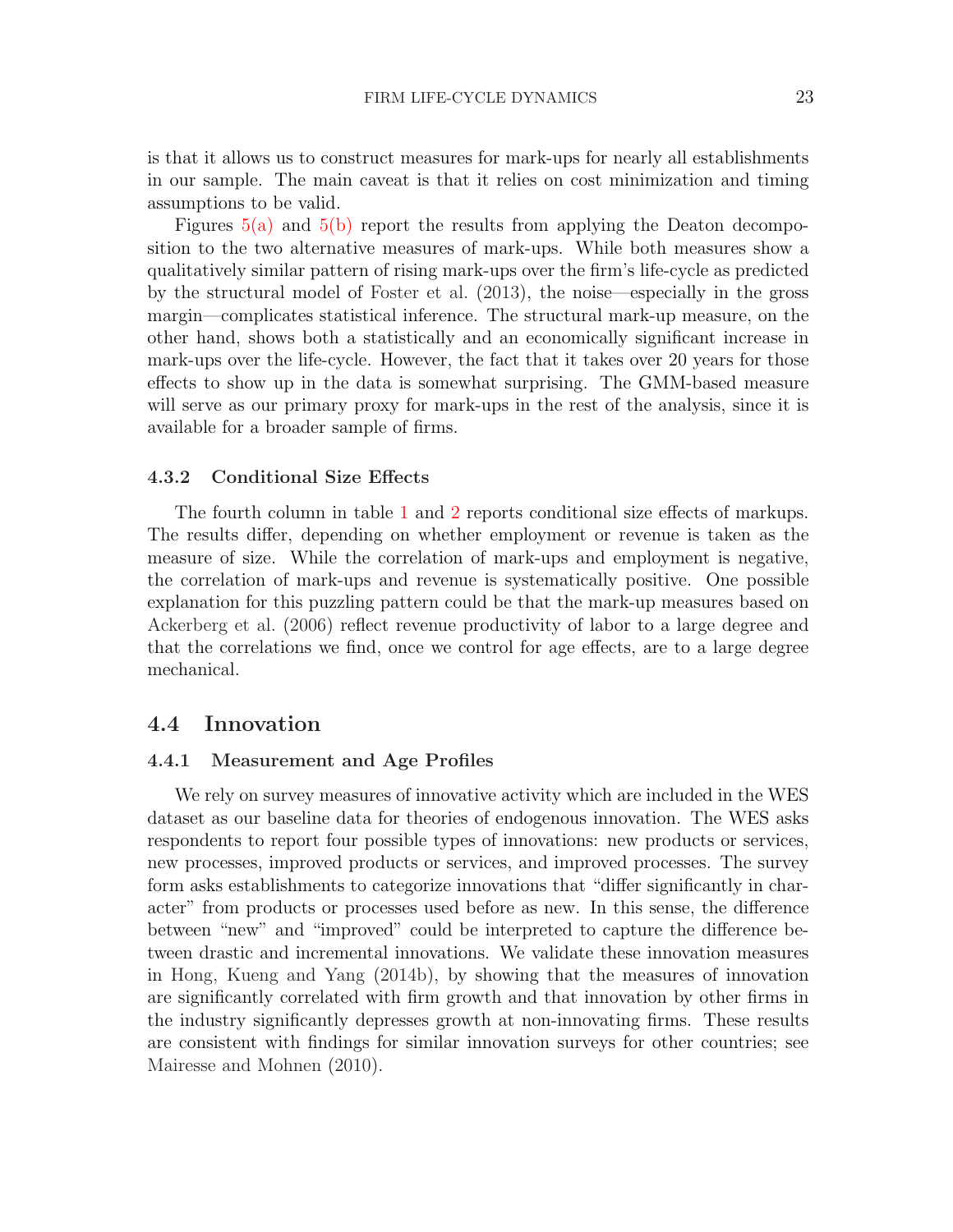Starting with process innovations, remember that older firms in a baseline model of [Klette and Kortum](#page-31-4) [\(2004\)](#page-31-4) are more likely to innovate, since they consist of more products and therefore benefit from stronger knowledge spillovers. Using indicators for process innovations, figures  $6(a)$  and  $6(b)$  show that exactly the opposite pattern holds in the data. Smaller and younger firms are more likely to generate process innovations than are older firms. To the degree that "new process innovations" displayed in figure  $6(a)$  can be understood as "radical innovations," this pattern is compatible with extended Klette-Kortum models such as [Akcigit and Kerr](#page-30-13) [\(2010\)](#page-30-13), in which younger firms pursue radical explorative innovations, while older firms specialize in incremental exploitative innovations. Note, however, that this evidence is only a qualified success for the model of [Akcigit and Kerr](#page-30-13) [\(2010\)](#page-30-13), for two reasons. First, it seems that in their own empirical work they consider process innovations as being close to incremental innovations. If this were the correct mapping, then one would expect that older firms would be more likely to innovate in process innovations, just as in the baseline Klette-Kortum model. Second, note that even if new process innovations could be mapped to Akcigit and Kerr's radical innovations, one would still expect that the baseline predictions from the Klette-Kortum model would continue to apply to improved process innovations shown in figure  $6(b)$ . However, this graph displays a probability of incremental process innovations that is declining with firm age as well, albeit with a less negative slope.

An alternative interpretation of the Klette-Kortum model would map the innovations in this model into product innovations. This might be the correct mapping, if by product innovations respondents refer to product innovations that are new to the firm instead of new to the economy. Unfortunately, even this broad interpretation of the Klette-Kortum model and its extension by [Akcigit and Kerr](#page-30-13) [\(2010\)](#page-30-13) does not generate the correct life-cycle dynamics of innovation, as figures  $6(c)$  and  $6(d)$  show. In fact, the patterns of innovation for new or improved products are even at odds with models of innovation explicitly constructed to explain the difference between product and process innovations, such as [Klepper](#page-31-5) [\(1996\)](#page-31-5). As previously discussed, this model would predict that the probability of product innovations declines in firm age, while the probability of process innovations increases in firm age. In contrast, the data displays no significant relation between product innovation and age, while the probability of process innovations sharply declines in firm age.

Theories of incumbent innovation such as [Klette and Kortum](#page-31-4) [\(2004\)](#page-31-4) clearly exhibit difficulties to match the age dynamics of innovation in our data. We draw two main conclusion from the analysis of the data. First, as emphasized in section 2, the Klette-Kortum and related models operate through size effects, so it is worthwhile to consider evidence on innovative activity of large vs. small firms to look for support of this class of theories. Second, there is clearly more need for detailed data development on the difference between product and process innovations. However, to the extent that the results gathered in this section are indicative, models of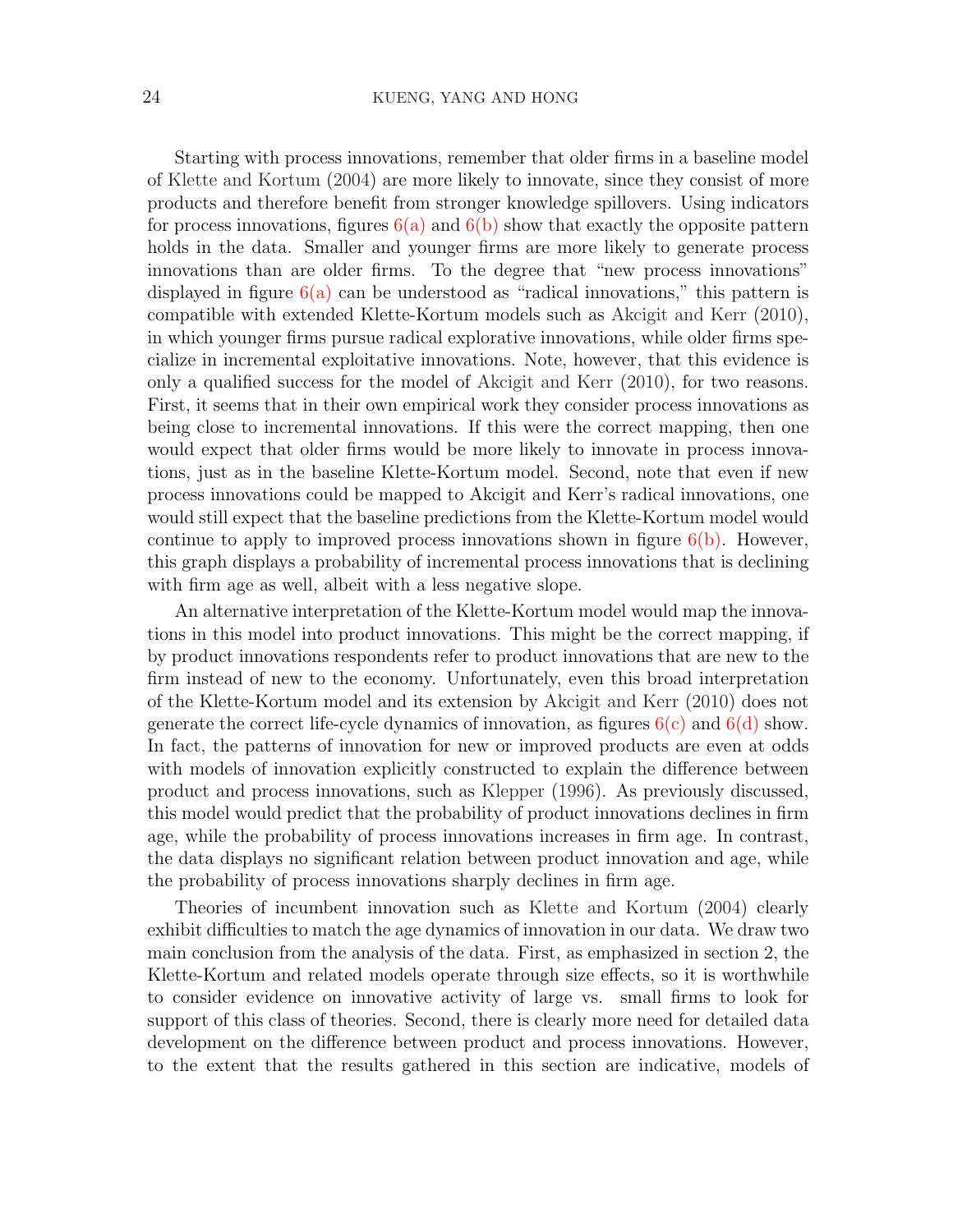product and process innovations, such as [Klepper](#page-31-5) [\(1996\)](#page-31-5), have difficulties matching the joint age dynamics of these types of innovations. Further theory development on the joint dynamics of product and process innovation is clearly needed.

#### 4.4.2 Conditional Size Effects

Current models of incumbent innovation such as [Klette and Kortum](#page-31-4) [\(2004\)](#page-31-4) have a hard time matching innovation patterns over the life-cycle in our data. However, as emphasized during the theory review of section 2, [Klette and Kortum](#page-31-4) [\(2004\)](#page-31-4) and related models such as [Akcigit and Kerr](#page-30-13) [\(2010\)](#page-30-13) should be understood as models making predictions about firm size and innovation rather than firm age and innovation.

Furthermore, to differentiate theories of endogenous innovation from technology adoption and imitation, we exploit additional information on technology adoption from the WES. The WES survey asks respondents to report spending on three different categories of new technology: computers/software, CAD/CAM technology and remaining "other technologies." We sum up the spending on all three types of new technology and normalize it by establishment revenue to arrive at measures for technology intensity.

Results, including technology adoption and innovation variables in the Deaton decomposition, are reported in column 5 of tables [1](#page-32-0) and [2.](#page-33-0) For the innovation variables, these results are very much compatible with predictions from incumbent innovation models such as [Klette and Kortum](#page-31-4) [\(2004\)](#page-31-4). Controlling for age effects, larger establishments tend to be more likely to innovate. Note, however, that results are strongest for improved processes and to a lesser extent for improved products and services, while the results for new innovations depend on the measure of firm size. To the degree that the difference between "new" and "improved" products or processes can be considered to capture the differences between radical and incremental innovations, the patterns shown in tables [1](#page-32-0) and [2](#page-33-0) stand somewhat in contrast to predictions by [Akcigit and Kerr](#page-30-13) [\(2010\)](#page-30-13). The model of [Akcigit and Kerr](#page-30-13) [\(2010\)](#page-30-13) would predict that smaller firms are more likely to innovate in "new" technologies, so that the correlation with establishment size should be negative.

### 4.5 Residual Age Dynamics

How does controlling for different theoretical mechanisms of firm age dynamics affect the estimated age effects from the Deaton decomposition? To answer this question, we return to the sample statistics we computed in section 3, where we compared the Canadian data to other international benchmarks from [Hsieh and](#page-31-1) [Klenow](#page-31-1) [\(2014\)](#page-31-1). As before, we focus on the age effects by ages 10-14 as well as 30-34. Table [4](#page-35-0) displays the age effects, controlling for different proxies of firm age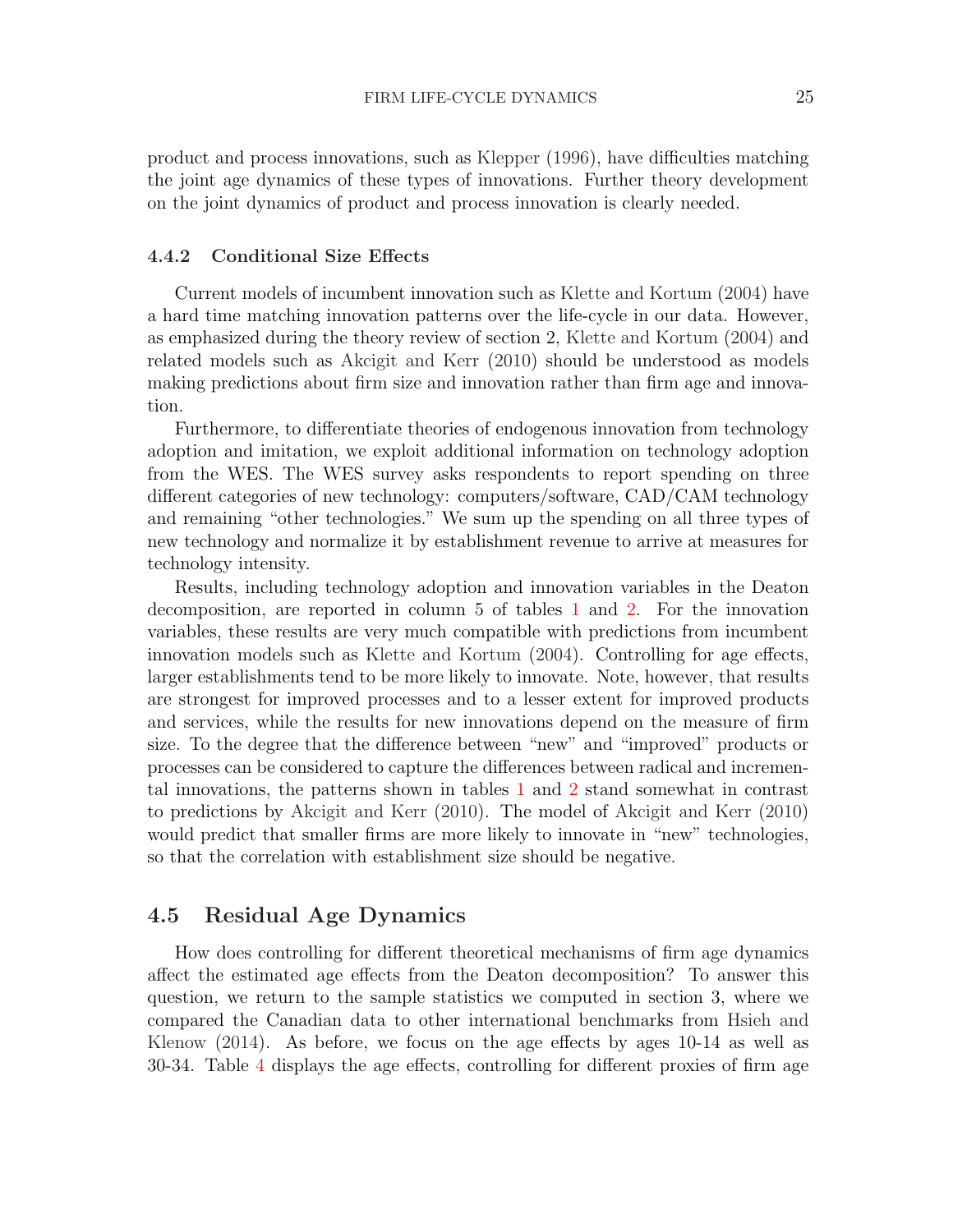dynamics. As before, we group age dynamics theories together in the four categories firm organizational capital and management practices, financial frictions, dynamic mark-ups, and innovation, each corresponding to a different row in the table. The first row "none" repeats age effects for employment or revenue without any proxy variables for firm age dynamics theories. As we follow the age effects down the rows of table [4,](#page-35-0) we track the impact of including different proxy variables on the age effects. The more successful these variables are in capturing firm age dynamics, the closer to one should be the residual age effects reported in this table.

Starting with total employment as dependent variable in the Deaton decomposition, the first two columns of table [4](#page-35-0) reveal two main stylized facts. First, including organizational capital and management practices reduces residual age effects by the largest amount. This becomes especially clear when comparing the effects of organizational capital and management practices on innovation. Including variables of innovation actually increases residual age effects instead of lowering them. Second, overall the four types of theories for age dynamics do reduce age effects by around 25%. On the one hand, this can be considered a significant reduction in the residual age dynamics. On the other hand, a majority of firm age dynamics still remains unexplained, despite the fact that our proxy variables capture a variety of prominent firm life-cycle theories. One of the main reasons for this result seems to be that some factors such as innovation actually increase residual age effects. Furthermore, as we document in figure  $7(a)$ , although there is a significant reduction in firm age effects around age 20, this effect disappears as plants age further.

However, results on total employment stand in contrast to revenue results as reported in the last two columns of table [4.](#page-35-0) As before, organizational capital and management practices substantially reduce age effects on revenue. On the other hand, learning about demand as captured in dynamic mark-ups also tends to reduce age effects in revenue considerably. This strong effect of learning about demand on revenue is intuitive, since revenue is much more closely related to demand than total employment. As a result, by age 34, age effects on revenue are only 60% of their level before controlling for theories of firm age dynamics. This is despite the fact that measures of innovation, as before, actually tend to increase these age effects, as shown in the 5th column of table [4.](#page-35-0) Figure  $7(b)$  shows another difference of conditional age dynamics in revenue and total employment. While the age effect of controlling for firm age dynamics theories eventually dissipates when using total employment, those age effects become stronger when using revenue as a measure of firm size.

### 4.6 Explanatory Power of the Theories

We now move to the question of how much of the life-cycle patterns can be explained by the different firm age dynamics theories. Our principal metric to com-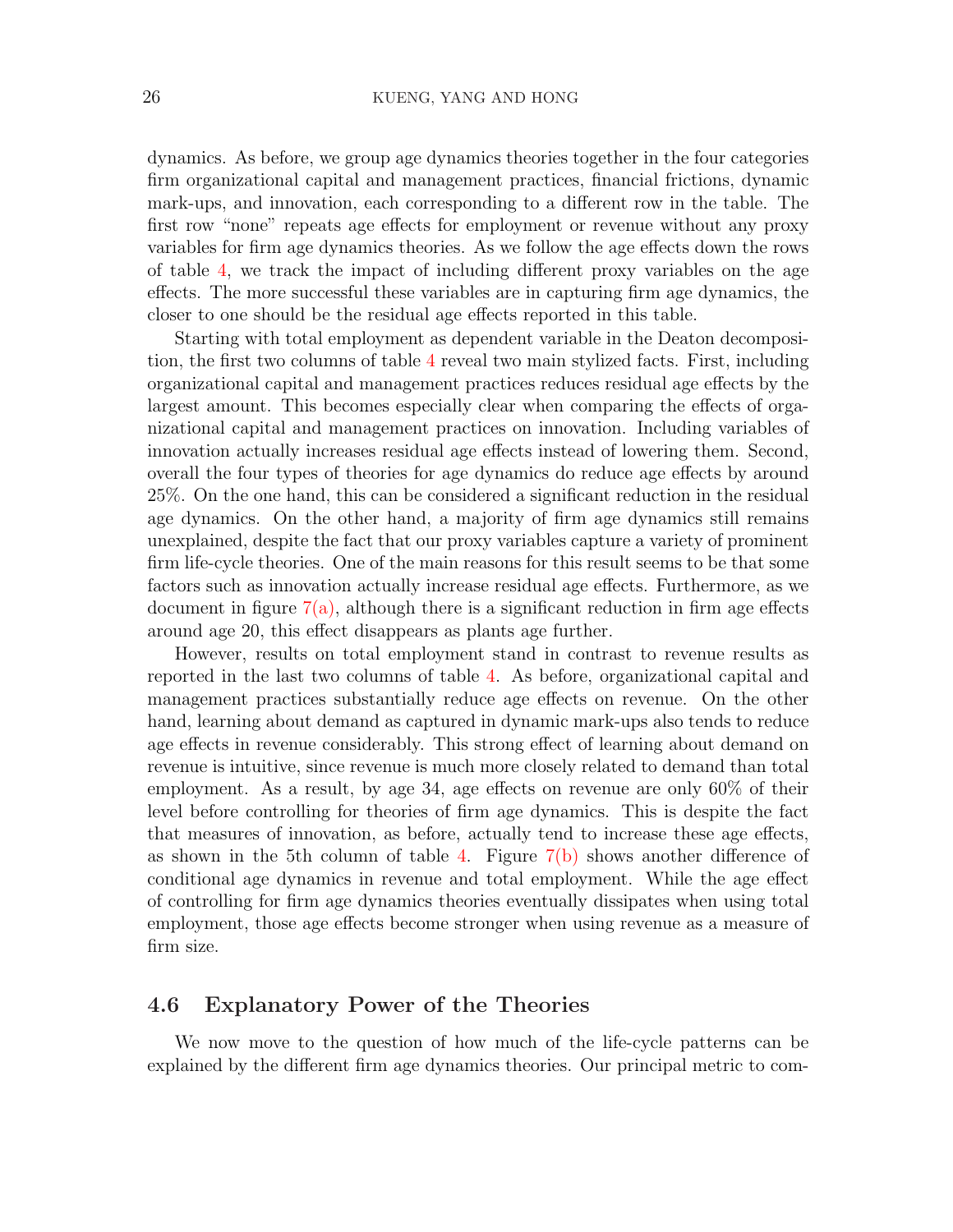pare the contribution of the various theories is the change in adjusted  $R^2$  in the Deaton decomposition if proxies for those theories are included as additional explanatory variables. We group the specific theories into the four broad categories used before: firm organization and management practices, financial frictions, learning about demand, and innovation. We focus much of our emphasis on comparing the age dynamics in employment and the life-cycle of revenue, since these are alternative measures of establishment size. As before, all results regarding age dynamics are conditioned on the set of non-exiting firms during the sample period. A discussion of the life-cycle pattern of exits follows in the next section.

The last line in tables [1](#page-32-0) and [2](#page-33-0) reports adjusted  $R^2$  values from including the proxy variables, first individually and finally jointly. For comparison purposes, the first column of both tables reports the Deaton decomposition without any proxy variables added. At least three noteworthy patterns emerge. First, measures of firm organization and management practices are the most important factors in improving the explanatory power of the Deaton decomposition. The adjusted  $R^2$  with total employment as a measure of size increases from 0.316 to 0.481, while in the revenue regression it increases from 0.375 to 0.5. No other set of theories is as successful in capturing the variation in size across firms, controlling for firm age. In particular, note that although including all variables jointly in column 6 helps improve the fit, the majority of the increase in explanatory power is attributable to firm organization and management practices. Second, proxies for endogenous growth models are the second most important set of variables. Despite this fact, the innovation variables are not nearly as successful in explaining size variation. Third, note that for most of the organizational capital and management practice variables, point estimates remain stable even when including all other variables. This stands in contrast to innovation variables, which sometimes change substantially in magnitude.

## 5 Exit Patterns

In the Deaton decompositions of firm size in the previous section, we controlled for selection effects along the firm life-cycle by focusing on the set of surviving firms. To consider selection effects, we analyze a Deaton decomposition with firm exit as dependent variable in table [3.](#page-34-0) It turns out that the most important set of explanatory variables is not organizational capital or management practices, learning about demand, or innovation. Instead, financial variables such as leverage and especially debt maturity structure have significant explanatory power for firm exit, once age effects are controlled for. That is, controlling for firm age, firms with higher leverage and more long-term debt are less likely to exit. These stylized facts suggest that financial variables might influence firm dynamics primarily through selection instead of by impacting firm growth.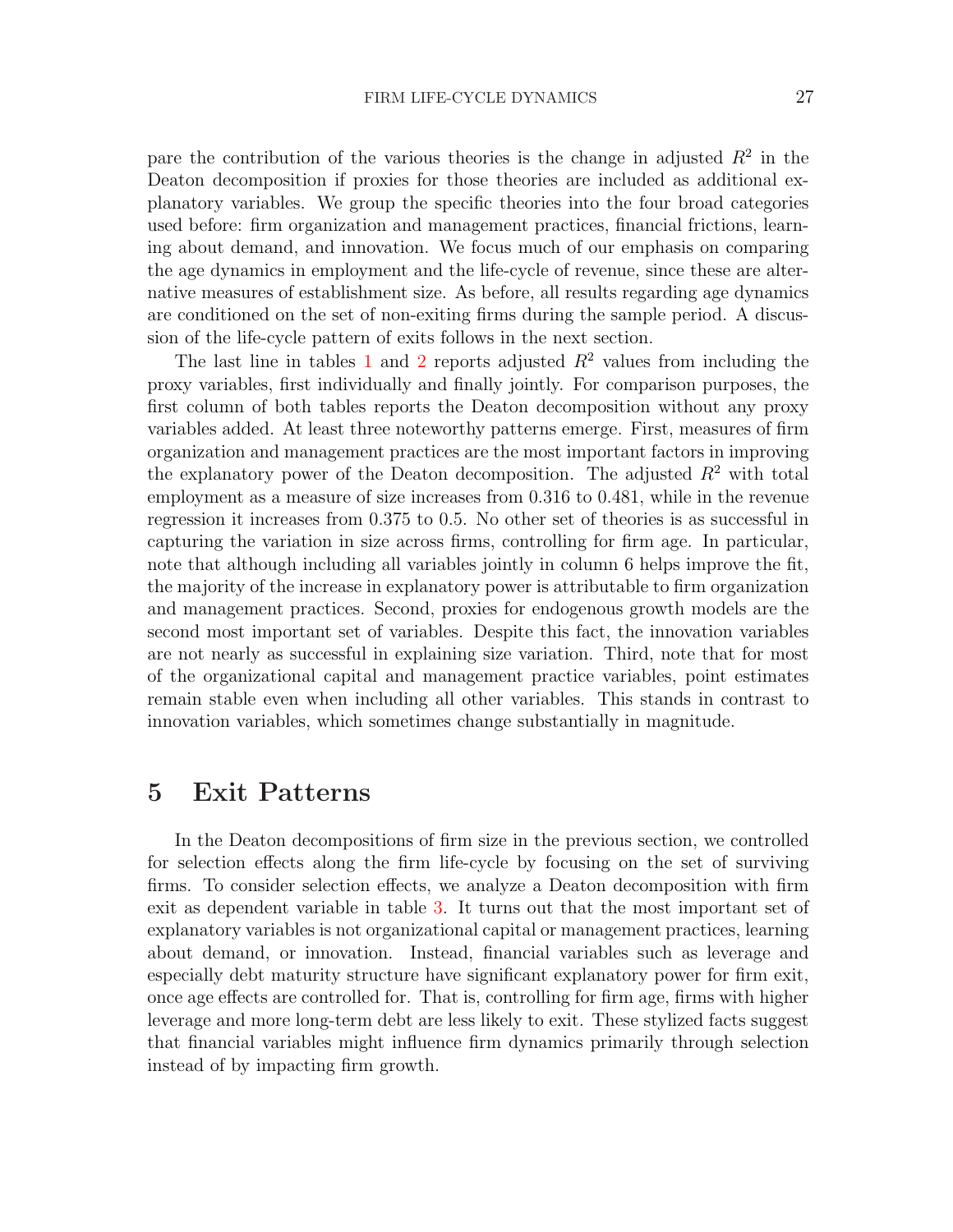However, it should be noted that, as before, most of the variation in exit remains unexplained, as the last row in table [3](#page-34-0) shows. Similarly, age effects from the Deaton decomposition shown in figure [7\(c\)](#page-42-2) are virtually unaffected by including the various proxy variables for firm life-cycle models.

## 6 Conclusion

This paper is a first step in exploring the empirical importance of several theories of firm age dynamics. Models proposing specific mechanisms that drive firm growth over the life-cycle are a crucial complement to studies about the sources of firm performance differences. Throughout our empirical analysis, our focus is not only on stylized facts that are consistent with current theory, but also on novel empirical insights that provide opportunities for further research. Here, the difference between age dynamics generated through size effects and age dynamics that are independent of size effects seems crucial. While many current theories successfully describe size effects, there is a clear shortfall of models that generate age dynamics independent of size.

The stylized facts presented in this paper can be considered a starting point for theory development in several areas relating to firm dynamics. First, in the area of organizational capital accumulation and management practices, learning models with implications for optimal firm organization and management practice adoption seem promising. Not only is survey evidence by [Bloom et al.](#page-30-4) [\(2013a\)](#page-30-4) consistent with a theory of learning, but age profiles of all organizational capital variables and management practices we analyze exhibit strong life-cycle effects, which cannot be explained by size effects alone.

Second, endogenous growth models of firm dynamics and incumbent innovation need to be extended to match the age profiles of innovation activity. Beyond the fact that age profiles tend to be downward sloping, in contradiction to current theory, there seem to be systematic differences in product and process innovations when analyzing size effects. These differences are currently not captured by prevailing models of innovation.

Third, models of financial frictions currently focus on intensive margin firm growth implications. While relatively uninformative for intensive margin firm growth patterns, we find that a firm's capital structure plays an important role in predicting firm exit, conditional on firm age. These results suggests that theories of financial frictions focusing on extensive margin effects are a natural way forward for models of credit constraints. Such models would also put extensive margin misallocation at the center of the welfare analysis of financial crises and credit crunches.

Overall, the novel avenues for theory development that our stylized facts open are likely to have major implications for the welfare analysis of firm dynamics and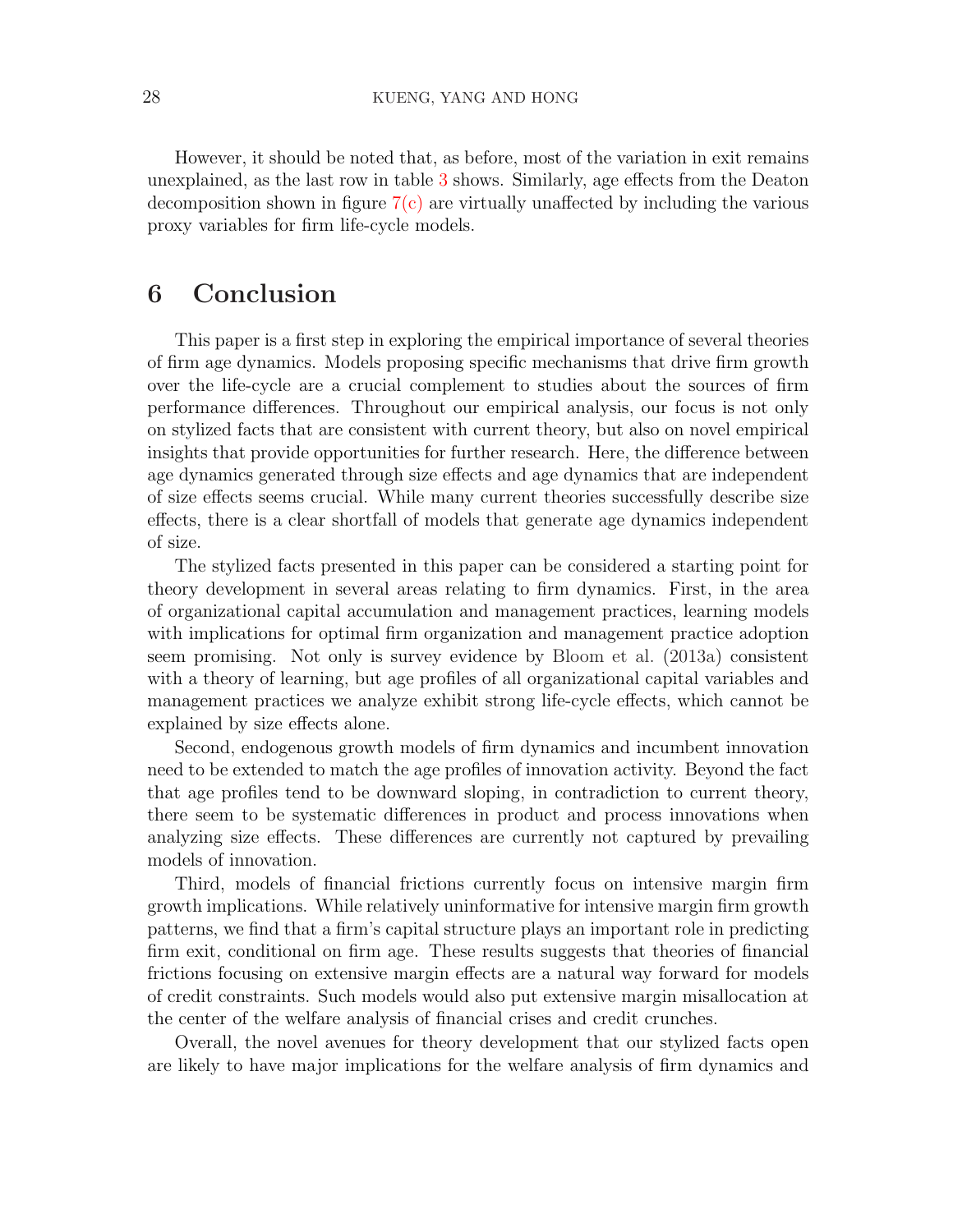for policies that affect innovation, international competitiveness, and firm growth in the long run.

# References

- <span id="page-30-18"></span>Ackerberg, Daniel, Kevin Caves, and Garth Frazer, "The Structural Identification of Production Functions," mimeo UCLA, 2006.
- <span id="page-30-7"></span>Aghion, P. and J. Tirole, "Formal and real authority in organizations," Journal of Political Economy, 1997.
- <span id="page-30-13"></span>Akcigit, U. and W. Kerr, "Growth through Heterogeneous Innovations," NBER Working Paper, 2010.
- <span id="page-30-2"></span>, H. Alp, and M. Peters, "Lack of Selection and Imperfect Managerial Contracts: Firm Dynamics in Developing Countries," mimeo, University of Pennsylvania, 2014.
- <span id="page-30-11"></span>Atkeson, Andrew and Patrick Kehoe, "Modeling and Measuring Organization Capital," Journal of Political Economy, 2005.
- <span id="page-30-15"></span>Baily, M., C. Hulten, and D. Campbell, "Productivity Dynamics in Manufacturing Plants," Brookings Papers on Economic Activity: Microeconomics, 1992.
- <span id="page-30-9"></span>Bloom, N. and J. Van Reenen, "Measuring and Explaining Management Practices Across Firms and Countries," Quarterly Jounral of Economics, 2007.
- <span id="page-30-4"></span> $\Box$ , B. Eifert, D. McKenzie, A. Mahajan, and J. Roberts, "Does management matter: evidence from India," Quarterly Journal of Economics, 2013.
- <span id="page-30-17"></span>, L. Garicano, R. Sadun, and J. Van Reenen, "The distinct effects of information technology and communication technology on firm organization," Management Science, 2013.
- <span id="page-30-3"></span> $\Box$ , R. Sadun, and J. Van Reenen, "The organization of firms across countries," *Quarterly* Jounral of Economics, 2012.
- <span id="page-30-16"></span>Bresnahan, T., E. Brynjolfsson, and L. Hitt, "Information technology, workplace organization and the demand for skilled labor: firm-level evidence," Quarterly Jounral of Economics, 2002.
- <span id="page-30-10"></span>Buera, F., "A dynamic model of entrepreneurship with borrowing constraints," Annals of Finance, 2009.
- <span id="page-30-8"></span>Caliendo, L., F. Monte, and E. Rossi-Hansberg, "The Anatomy of French Production Hierarchies," Journal of Political Economy, 2014.
- <span id="page-30-5"></span>Cooley, T. and V. Quadrini, "Financial Markets and Firm Dynamics," American Economic Review, 2001.
- <span id="page-30-14"></span>Deaton, Angus, The Analysis of Household Surveys, Johns Hopkins University Press, 1997.
- <span id="page-30-12"></span>Diamond, D., "Seniority and Maturity of Debt Contracts," Journal of Financial Economics, 1993.
- <span id="page-30-1"></span>Dunne, Timothy, Mark Roberts, and Larry Samuelson, "The Growth and Failure of U.S. Manufacturing Plants," Quarterly Journal of Economics, 1989.
- <span id="page-30-0"></span>Fort, Teresa, John Haltiwanger, Ron S Jarmin, and Javier Miranda, "How Firms Respond to Business Cycles: the Role of Firm Age and Firm Size," NBER Working Paper, 2013.
- <span id="page-30-6"></span>Foster, Lucia, John Haltiwanger, and Chad Syverson, "The Slow Growth of New Plants: Learning about Demand?," mimeo, Chicago Booth, 2013.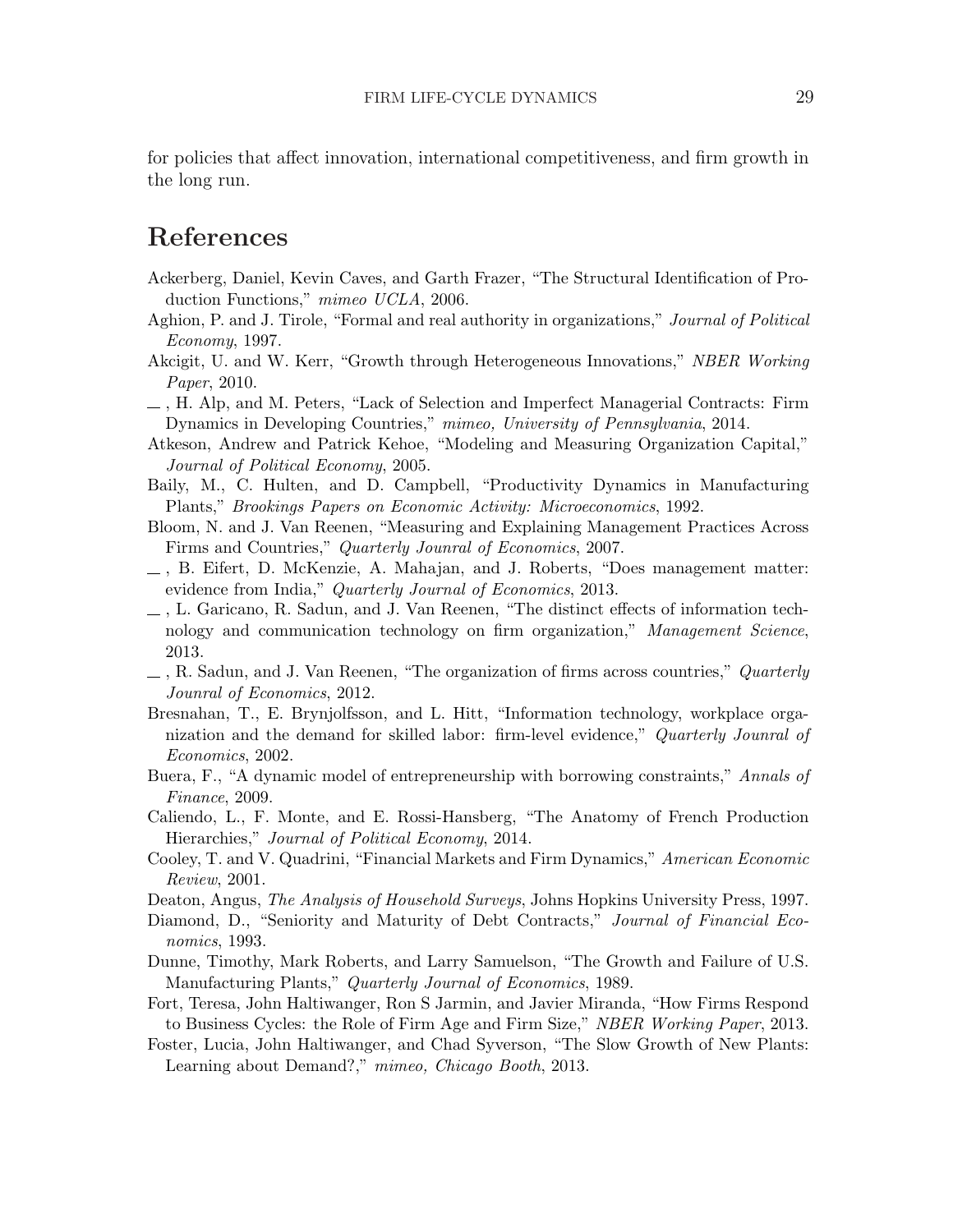- <span id="page-31-12"></span>Garicano, L., "Hierachies and the organization of knowledge in production," Journal of Political Economy, 2000.
- <span id="page-31-3"></span> $\Delta$  and E. Rossi-Hansberg, "Organizing Growth," Journal of Economic Theory, 2012.
- <span id="page-31-8"></span>Grossman, G. and O. Hart, "The Costs and Benefits of Ownership: A Theory of Vertical and Lateral Integration," Journal of Political Economy, 1986.
- <span id="page-31-17"></span>Guadalupe, M. and J. Wulf, "The flattening firm and product market competition: the effect of trade liberalization on corporate hierarchies," American Economic Journal: Applied Economics, 2010.
- <span id="page-31-14"></span>Hall, Bronwyn, Jacques Mairesse, and Laura Turner, "Identifying Age, Cohort and Period Effects in Scientific Research Productivity: Discussion and Illustration Using Simulated and Actual Data on French Physicists," Economics of Innovation and New Technology, 2007.
- <span id="page-31-0"></span>Haltiwanger, John, Ron Jarmin, and Javier Miranda, "Who Creates Jobs? Small versus Large versus Young," Review of Economics and Statistics, 2013.
- <span id="page-31-6"></span>Holmstrom, B., "Agency Costs and Innovation," Journal of Economic Behavior and Organization, 1989.
- <span id="page-31-18"></span>Hong, Bryan, Lorenz Kueng, and Mu-Jeung Yang, "Estimating Management Practice Complementarity between Decentralization and Performance Pay," mimeo University of Washington, 2014.
- <span id="page-31-20"></span> $\ldots$ , and  $\ldots$ , "Managing Innovation," mimeo, University of Washington, 2014.
- <span id="page-31-1"></span>Hsieh, C. and Peter J. Klenow, "The Life Cycle of Plants in India and Mexico," mimeo Stanford University, 2014.
- <span id="page-31-5"></span>Klepper, S., "Entry, Exit, Growth and Innovation over the Product Life Cycle," American Economic Review, 1996.
- <span id="page-31-4"></span>Klette, T. and S. Kortum, "Innovating firms and aggregate innovation," Journal of Political Economy, 2004.
- <span id="page-31-19"></span>Levitt, Barbara and James March, "Organizational Learning," Annual Review of Sociology, 1988.
- <span id="page-31-11"></span>Lucas, Robert E., "On the Size Distribution of Business Firms," Bell Journal of Economics, 1978.
- <span id="page-31-21"></span>Mairesse, Jacques and Pierre Mohnen, "Using Innovations Surveys for Econometric Analysis," NBER Working Paper, 2010.
- <span id="page-31-9"></span>Moll, B., "Productivity Losses from Financial Frictions: Can Self-Financing Undo Capital Misallocation?," American Economic Review, 2014.
- <span id="page-31-13"></span>Mukherjee, Handbook of Organizational Economics, Princeton University Press, 2012.
- <span id="page-31-15"></span><span id="page-31-10"></span>Penrose, E., The theory of the growth of the firm, Oxford University Press, 1959.
- Schulhofer-Wohl, Sam, "The Age-Time-Cohort Problem and the Identification of Structural Parameters in Life-Cycle Models," mimeo, Federal Reserve Bank of Minneapolis, 2013.
- <span id="page-31-2"></span>Sutton, John, "Gibrat's Legacy," Journal of Economic Literature, 1997.
- <span id="page-31-16"></span><span id="page-31-7"></span>Williamson, O., *Markets and Hierarchies*, Free Press, 1975.
- Yang, Mu-Jeung, Lorenz Kueng, and Bryan Hong, "Business Strategy and the Management of Firms," mimeo, University of Washington, 2014.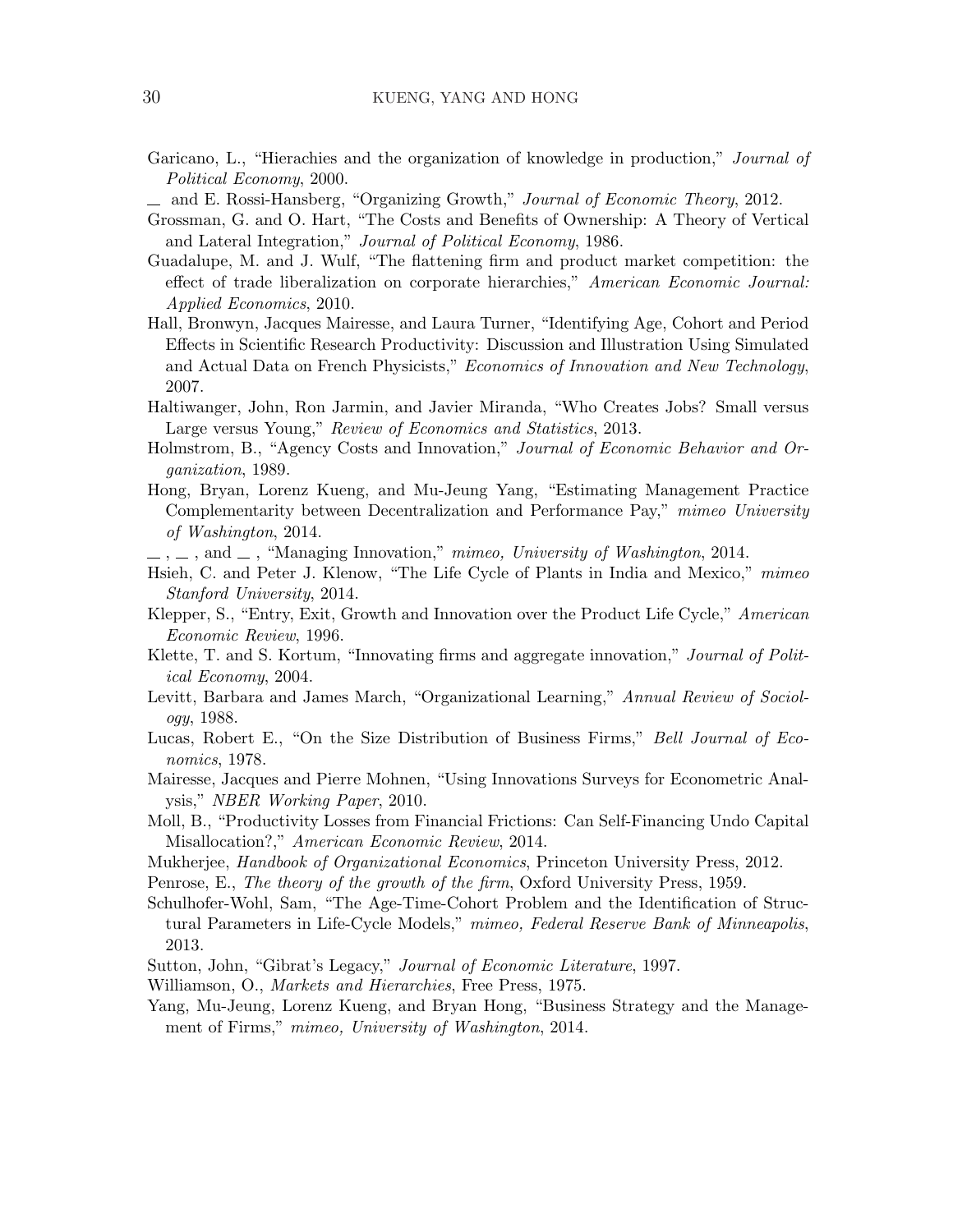<span id="page-32-0"></span>

| Dependent: log empl.     | (1)        | (2)         | (3)        | (4)         | (5)        | (6)         |
|--------------------------|------------|-------------|------------|-------------|------------|-------------|
| Organization and Mgmt    |            |             |            |             |            |             |
| has a mgmt layer         |            | $0.513***$  |            |             |            | $0.496***$  |
|                          |            | (0.047)     |            |             |            | (0.046)     |
| does outsourcing         |            | $0.155***$  |            |             |            | $0.151***$  |
|                          |            | (0.031)     |            |             |            | (0.033)     |
| uses performance pay     |            | $0.269***$  |            |             |            | $0.251***$  |
|                          |            | (0.031)     |            |             |            | (0.031)     |
| $#$ of decision layers   |            | $0.245***$  |            |             |            | $0.236***$  |
|                          |            | (0.017)     |            |             |            | (0.016)     |
| $#$ of centralized tasks |            | $-0.016***$ |            |             |            | $-0.016***$ |
|                          |            | (0.005)     |            |             |            | (0.004)     |
| Capital Structure        |            |             |            |             |            |             |
| $log$ asset/equity       |            |             | $0.069***$ |             |            | $0.027**$   |
|                          |            |             | (0.015)    |             |            | (0.011)     |
| log short/long debt      |            |             | $-0.057$   |             |            | $-0.047$    |
|                          |            |             | (0.092)    |             |            | (0.083)     |
| Dynamic Mark-Ups         |            |             |            |             |            |             |
| log mark-up              |            |             |            | $-0.090***$ |            | $-0.062***$ |
|                          |            |             |            | (0.025)     |            | (0.022)     |
| Innovation               |            |             |            |             |            |             |
| new process innovation   |            |             |            |             | $0.082**$  | 0.037       |
|                          |            |             |            |             | (0.039)    | (0.032)     |
| new product innovation   |            |             |            |             | 0.033      | $-0.040$    |
|                          |            |             |            |             | (0.037)    | (0.037)     |
| improved processes       |            |             |            |             | $0.232***$ | $0.120***$  |
|                          |            |             |            |             | (0.052)    | (0.035)     |
| improved products        |            |             |            |             | $0.081**$  | 0.047       |
|                          |            |             |            |             | (0.037)    | (0.032)     |
| technology intensity     |            |             |            |             | $-0.331$   | $-0.712$    |
|                          |            |             |            |             | (0.545)    | (0.470)     |
| Age FEs                  | YES        | <b>YES</b>  | YES        | <b>YES</b>  | <b>YES</b> | <b>YES</b>  |
| Deaton time FEs          | YES        | YES         | YES        | YES         | YES        | YES         |
| Cohort FEs               | <b>YES</b> | <b>YES</b>  | YES        | <b>YES</b>  | <b>YES</b> | <b>YES</b>  |
| Sector FEs               | YES        | YES         | YES        | <b>YES</b>  | YES        | YES         |
| Additional controls      | <b>YES</b> | <b>YES</b>  | YES        | YES         | YES        | <b>YES</b>  |
| Obs.                     | 23,241     | 23,241      | 23,241     | 23,241      | 23,241     | 23,241      |
| $R^2$                    | 0.330      | 0.492       | 0.334      | 0.333       | 0.352      | 0.498       |
| Adj $R^2$                | 0.316      | 0.481       | 0.320      | 0.319       | 0.338      | 0.487       |

Table 1: Size effects conditional on age using log employment

Notes: Sector fixed effects are 4-digit NAICS industries. "Other controls" are multi-establishment exporter status indicators. Regressions use sample weights. Heteroskedasticity- and autocorrelation-consistent (HAC) standard errors are in parentheses, clustered by sampling strata, which are broad industry-size-region categories. \*\*\*, \*\*, \* indicates significance at or above 1%, 5%, or 10%, respectively.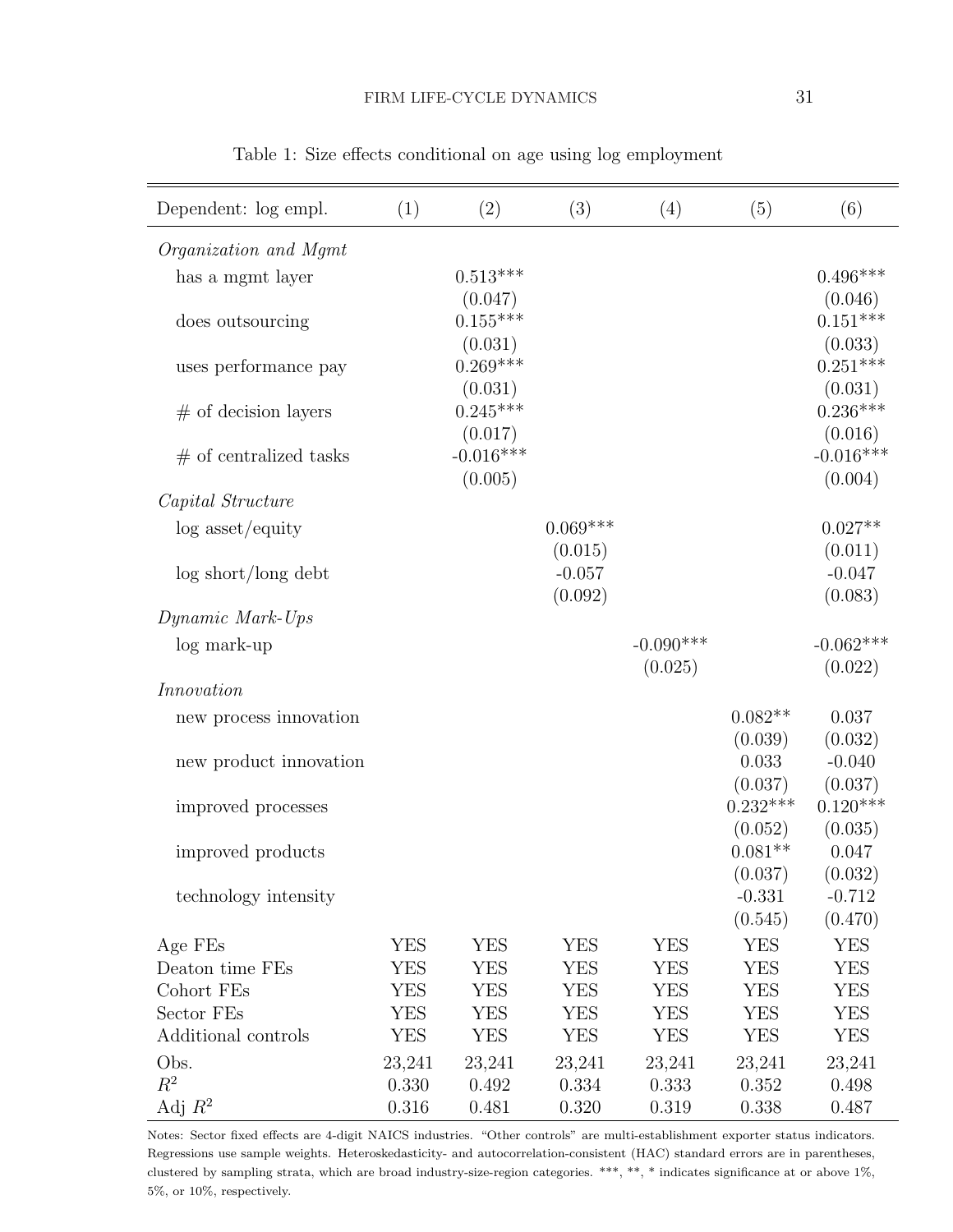<span id="page-33-0"></span>

| Dependent: log revenue   | (1)        | (2)         | (3)        | (4)        | (5)         | (6)         |
|--------------------------|------------|-------------|------------|------------|-------------|-------------|
| Organization and Mgmt    |            |             |            |            |             |             |
| has a mgmt layer         |            | $0.630***$  |            |            |             | $0.698***$  |
|                          |            | (0.063)     |            |            |             | (0.062)     |
| does outsourcing         |            | $0.279***$  |            |            |             | $0.213***$  |
|                          |            | (0.043)     |            |            |             | (0.039)     |
| uses performance pay     |            | $0.371***$  |            |            |             | $0.377***$  |
|                          |            | (0.044)     |            |            |             | (0.040)     |
| $#$ of decision layers   |            | $0.303***$  |            |            |             | $0.299***$  |
|                          |            | (0.017)     |            |            |             | (0.022)     |
| $#$ of centralized tasks |            | $-0.024***$ |            |            |             | $-0.024***$ |
|                          |            | (0.007)     |            |            |             | (0.006)     |
| Capital Structure        |            |             |            |            |             |             |
| $log$ asset/equity       |            |             | $0.157***$ |            |             | $0.066***$  |
|                          |            |             | (0.020)    |            |             | (0.015)     |
| $\log$ short/long debt   |            |             | 0.152      |            |             | $0.190**$   |
|                          |            |             | (0.122)    |            |             | (0.094)     |
| Dynamic Mark-Ups         |            |             |            |            |             |             |
| log mark-up              |            |             |            | $0.610***$ |             | $0.647***$  |
|                          |            |             |            | (0.033)    |             | (0.028)     |
| Innovation               |            |             |            |            |             |             |
| new process innovation   |            |             |            |            | $-0.021$    | $-0.023$    |
|                          |            |             |            |            | (0.062)     | (0.052)     |
| new product innovation   |            |             |            |            | $0.092**$   | $-0.055$    |
|                          |            |             |            |            | (0.042)     | (0.044)     |
| improved processes       |            |             |            |            | $0.405***$  | $0.186***$  |
|                          |            |             |            |            | (0.053)     | (0.050)     |
| improved products        |            |             |            |            | 0.040       | 0.009       |
|                          |            |             |            |            | (0.046)     | (0.043)     |
| technology intensity     |            |             |            |            | $-2.401***$ | $-1.849***$ |
|                          |            |             |            |            | (0.793)     | (0.588)     |
| Age FEs                  | <b>YES</b> | YES         | <b>YES</b> | <b>YES</b> | <b>YES</b>  | <b>YES</b>  |
| Deaton time FEs          | <b>YES</b> | YES         | <b>YES</b> | YES        | <b>YES</b>  | YES         |
| Cohort FEs               | <b>YES</b> | <b>YES</b>  | <b>YES</b> | <b>YES</b> | <b>YES</b>  | <b>YES</b>  |
| Sector FEs               | YES        | YES         | <b>YES</b> | YES        | YES         | YES         |
| Additional controls      | YES        | YES         | <b>YES</b> | <b>YES</b> | <b>YES</b>  | <b>YES</b>  |
| Obs.                     | 23,241     | 23,241      | 23,241     | 23,241     | 23,241      | 23,241      |
| $R^2$                    | 0.388      | 0.514       | 0.398      | 0.462      | 0.405       | 0.603       |
| Adj $R^2$                | 0.375      | 0.504       | 0.385      | 0.450      | 0.392       | 0.595       |

Table 2: Size effects conditional on age using log revenue

Notes: Sector fixed effects are 4-digit NAICS industries. "Other controls" are multi-establishment exporter status indicators. Regressions use sample weights. Heteroskedasticity- and autocorrelation-consistent (HAC) standard errors are in parentheses, clustered by sampling strata, which are broad industry-size-region categories. \*\*\*, \*\*, \* indicates significance at or above 1%, 5%, or 10%, respectively.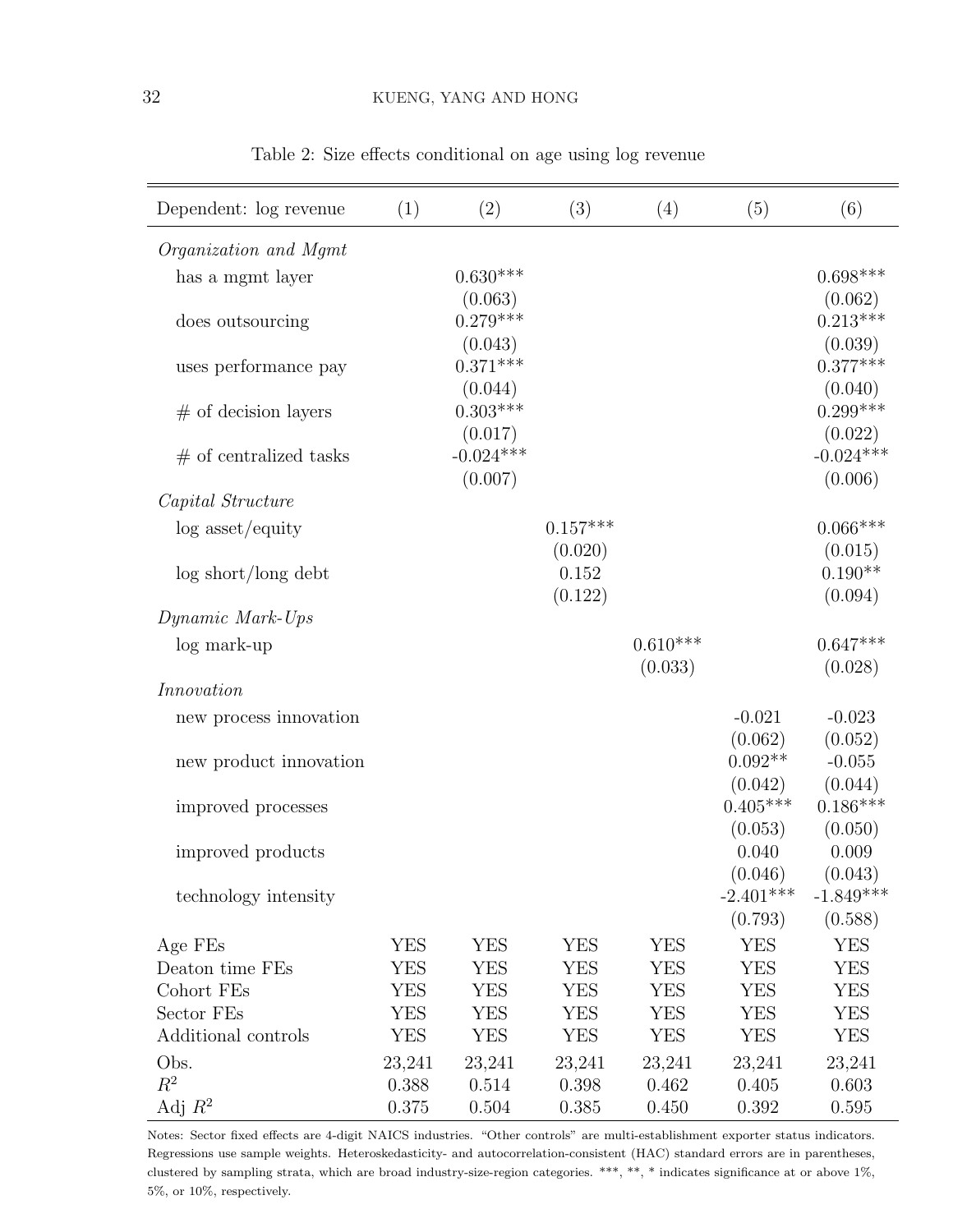<span id="page-34-0"></span>

| Dependent: $I(exit)$     | (1)    | (2)        | (3)        | (4)        | (5)              | (6)        |
|--------------------------|--------|------------|------------|------------|------------------|------------|
| Organization and Mgmt    |        |            |            |            |                  |            |
| has a mgmt layer         |        | $-0.000$   |            |            |                  | 0.002      |
|                          |        | (0.007)    |            |            |                  | (0.007)    |
| does outsourcing         |        | $-0.005$   |            |            |                  | $-0.004$   |
|                          |        | (0.004)    |            |            |                  | (0.004)    |
| uses performance pay     |        | $-0.008*$  |            |            |                  | $-0.007*$  |
|                          |        | (0.004)    |            |            |                  | (0.003)    |
| $#$ of decision layers   |        | 0.001      |            |            |                  | 0.001      |
|                          |        | (0.002)    |            |            |                  | (0.002)    |
| $#$ of centralized tasks |        | $-0.001**$ |            |            |                  | $-0.001**$ |
|                          |        | (0.001)    |            |            |                  | (0.001)    |
| Capital Structure        |        |            |            |            |                  |            |
| $log$ asset/equity       |        |            | $-0.009**$ |            |                  | $-0.008**$ |
|                          |        |            | (0.004)    |            |                  | (0.004)    |
| log short/long debt      |        |            | $-0.039**$ |            |                  | $-0.036**$ |
|                          |        |            | (0.017)    |            |                  | (0.016)    |
| Dynamic Mark-Ups         |        |            |            |            |                  |            |
| log mark-up              |        |            |            | 0.003      |                  | 0.003      |
|                          |        |            |            | (0.004)    |                  | (0.004)    |
| Innovation               |        |            |            |            |                  |            |
| new process innovation   |        |            |            |            | $0.008**$        | $0.008*$   |
|                          |        |            |            |            | (0.004)          | (0.005)    |
| new product innovation   |        |            |            |            | $-0.006$         | $-0.003$   |
|                          |        |            |            |            | (0.005)          | (0.006)    |
| improved processes       |        |            |            |            | $-0.001$         | 0.001      |
|                          |        |            |            |            | (0.003)          | (0.003)    |
| improved products        |        |            |            |            | $-0.005$         | $-0.005$   |
|                          |        |            |            |            | (0.005)          | (0.005)    |
| technology intensity     |        |            |            |            | $-0.135^{***}\,$ | $-1.23**$  |
|                          |        |            |            |            | (0.049)          | (0.052)    |
| Age FEs                  | YES    | YES        | YES        | <b>YES</b> | YES              | <b>YES</b> |
| Deaton time FEs          | YES    | YES        | <b>YES</b> | YES        | <b>YES</b>       | <b>YES</b> |
| Cohort FEs               | YES    | YES        | YES        | YES        | YES              | <b>YES</b> |
| Sector FEs               | YES    | YES        | <b>YES</b> | <b>YES</b> | <b>YES</b>       | <b>YES</b> |
| Additional controls      | YES    | YES        | <b>YES</b> | <b>YES</b> | YES              | <b>YES</b> |
| Obs.                     | 24,936 | 24,936     | 24,936     | 24,936     | 24,936           | 24,936     |
| $R^2$                    | 0.109  | 0.112      | 0.116      | 0.109      | 0.110            | 0.119      |
| Adj $R^2$                | 0.091  | 0.094      | 0.098      | 0.092      | 0.092            | 0.101      |

Table 3: Effects on exit probability

Notes: Sector fixed effects are 4-digit NAICS industries. "Other controls" are multi-establishment exporter status indicators. Regressions use sample weights. Heteroskedasticity- and autocorrelation-consistent (HAC) standard errors are in parentheses, clustered by sampling strata, which are broad industry-size-region categories. \*\*\*, \*\*, \* indicates significance at or above 1%, 5%, or 10%, respectively.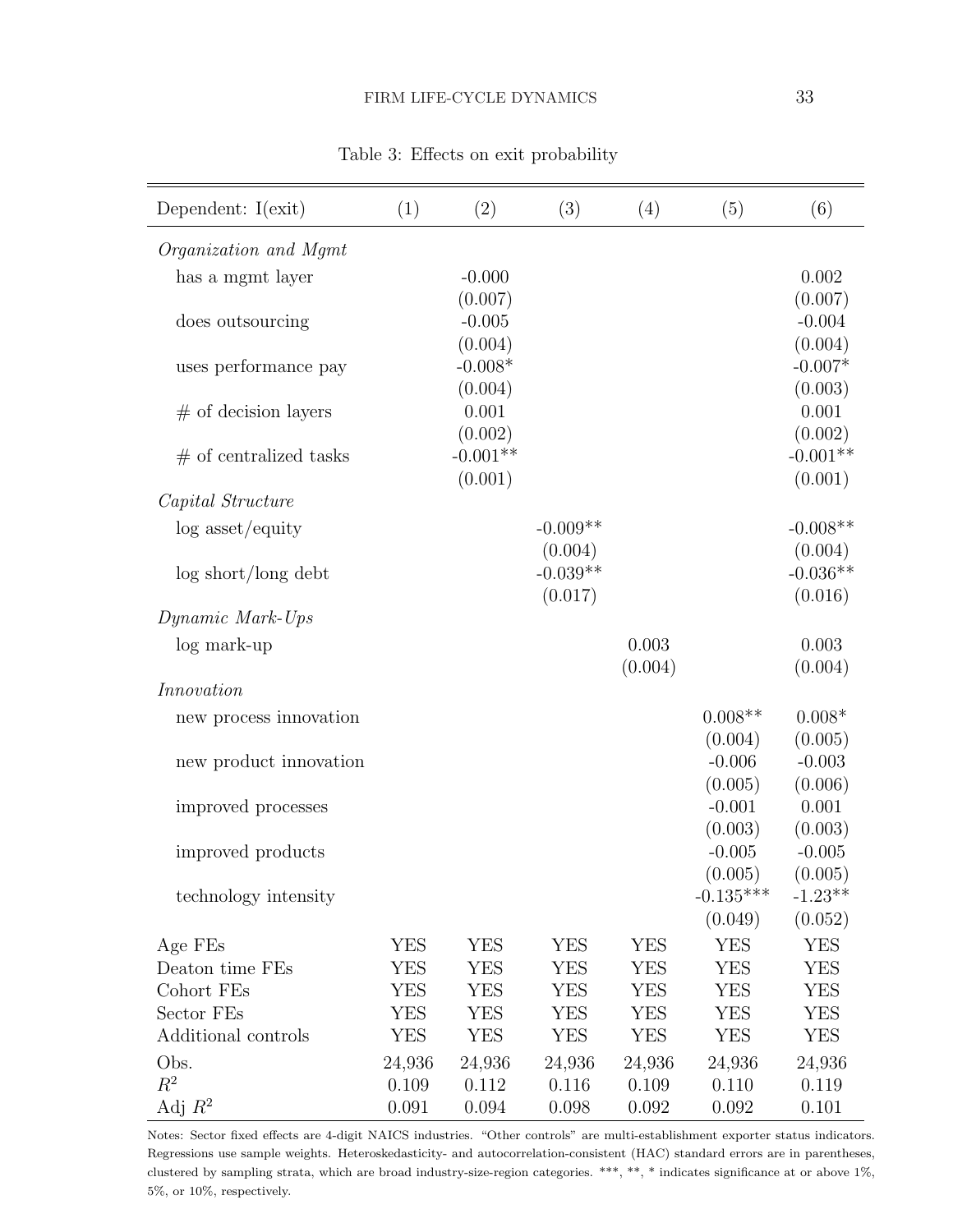| Dependent variable             |           | employment | revenue |       |
|--------------------------------|-----------|------------|---------|-------|
| $Aqe\ bin$                     | $10 - 14$ | 30-34      | $10-14$ | 30-34 |
| <i>Additional determinants</i> |           |            |         |       |
| None                           | 1.57      | 2.36       | 2.58    | 11.23 |
| Organization and Mgmt          | 1.42      | 2.03       | 2.24    | 8.75  |
| Capital Structure              | 1.56      | 2.39       | 2.56    | 11.56 |
| Dynamic Mark-Ups               | 1.56      | 2.47       | 2.64    | 8.38  |
| Innovation                     | 1.62      | 2.69       | 2.61    | 12.53 |
| All                            | 1.43      | 2.19       | 2.30    | 6.72  |

<span id="page-35-0"></span>Table 4: Contributions to firm size relative to age bin 0-4

Notes: The table shows the average firm size for age bins 10-14 and 30-34 relative to age bin 0-4, after controlling for various mechanisms suggested by theoretical models. The regressions also partial out sector, cohort, and Deaton time fixed effects as well as multi-establishment and exporter status; they use sample weights.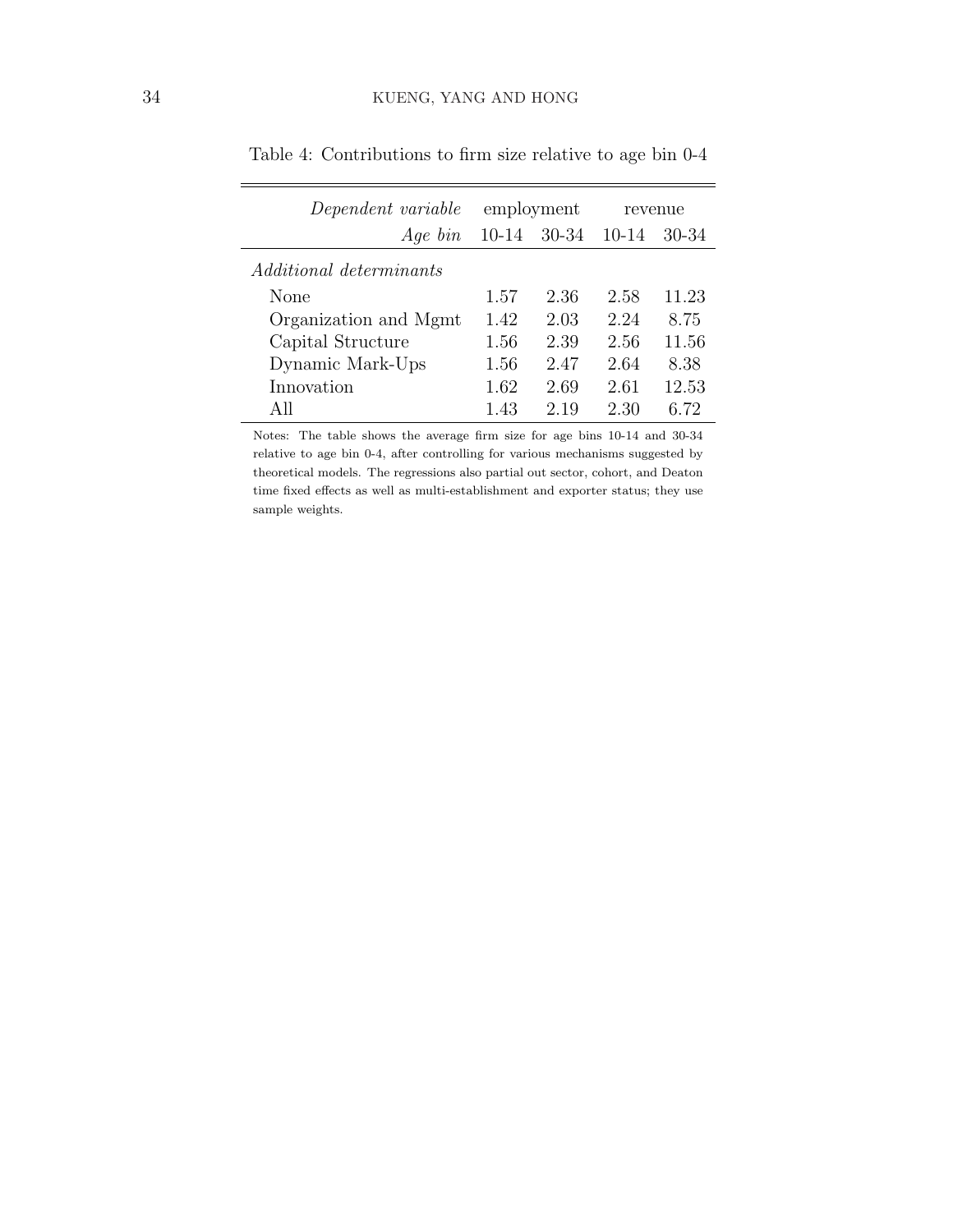

<span id="page-36-0"></span>Figure 1: Unconditional life-cycle profile of size and exit

<span id="page-36-1"></span>Notes: Age effects are estimated using the [Deaton](#page-30-14) [\(1997\)](#page-30-14) decomposition. See the text for more details.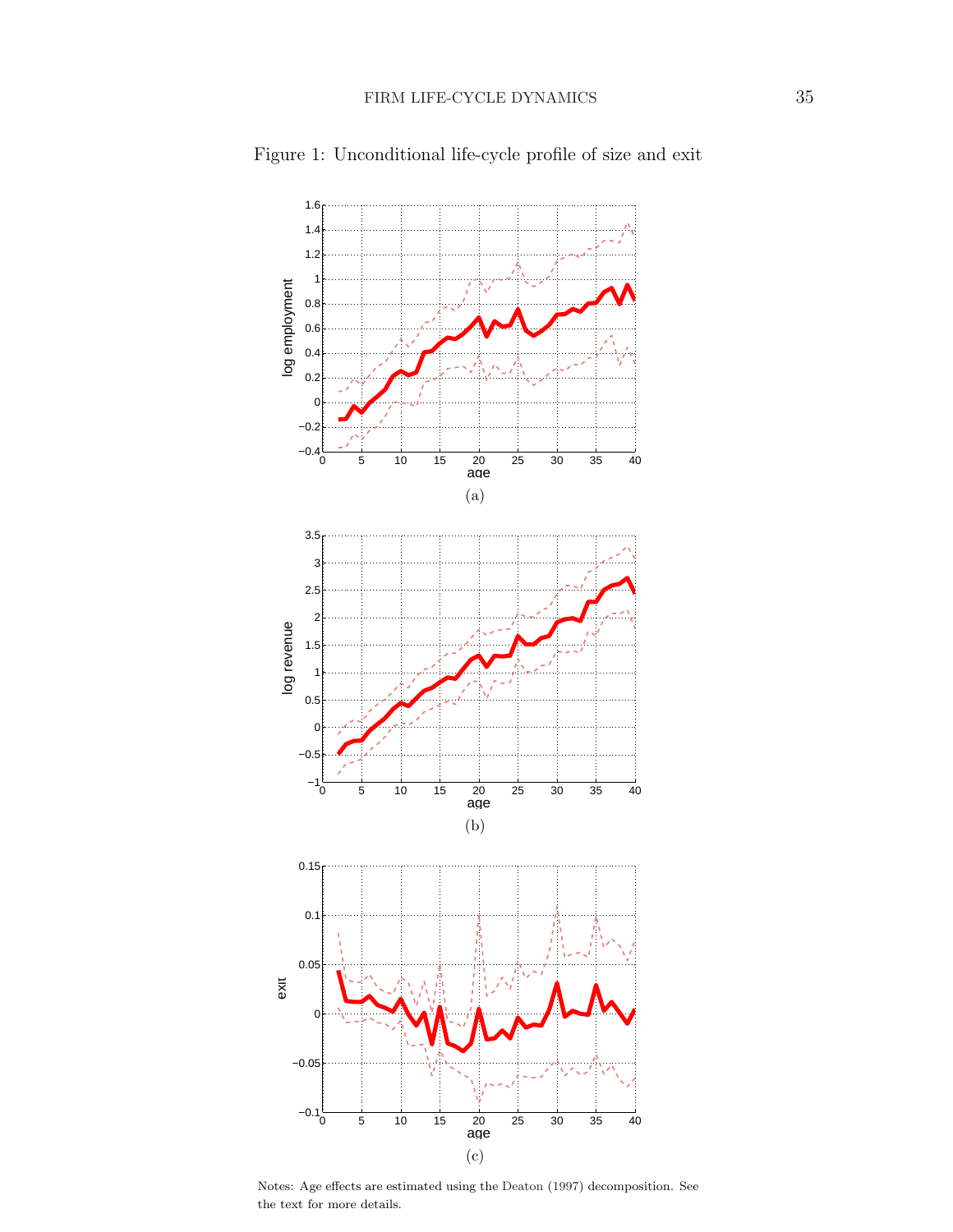<span id="page-37-2"></span><span id="page-37-1"></span>

<span id="page-37-0"></span>Figure 2: Unconditional life-cycle profile of organizational capital and management practices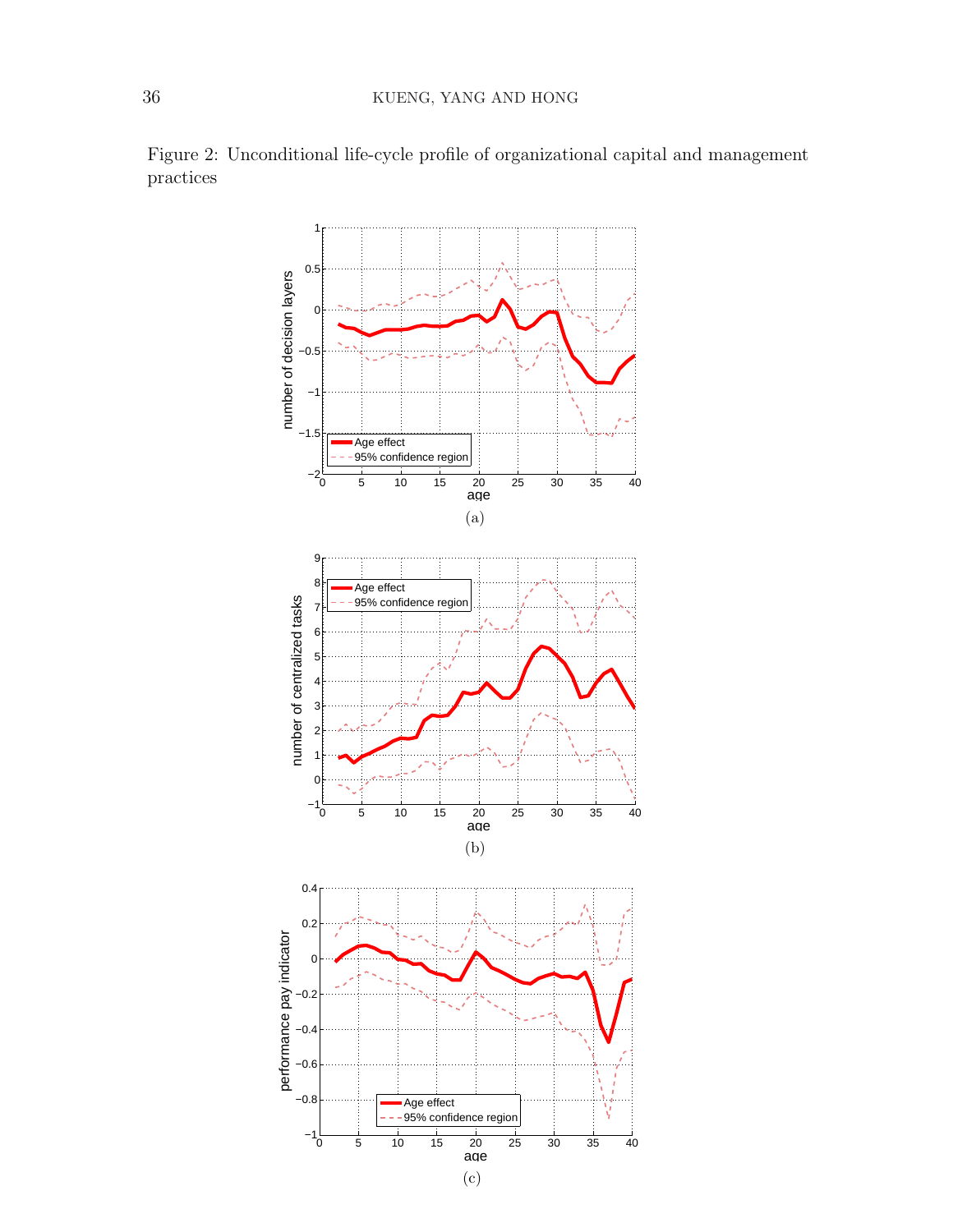

<span id="page-38-0"></span>Figure 2: Unconditional life-cycle profile of organizational capital and management practices (cont.)

<span id="page-38-2"></span><span id="page-38-1"></span>Notes: Age effects are estimated using the [Deaton](#page-30-14) [\(1997\)](#page-30-14) decomposition. See the text for more details.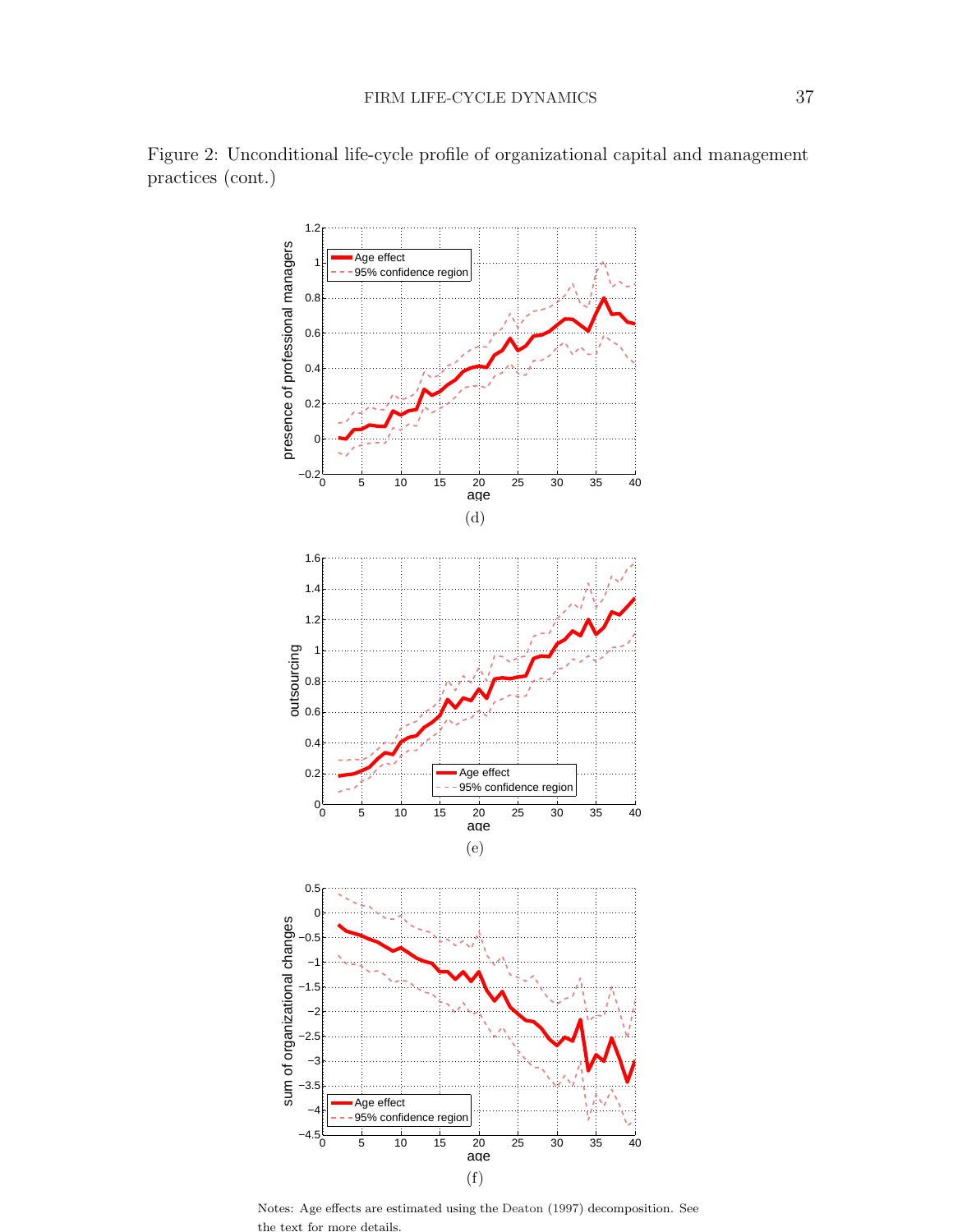<span id="page-39-0"></span>

Figure 3: Unconditional life-cycle profile of capital structure

<span id="page-39-1"></span>Notes: Age effects are estimated using the [Deaton](#page-30-14) [\(1997\)](#page-30-14) decomposition. See the text for more details.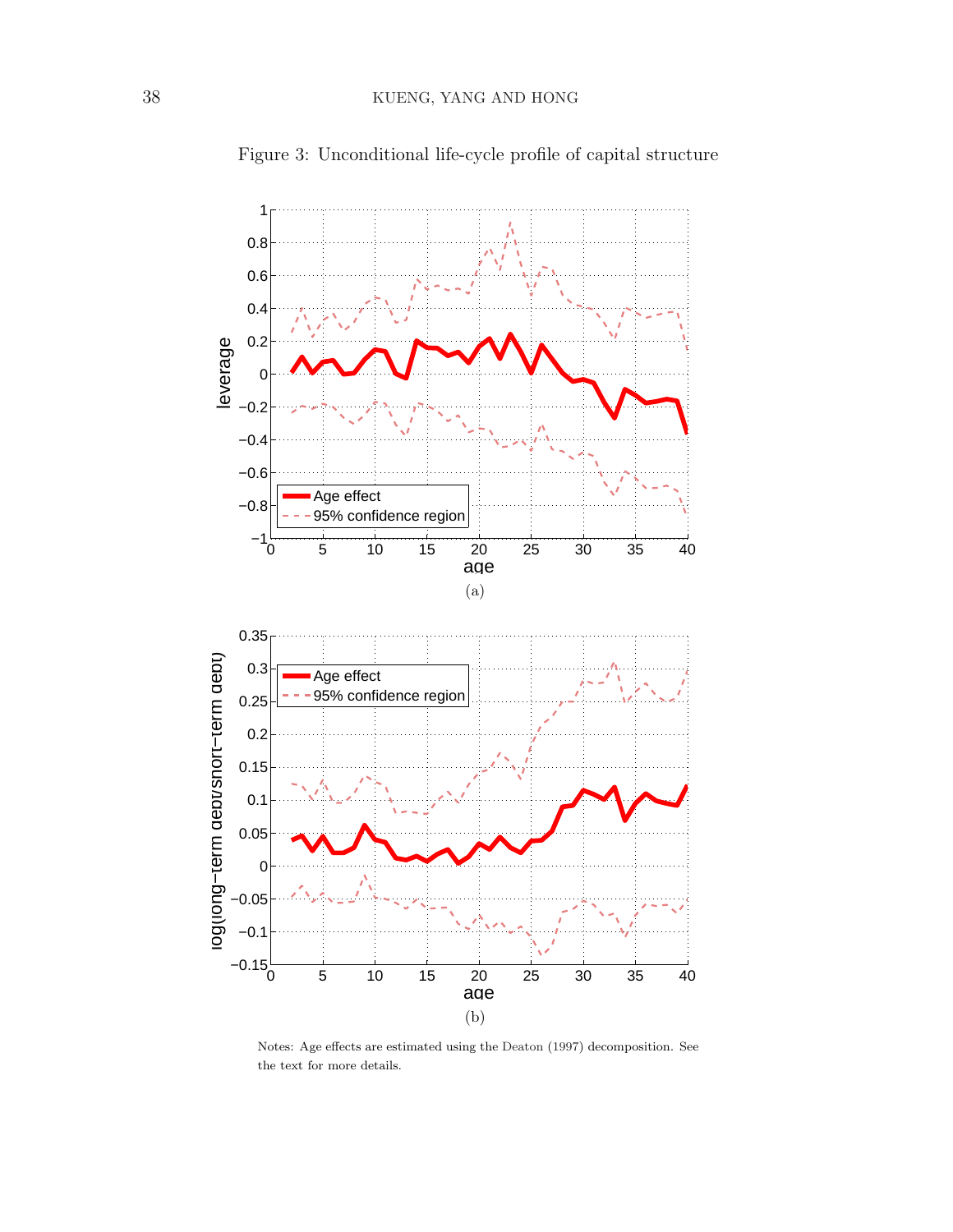<span id="page-40-0"></span>

Figure 4: Unconditional life-cycle profile of mark-ups

<span id="page-40-1"></span>Notes: Age effects are estimated using the [Deaton](#page-30-14) [\(1997\)](#page-30-14) decomposition. See the text for more details.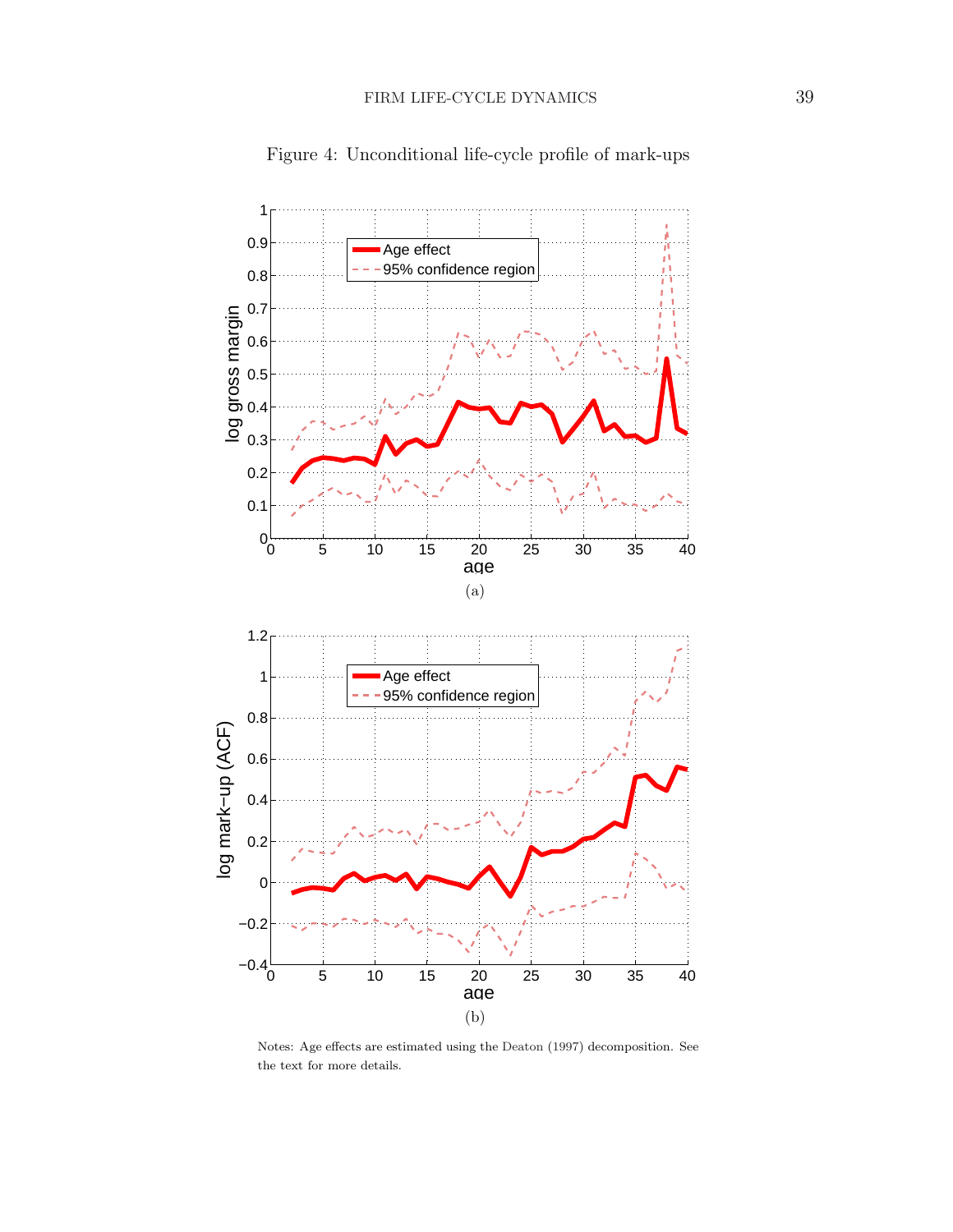<span id="page-41-0"></span>

<span id="page-41-1"></span>Figure 5: Unconditional life-cycle profile of different types of innovation.

<span id="page-41-3"></span><span id="page-41-2"></span>Notes: Age effects are estimated using the [Deaton](#page-30-14) [\(1997\)](#page-30-14) decomposition. See the text for more details.